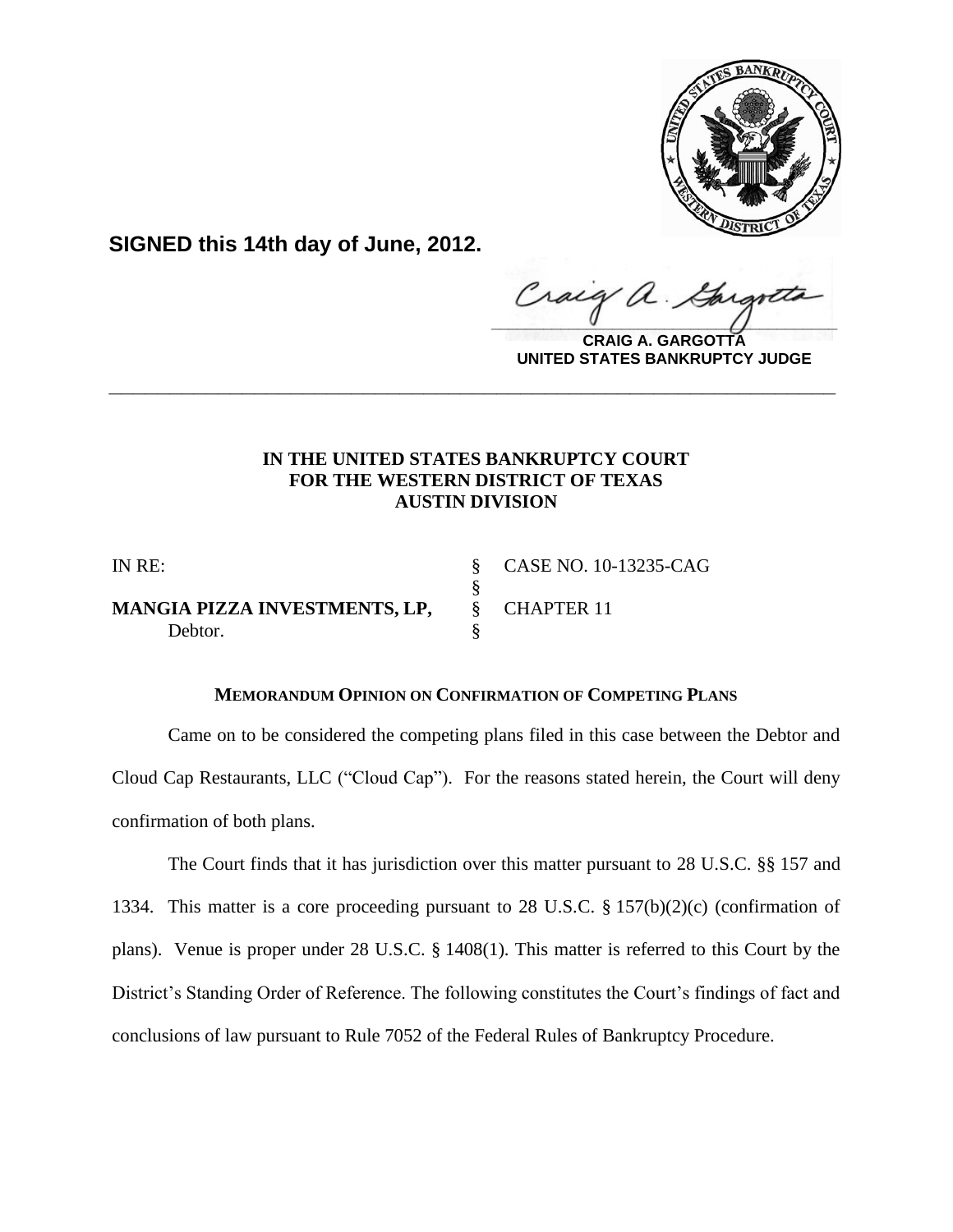#### **BACKGROUND**

Mangia Pizza is a locally owned pizza restaurant. Prior to filing bankruptcy, it had several locations in Austin; but as the economy worsened, Mangia scaled back its operations to one location in Austin, Texas, and licensed its name to operations at Austin-Bergstrom International Airport and Georgetown, Texas.

Mangia Pizza filed Chapter 11 bankruptcy on November 10, 2010. The Chapter 11 case continued with little dispute until the disclosure statement hearing in July 2011. At the Debtor's disclosure statement hearing, the Court learned that Cloud Cap had purchased the claim of Knife Sharpest for \$244.66 and, because exclusivity had terminated, filed a competing disclosure statement. Cloud Cap's disclosure statement adopted much of the information contained in the Debtor's disclosure statement; but Cloud Cap provided more disclosure regarding the pizza industry nationally and locally. Further, Cloud Cap articulated its business plan for the Debtor, which included a revised menu, improved décor for the restaurant, and a proposed expansion of the restaurant. Cloud Cap also objected to the Debtor's lack of disclosure, focusing on feasibility and an apparent inability to confirm a plan.

The Court reset consideration of approving both disclosure statements to allow the parties to come to an agreement regarding the adequacy of disclosure under 11 U.S.C. § 1125. The parties did agree on a form of disclosure statement for both sides. The Court approved the amended disclosure statement for both Cloud Cap and the Debtor. The parties further agreed that one plan packet would be sent to all creditors that included copies of both amended disclosure statements and plans. Creditors were given the option of voting for either plan, voting for both plans, or rejecting both plans. If claimants voted to accept both plans, they were to indicate which plan they preferred. The parties further agreed that the Court would consider confirmation of both plans, allowing the Debtor to present its plan first and Cloud Cap second.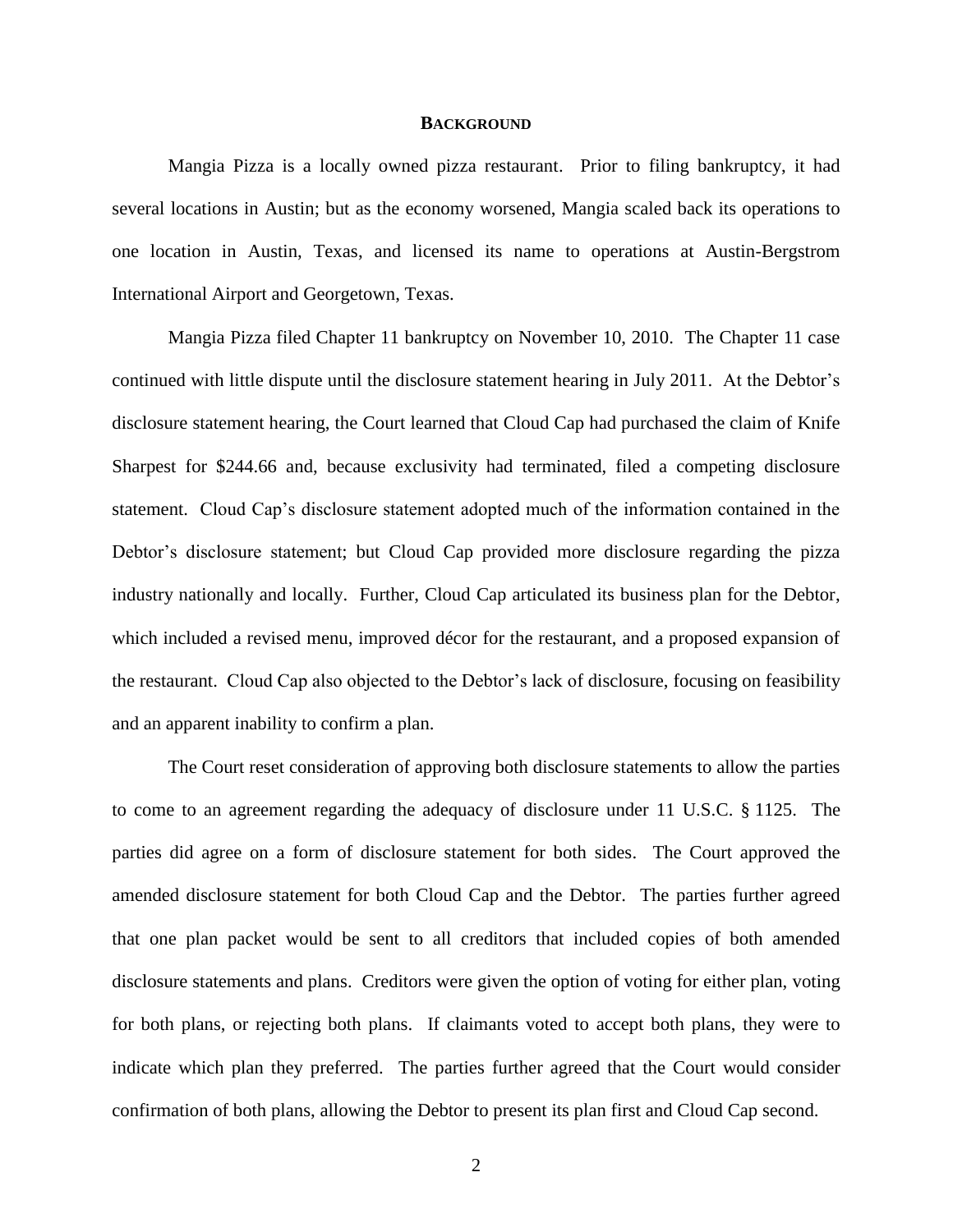Although discussed in more detail herein, the plans are similar in terms of classification and treatment but for one significant aspect: Cloud Cap has created a fund of \$305,000 with which Cloud Cap proposes to pay administrative, secured, priority claims in full (with some exceptions) and provide a 22% dividend to allowed unsecured non-priority claims shortly after confirmation of its plan. The Debtor proposes to pay all creditors in full over time from ongoing operations. Depending on how well or poorly Debtor's operations generate revenue, it could take until 2022 for all creditors to be paid under the Debtor's amended plan.

Both plans were set for confirmation on August 24, 2011. Cloud Cap and the Debtor filed a number of pleadings with the Court seeking a Court ruling that the parties suggested would be dispositive of issues regarding confirmation of the competing plans. Those motions are: "Motion of Cloud Cap Restaurants, LLC for Approval of Non-Material Modifications to Cloud Cap's Second Amended Plan of Reorganization" (docket no. 118), and the Debtor's Response (docket no. 121); "Motion for Order Disallowing Claims and Designating Votes Filed By Jeff Sayers [Claim Nos. 25, 26, and 27]" (docket no 122); and the Debtor's "Expedited Motion to Temporarily Allow Claims of Jeff Sayers [Claim Nos. 25, 26 and 27]" (docket no. 123).

The Court continued the hearing on confirmation of both plans from August 24, 2011 to September 12, 2011 to make oral rulings on these Motions. The Court will incorporate its prior rulings into this Memorandum Opinion for the purpose of memorializing those rulings.

As part of the hearing on Cloud Cap's Motion for Approval of Non-Material Modifications, Cloud Cap requested that the Court find as a matter of law that the IRS's secured claim could be considered an impaired accepting class under Section 1129(a)(10). Cloud Cap needed an impaired accepting class under Section  $1129(a)(10)$  to obtain confirmation of its Plan because it did not have an accepting impaired class.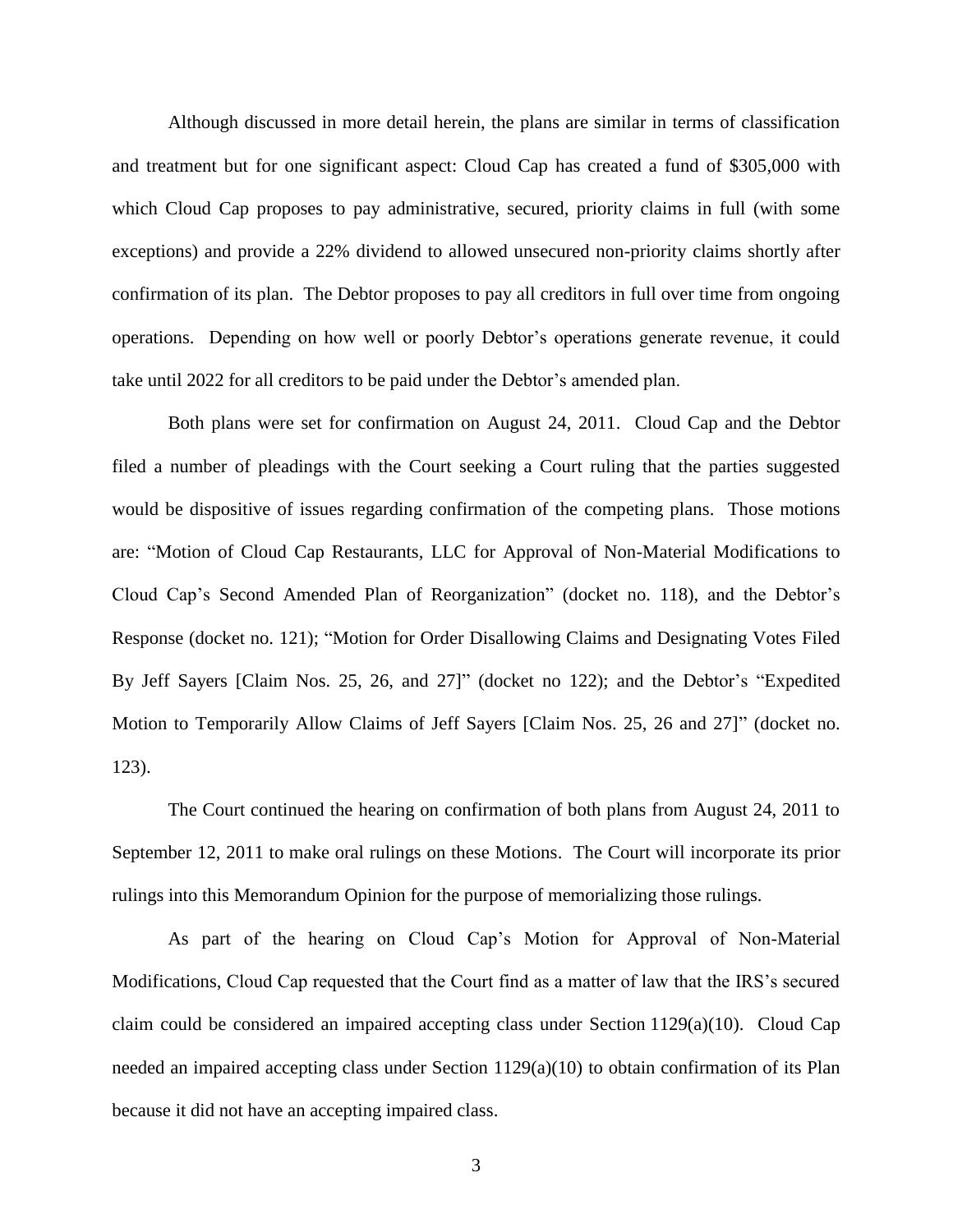### 11 U.S.C. § 1129(a)(9)(C) and (D) (2006)

(a) The court shall confirm a plan only if all of the following requirements are met:

(9) Except to the extent that the holder of a particular claim has agreed to a different treatment of such claim, the plan provides that--

(C) with respect to a claim of a kind specified in section  $507(a)(8)$  of this title, the holder of such claim will receive on account of such claim regular installment payments in cash—

> (i) of a total value, as of the effective date of the plan, equal to the allowed amount of such claim;

> (ii) over a period ending not later than 5 years after the date of the order for relief under section 301, 302, or 303; and

> (iii) in a manner not less favorable than the most favored nonpriority unsecured claim provided for by the plan (other than cash payments made to a class of creditors under section 1122(b)); and

(D) with respect to a secured claim which would otherwise meet the description of an unsecured claim of a governmental unit under section  $507(a)(8)$ , but for the secured status of that claim, the holder of that claim will receive on account of that claim, cash payments, in the same manner and over the same period, as prescribed in subparagraph (C).

### 11 U.S.C. § 1129(a)(10) (2006)

(a) The court shall confirm a plan only if all of the following requirements are met:

(10) If a class of claims is impaired under the plan, at least one class of claims that is impaired under the plan has accepted the plan, determined without including any acceptance of the plan by any insider.

# **CONTENTION OF THE PLAN PROPONENTS AS TO THE IRS AS AN IMPAIRED ACCEPTING CLASS**

### Cloud Cap's Argument

Cloud Cap argues that the IRS is an impaired accepting class for purposes of voting and cram down. Cloud Cap's argument rests on the determination that a secured tax lien may constitute a class and that, by agreeing to treatment worse than that provided by  $\S 1129(a)(9)(D)$ ,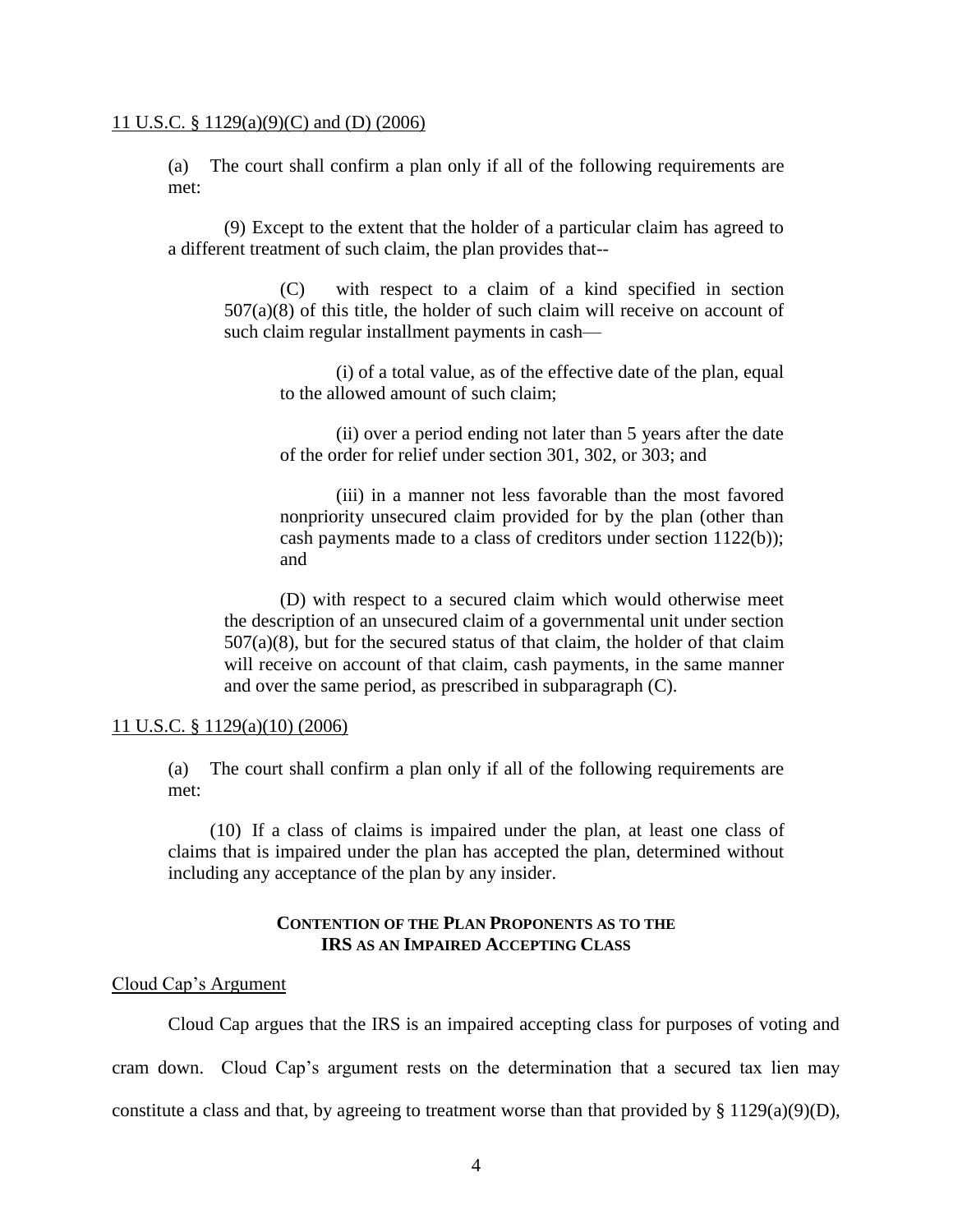the claim is impaired. Cloud Cap cites *In re Greenwood Point, LP*, 445 B.R. 885, 906–07 (Bankr. S.D. Ind. 2011), for the proposition that because  $\S$  1123(a)(1) does not prohibit the classification of secured tax claims, such claims may constitute an impaired accepting class.

### The Debtor's Argument

The Debtor argues that the secured tax lien in this case cannot be impaired. The Debtor cites a portion of *Greenwood Point*, noting that "because the Code sets forth . . . minimally acceptable statutory treatment for unsecured priority tax claims for confirmation, several courts have found that such claims cannot be impaired." 445 B.R. at 906. In addition, the Debtor cites *Pennbank v. Winters*, 99 B.R. 658 (Bankr. W.D. Pa. 1989), cited in *Greenwood Point*, stating that "if the priority tax creditors agree to a treatment other than what they are entitled to, they are not impaired."

The Debtor also argues that the secured tax claim is not eligible for classification. For this proposition, the Debtor relies on the distinction between a creditor being offered treatment worse than that required by  $\S 1129(a)(9)(D)$ , and agreeing to such treatment. In relying on this distinction, the Debtor cites *In re EQK Bridgeview Plaza, Inc.*, No. 10-37054-SGJ-11, 2011 WL 2458068, at \*2 n.1 (Bankr. N.D. Tex. June 16, 2011), where the court states that a secured tax claim might be treated as an impaired accepting class if "the secured tax claimant were offered treatment worse than Section 1129(a)(9)." The Debtor claims that because the IRS has agreed to such treatment, it has not been "offered" treatment worse than § 1129(a)(9)(c).

#### **ANALYSIS**

The treatment of the IRS's secured tax claim as impaired is consistent with both *Greenwood Point* and *In re Perdido Motel Group, Inc.*, 101 B.R. 289 (Bankr. N.D. Ala. 1989). In *Perdido Motel*, the court determined that when a creditor's rights are altered by the plan, even if pursuant to § 1129(a), the creditor's rights are impaired. 101 B.R. at 293.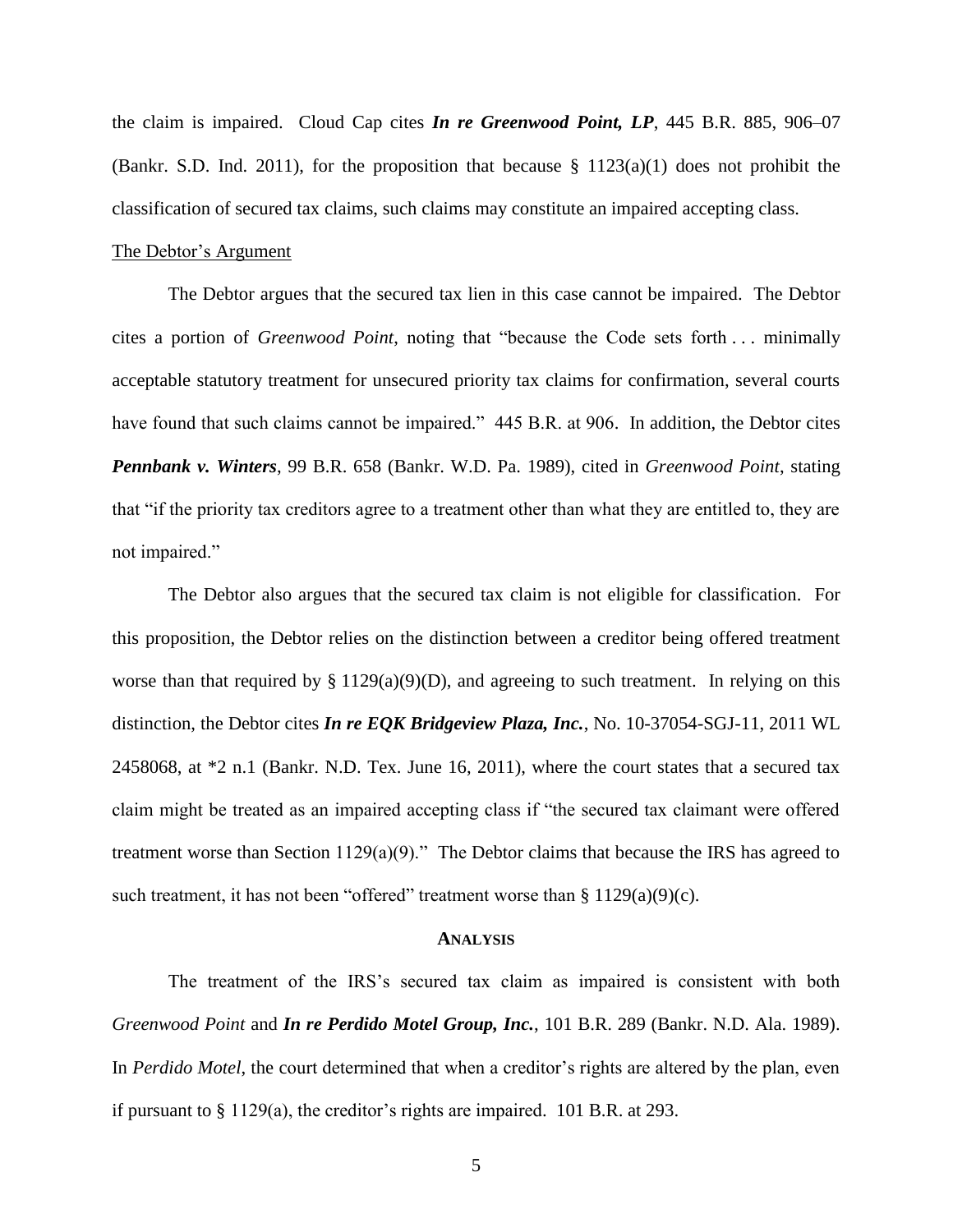In addition, as noted in *Greenwood Point*, the Code states that a class of claims is impaired unless "the plan leaves unaltered the legal, equitable, and contractual rights to which such claim or interest entitles the holder of such claim or interest." *In re Greenwood Point,* 445 B.R. at 906; 11 U.S.C. § 1124(1) (2006). In *Greenwood Point*, the court also observed that the Seventh Circuit has determined that "the standard for impairment is very lenient and 'any alteration of the rights constitutes impairment even if the value of the rights is enhanced.'" *Id.* (quoting *In re Wabash Valley Power Assoc., Inc.*, 72 F.3d 1305, 1321 (7th Cir. 1995)). Because the plan in this case alters the IRS's statutory right to receive payments over a term of five years from the date of the order for relief, its rights are impaired under the language of § 1124(1).

It is unsettled whether a secured tax claim may constitute a class capable of voting on a plan of reorganization. Some commentators have noted that class is "a 'word of art,' the purpose of which is to state the 'treatment' in a plan where otherwise not set by statute." Guy B. Moss & Christopher M. Candon, *SARE debtors: Solving the Impaired Voting Class Dilemma through Municipalities?* 30-6 Am. Bankr. Inst. J. 20, 78, (2011). The Journal notes that while the court in *Greenwood Point* permitted the classification of a secured tax claim, the classification argument may be persuasive in another forum, especially because a secured tax claim "must receive the same treatment in a plan as a  $\S 507(a)(8)$  unsecured tax claim" under the Bankruptcy Abuse Prevention and Consumer Protection Act of 2005. *Id.*

In *Perdido Motel*, the court, having found unsecured IRS tax claims to be impaired, nonetheless determined that the claims were not a "class" within the meaning of § 1129(a)(10). The court examined the requirement of  $\S 1123(a)$  that a plan shall "designate ... classes of claims, other than claims of a kind specified in  $\ldots$  § 507(a)(8) of this title." 11 U.S.C. § 1123(a)(1). Because the tax claims at issue in *Perdido Motel* were unsecured, they fell under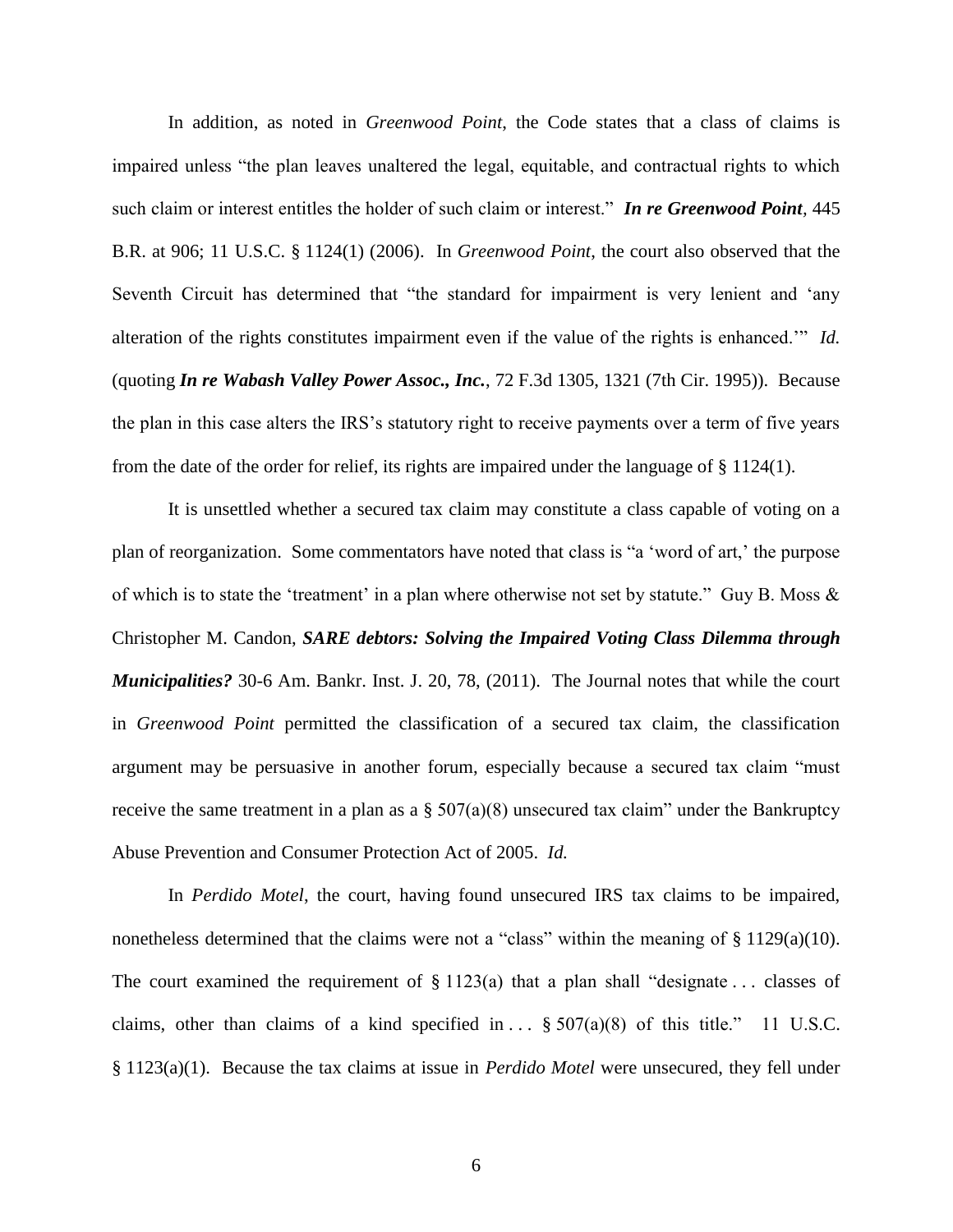the provisions of  $\S 507(a)(8)$ , and were specifically excluded from treatment as a "class" under  $§ 1123(a)(1).$ 

The tax claims in *Greenwood Point* were secured claims, and thus not specifically excluded from classification by § 1123(a)(1). Because § 507(a)(8) deals only with unsecured claims, the court in *Greenwood Point* determined that the secured tax claims in that case could constitute a class within the meaning of § 1129(a)(10). *In re Greenwood Point, LP*, 445 B.R. at 906–07.

The ruling in *Greenwood Point* that secured tax claims may be treated as a "class" for purposes of voting and cram down is not universal. While the Court in *Greenwood Point* looked at the specific statutory language to determine that a secured tax claim may be treated as a "class" because it is not specifically prohibited from such treatment by  $\S 1123(a)(1)$ , there is a better argument in this Court's judgment that such a result would frustrate the statute's purpose to exclude claims that receive favorable statutory treatment from voting for purposes of cram down.

In *Perdido Motel*, the court held that one of the primary reasons for denying class status to unsecured tax claims is that priority tax claims are entitled to preferential treatment under § 1129(a)(9)(C). *In re Perdido Motel Group, Inc.*, 101 B.R. at 293–94. It is important to note that while secured tax claims are not addressed by  $\S 507(a)(8)$ , they are entitled to preferential treatment under § 1129(a)(9)(C) through § 1129(a)(9)(D), which requires that secured tax claims be given the same treatment as unsecured claims. The Fourth Circuit has determined that "priority tax claimants, which receive preferential treatment under the Code (see 11 U.S.C. § 1129(a)(9)(C)), are not an impaired class that can accept a plan and bind other truly impaired creditors to a cram down." *In re Bryson Properties, XVIII*, 961 F.2d 496, 501 n.8 (4th Cir. 1992). Because § 1129(a)(9)(D) requires that secured tax claims be given the same treatment as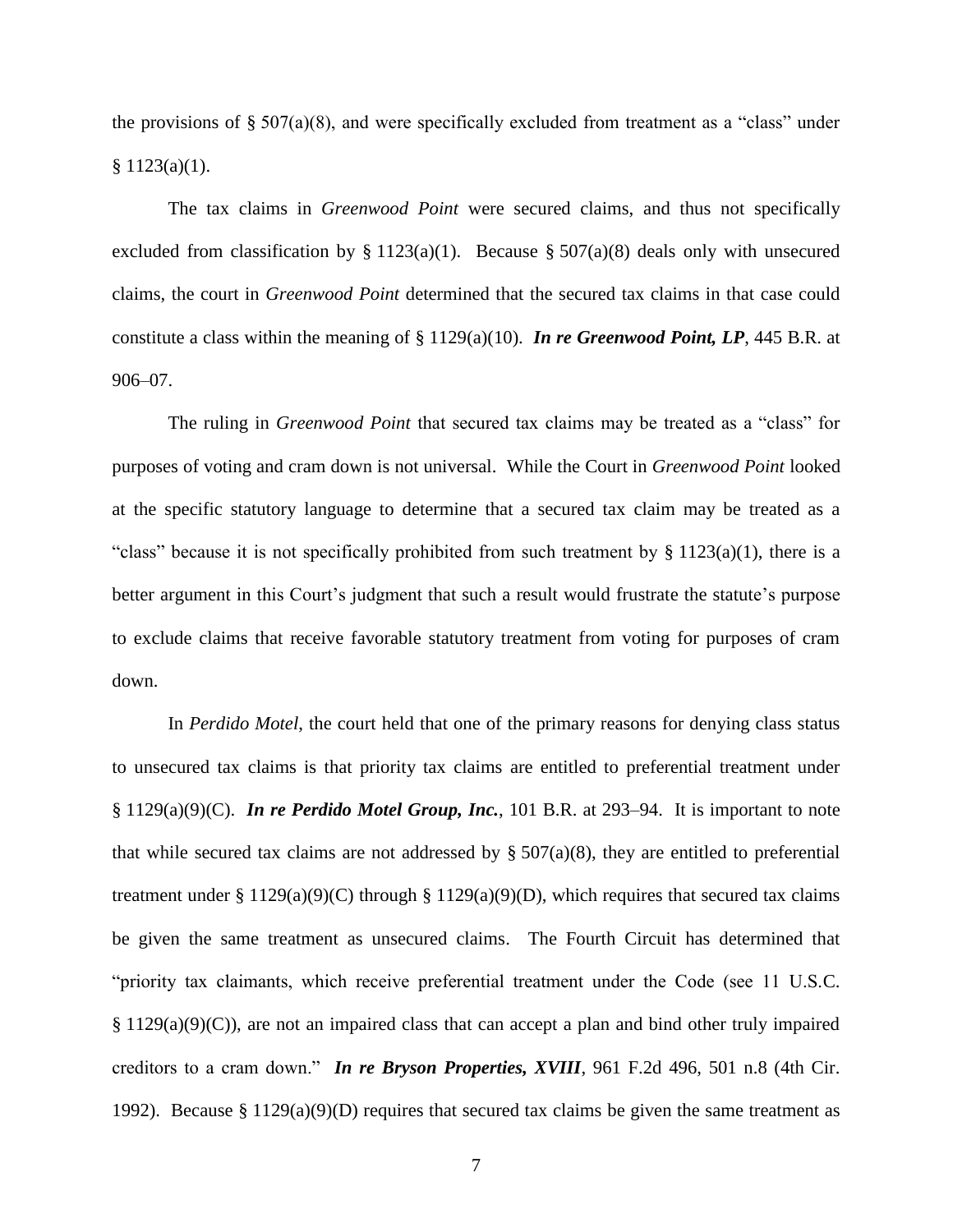all other priority tax claims, there is a strong argument to be made that such claims should be treated equally when it comes to purposes of voting and cram down.

The Court recognizes that there are several instances where courts have allowed classes of secured tax claims to vote. *See, e.g.*, *In re Sunflower Racing, Inc.*, 219 B.R. 587, 597 (Bankr. D. Kan. 1998), *aff'd*, 226 B.R. 673 (D. Kan. 1998) (noting that class consisting of secured claim of a county treasurer is impaired and has voted to accept a plan); *In re Gramercy Twins Assocs.*, 187 B.R. 112, 115 (Bankr. S.D.N.Y. 1995) (noting that a class consisting of a city tax lien was impaired and entitled to vote); *In re Ropt Ltd. P'ship*, 152 B.R. 406, 411 (Bankr. D. Mass. 1993) (declaring that a town was entitled to vote because the plan altered the town's legal rights with regard to its fully-secured tax lien).

While it is unsettled whether a secured tax claim may be classified for purposes of voting and cram down, the better reasoning suggests that a secured tax claim should not be treated as a "class." The Court agrees that given the express statutory treatment afforded tax claims, tax claims should not be given the ability to vote if the taxing authority accepts treatment less than that allowed under section  $1129(a)(9)(C)$  and (D). In doing so, creditors who are not given statutory rights will not have their votes diluted.

The parties also asked the Court to consider, prior to the confirmation hearing, pleadings affecting Jeff Sayers' proof of claim and vote. Cloud Cap objected to Jeff Sayers' proof of claim prior to confirmation. As a result, the Debtor moved to have Sayers' claim temporarily allowed, so that Sayers' negative vote as to Cloud Cap's Plan could be counted. Should Sayers' claims be temporarily allowed, then as an initial matter the unsecured class under Cloud Cap's Plan would not have enough votes in an amount to be an impaired accepting class.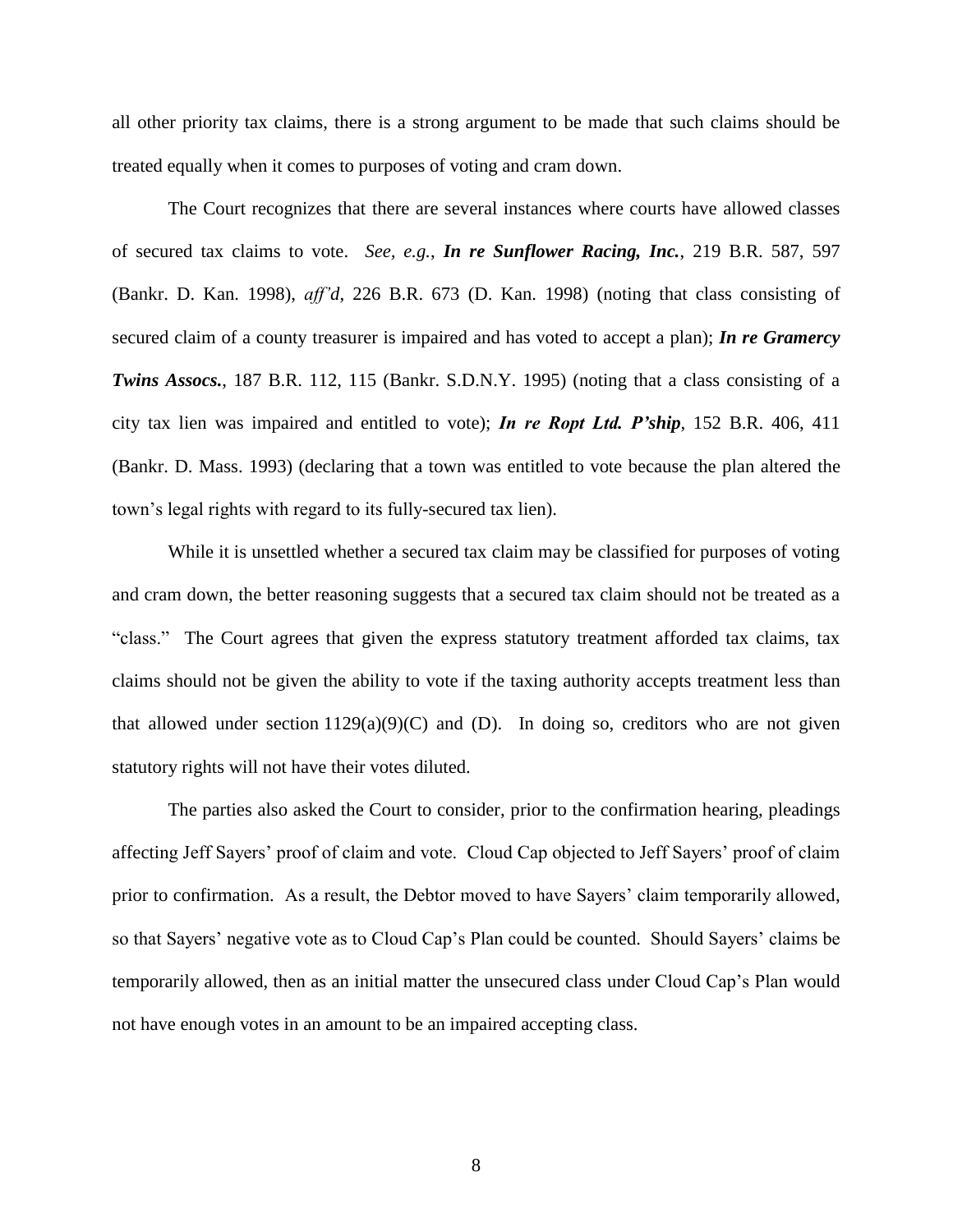### **SHOULD JEFF SAYERS' CLAIM BE ALLOWED TO VOTE?**

### 11 U.S.C. § 502(a) (2006)

(a) A claim or interest, proof of which is filed under section 501 of this title, is deemed allowed, unless a party in interest, including a creditor of a general partner in a partnership that is a debtor in a case under chapter 7 of this title, objects.

## Fed. R. Bankr. P. 3018(a)

(a) Entities entitled to accept or reject plan; time for acceptance or rejection.

A plan may be accepted or rejected in accordance with § 1126 of the Code within the time fixed by the court pursuant to Rule 3017. Subject to subdivision (b) of this rule, an equity security holder or creditor whose claim is based on a security of record shall not be entitled to accept or reject a plan unless the equity security holder or creditor is the holder of record of the security on the date the order approving the disclosure statement is entered or on another date fixed by the court, for cause, after notice and a hearing. For cause shown, the court after notice and hearing may permit a creditor or equity security holder to change or withdraw an acceptance or rejection. Notwithstanding objection to a claim or interest, the court after notice and hearing may temporarily allow the claim or interest in an amount which the court deems proper for the purpose of accepting or rejecting a plan.

Rule 3018(a) allows a bankruptcy judge to "temporarily allow [an objected to] claim or interest in an amount which the court deems proper for the purpose of accepting or rejecting a plan." Fed. R. Bankr. P. 3018(a). According to the Tenth Circuit, "[t]he policy behind temporarily allowing claims is to prevent possible abuse by plan proponents who might ensure acceptance of a plan by filing last minute objections to the claims of dissenting creditors." *In re Armstrong*, 294 B.R. 344, 354 (B.A.P. 10th Cir. 2003), *aff'd*, 97 F. App'x. 285 (10th Cir. 2004).

The court has broad authority to determine whether to allow or disallow a claim for purposes of voting. The Bankruptcy Appellate Panel of the Tenth Circuit has determined that "[t]here is no guidance in the Bankruptcy Code to courts as to how to determine whether to permit the temporary allowance of a claim; it is left to a court's discretion." *In re Armstrong*,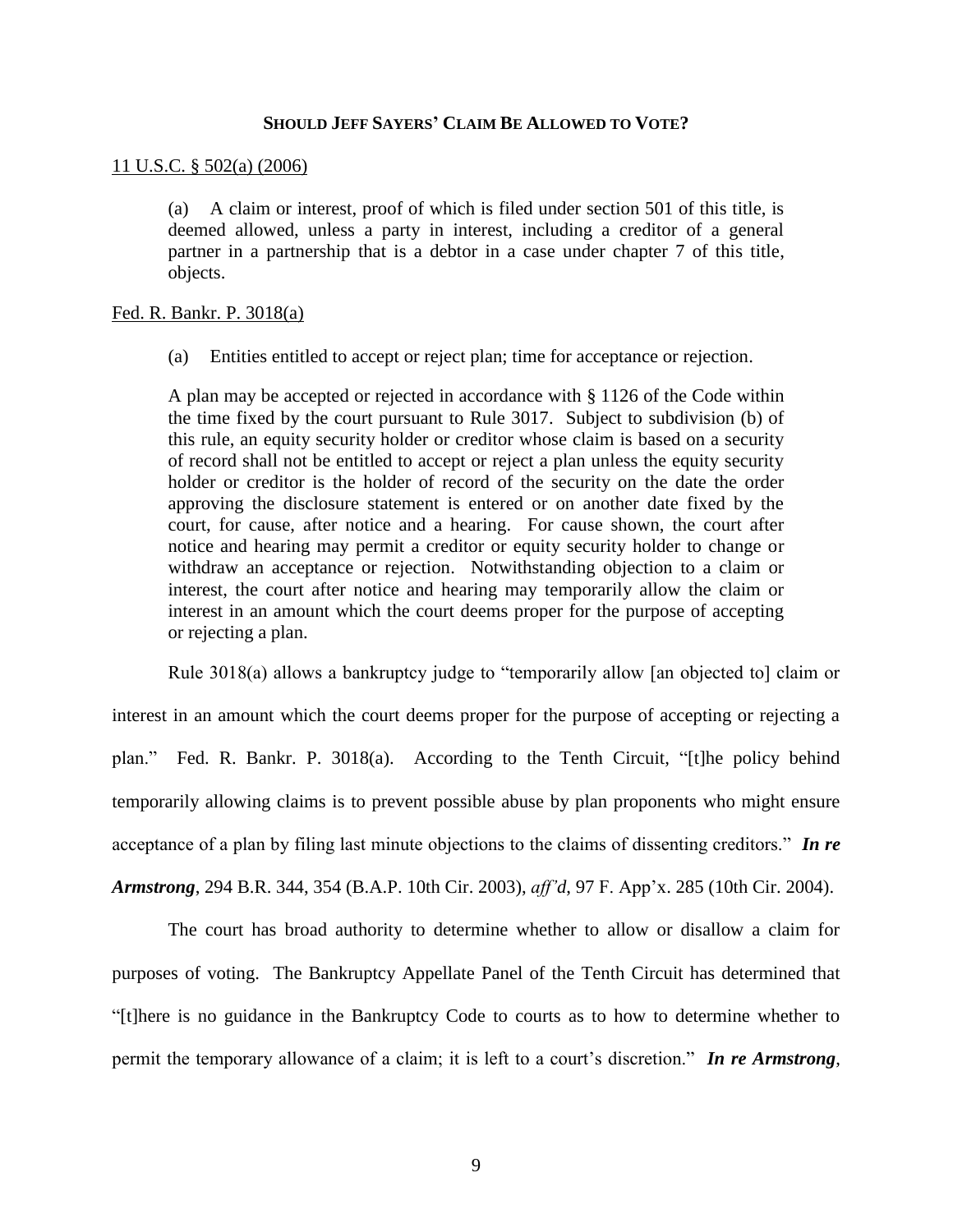294 B.R. at 354. Various courts have developed factors to consider when determining whether to temporarily allow a claim for purposes of voting on a proposed plan.

One factor that has been considered in determining whether to temporarily allow a claim is the expectations of the parties regarding treatment of the claim as evidenced in their proposed plans. *In re Stone Hedge Props.*, 191 B.R. 59 (Bankr. M.D. Pa. 1995). In *Stone Hedge*, a creditor sought to reclassify as unsecured a portion of its secured claim based on a subsequent valuation of the underlying asset. *Id.* at 62. The court considered three factors in deciding whether to temporarily allow the creditor's claim: "(1) the manner in which the claim was initially scheduled by the Debtor; (2) the proof of claim filed by the creditor; and (3) the objection (adversary counterclaim) of the Debtor." *Id.* at 65. Because the debtor's original schedules had listed the debt as fully secured, and both the debtor's and creditor's plans had indicated that the debt was secured, the court chose to temporarily allow the claim for voting purposes only to the lesser of the value of the collateral or the debt. *Id.* at 66. By limiting the claim to the value of the collateral or the debt, the court sought to ensure that the claim was valued consistently with how each party had characterized it in their original plans and schedules. *Id.* at 66.

Other courts have developed various multi-factor tests for determining whether to temporarily allow a claim for purposes of voting. *See, e.g.*, *In re Harmony Holdings, LLC*, 395 B.R. 350, 354 (Bankr. D.S.C. 2008). The court in *Harmony Holdings* found persuasive the factors considered in *In re Gardinier, Inc.*, 55 B.R. 601 (Bankr. M.D. Fla. 1985), namely "(1) whether the objection to the claim at issue appears to be frivolous or without basis, (2) the effective power which the holder of the disputed claim may have to scuttle the reorganization proceeding, which is almost near completion, and (3) given the facts of that case, that the debtor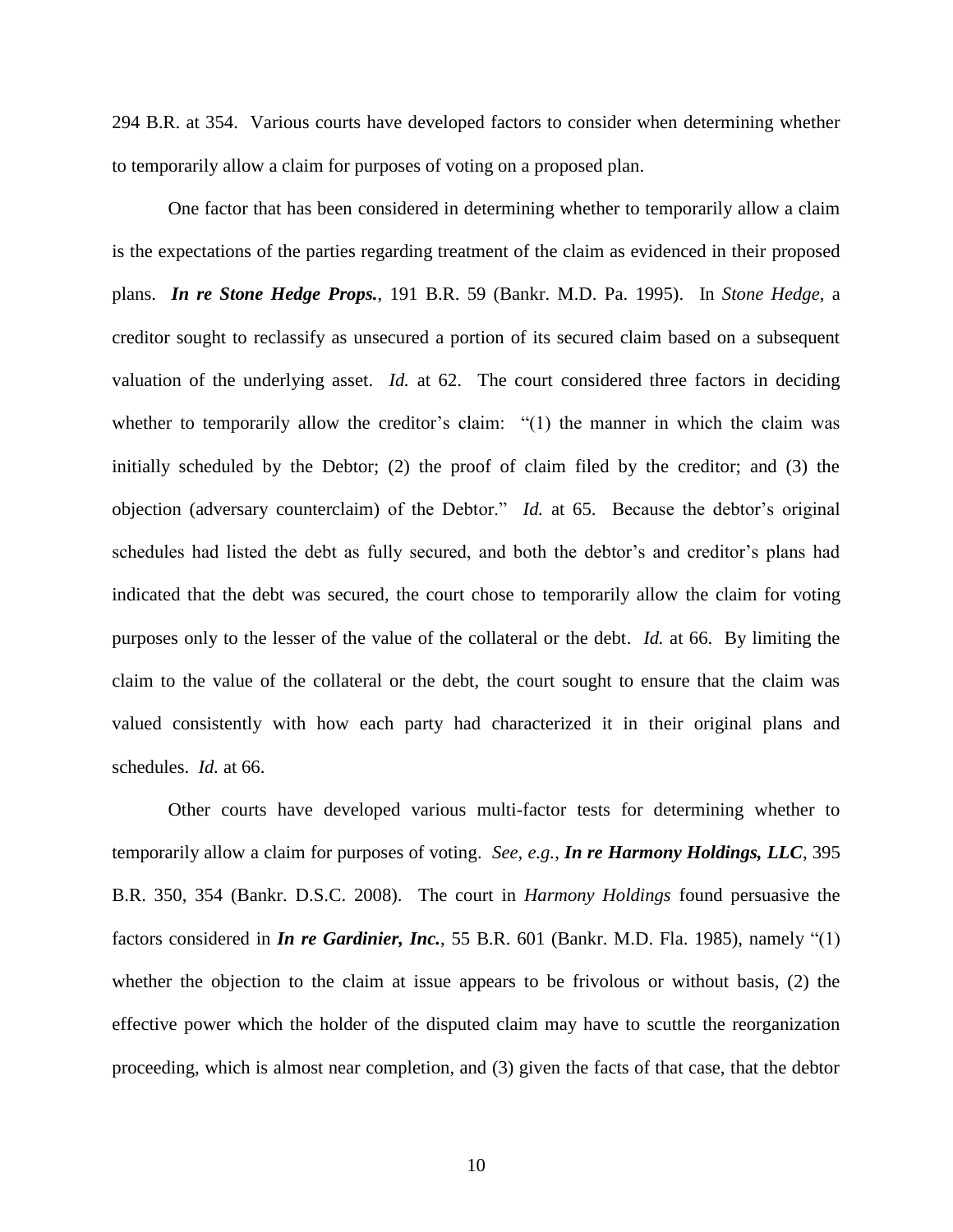was willing to preserve funds to pay the disputed claim under the terms of the plan in the event the claim was ultimately allowed." *In re Harmony Holdings, LLC*, 395 B.R. at 354.

In *Gardinier*, the court found that the objected to claim represented roughly 20% of the claims in its class, which may have provided the creditor with "enough leverage to exert pressure on other creditors in this class and persuade them to reject the Plan" and "scuttle" the reorganization proceeding. *In re Gardinier, Inc.*, 55 B.R. at 604-05. In deciding against temporarily allowing the claim, the court additionally noted that the debtor was willing to preserve funds to pay the creditor "in the event their claim is ultimately allowed with finality." *Id.*at 605.

Similarly, in *Armstrong* the court found that "A creditor may request the temporary allowance of a claim under one of the following nonexclusive circumstances: when an objection to the claim has been filed and 'the objection was filed too late to be heard prior to the confirmation hearing, when fully hearing the objection would delay administration of the case, or when the objection is frivolous or of questionable merit.'" *In re Armstrong*, 294 B.R. at 354 (quoting 9 Collier on Bankruptcy ¶ 3018.01[5] (Lawrence P. King ed., 15th ed. 2003)).

While several courts have developed various multi-factor tests to apply when determining whether to temporarily allow a claim for purposes of voting, the choice is ultimately one of the court's discretion. The most persistent factors considered by the courts are: (1) whether the objection was filed late or "at the last minute," either to ensure acceptance of a plan or to avoid a proper hearing; (2) whether the allowance or non-allowance of the claim will delay administration of the case; and (3) whether the objection was frivolous. *Id.* In addition, at least one court has considered the mutual expectations of the parties, as evidenced in their proposed plans, when considering whether to temporarily allow a claim for purposes of voting. *In re Stone Hedge Props.*, 191 B.R. at 66.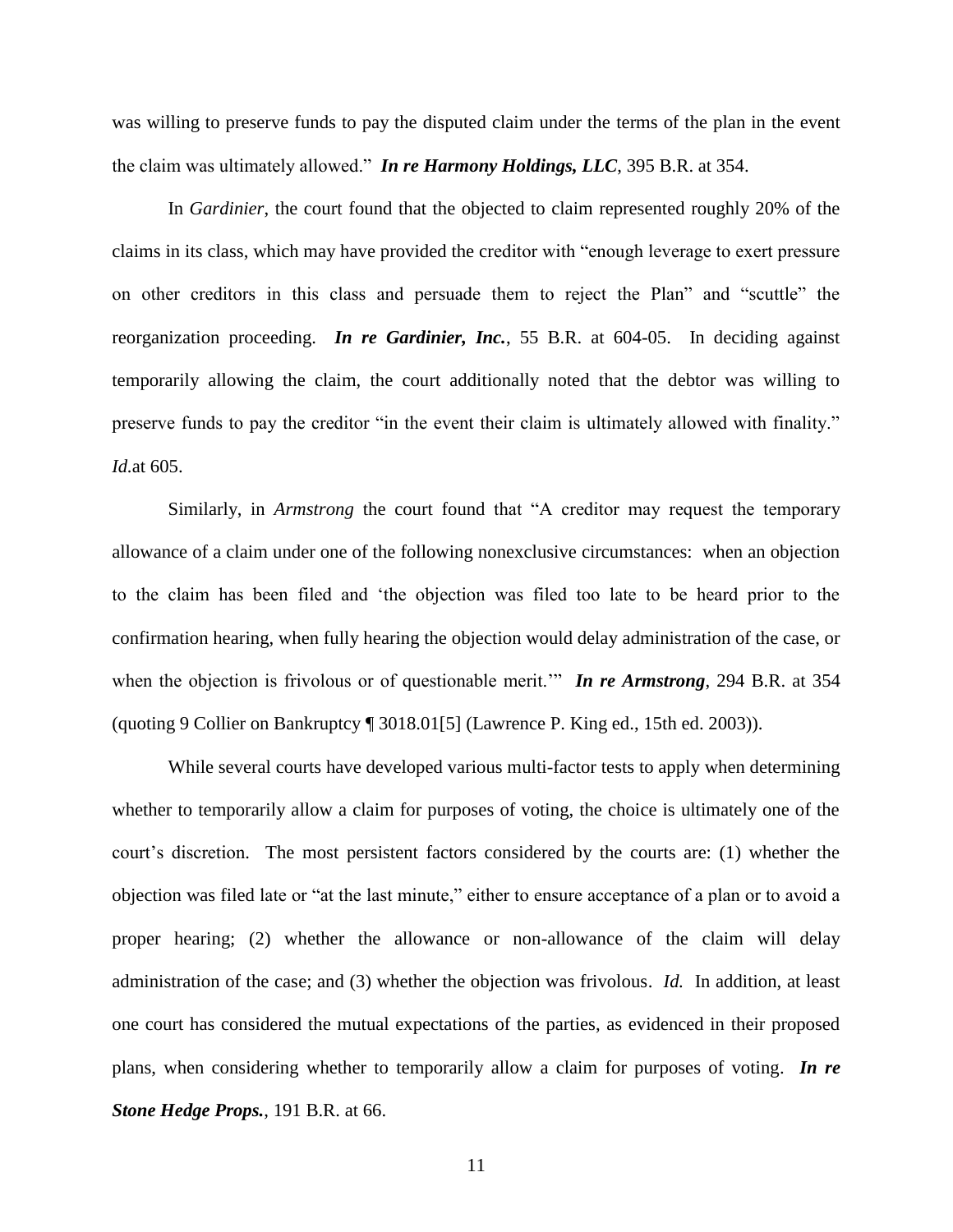Cloud Cap primarily objected to Sayers' claim as cast in bad faith because by voting no, Sayers could dominate the unsecured class and prevent the unsecured class from being an accepting class. While there may be some issues regarding Sayers' proof of claims being adequately documented, the timing of Cloud Cap's objection to Sayers' proof of claims is problematic. A late filed objection to claim would prevent Sayers from voting. Moreover, there is no evidence that Sayers did not have some claims. As such, the Court temporarily allowed the Sayers' claims as filed. That said, the Court must now address whether Sayers' vote was cast in bad faith.

### **WAS SAYERS' VOTE CAST IN BAD FAITH?**

### 11 U.S.C. § 1126(e) (2006)

(e) On request of a party in interest, and after notice and a hearing, the court may designate any entity whose acceptance or rejection of such plan was not in good faith, or was not solicited or procured in good faith or in accordance with the provisions of this title.

Under 11 U.S.C. § 1126(e), "the court may designate any entity whose acceptance or rejection of [a] plan was not in good faith." "The consequence of such designation is that the vote is disregarded in the counting of votes to determine whether a class has accepted or rejected the Plan . . . ." *In re Save Our Springs Alliance, Inc. ("SOS")*, 388 B.R. 202, 230 (Bankr. W.D. Tex. 2008). Whether a vote is cast in good faith depends on the facts of the particular case. *Id.*  Generally, courts have determined that when a vote is cast for an ulterior motive that is only incidentally related to the creditor's status as a creditor, the vote should be designated as cast in bad faith. *See e.g.*, *id.* at 230 ("A creditor may not cast his vote for an ulterior purpose and expect to have it counted . . . .") (quoting *Insinger Mach. Co. v. Fed. Support Co.*, 859 F.2d 17, 19) (4th Cir. 1988); *In re Landing Assoc., Ltd.*, 157 B.R. 791, 807 (Bankr. W.D. Tex. 1993) ("[W]hen the voting process is being used as a device with which to accomplish some ulterior purpose, out of keeping with the purpose of the reorganization process itself, and only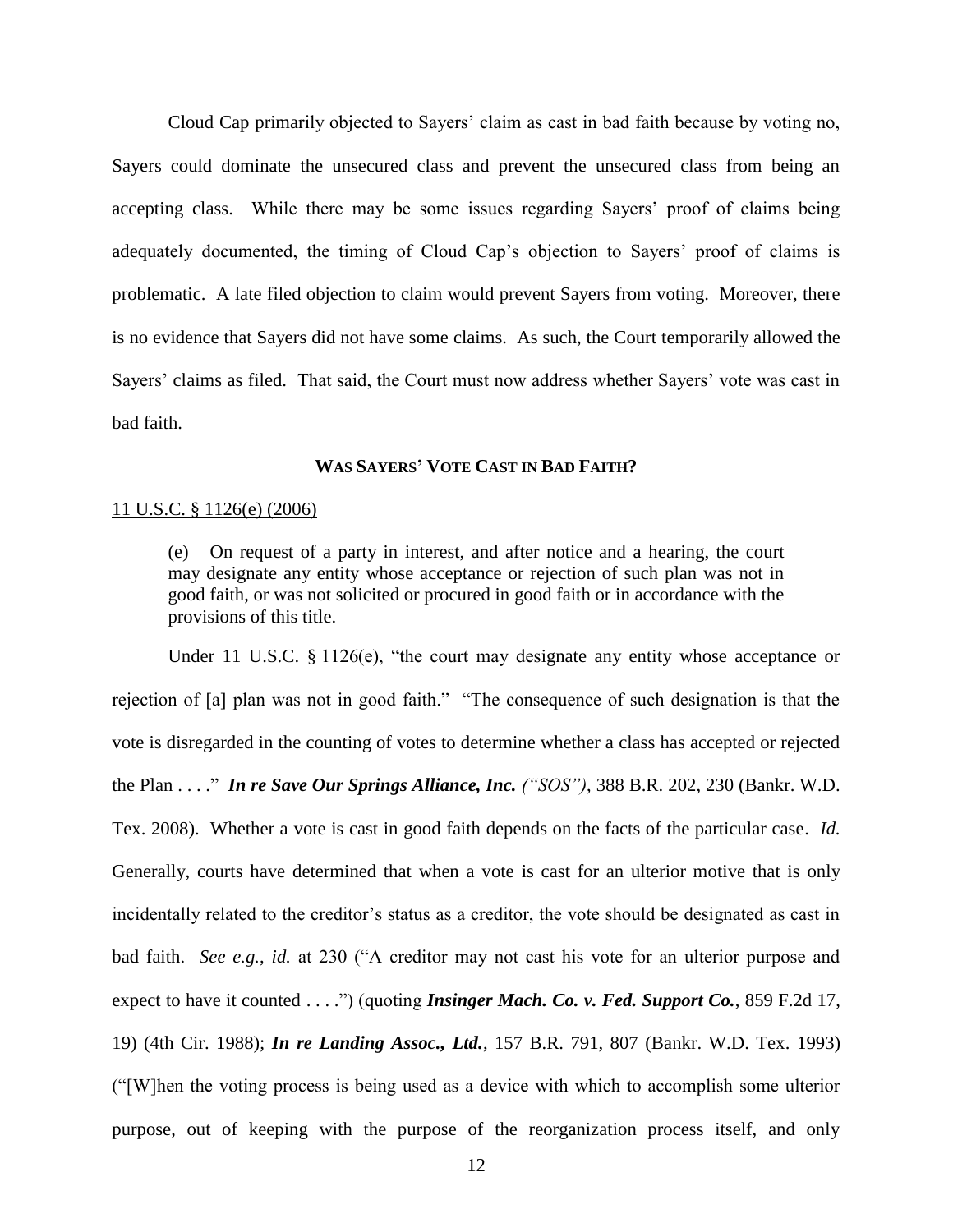incidentally related to the creditor's status *qua* creditor, section  $1126(e)$  is rightly invoked."); *In re Holly Knoll P'ship*, 167 B.R. 381, 385 (Bankr. E.D. Pa. 1994) ("Courts have generally held that if a purchaser of claims in voting the assigned claims is pursuing an interest in addition to its interest as a creditor, bad faith may be found.").

Not every ulterior motive will be sufficient for designating a vote as being cast in bad faith. *See In re Landing Assoc., Ltd.*, 157 B.R. at 807 (noting that "in many cases, creditors act for a variety of motives, only some of which are directly related to their status as creditors," and that a vote by a trade creditor for the purpose of ensuring the survival of an entity with which to do business would not be the sort of ulterior motive that should lead to a bad faith designation). When a creditor's vote is motivated primarily for the accomplishment of receiving some benefit only tangentially related to the creditor's status as a creditor, however, the vote should be disregarded as having been cast in bad faith. *See id.* at 803 ("[I]f the creditor fails to convince the court that the questioned activity was motivated by business judgment, then the court must inquire into the creditor's motives. . . . Under this approach, then, it is essential to examine the nature of the true interest being benefitted by the questioned activity."); *See also* 7 Collier on Bankruptcy ¶ 1126.06[1] (Lawrence P. King ed., 15th ed. 2003) ("The inquiry in deciding whether a creditor acted in good faith is whether its vote was cast for the ulterior purpose of securing some advantage to which the creditor would not otherwise have been entitled. The mere pursuit of economic gain does not, of itself, indicate bad faith on the part of a creditor, as long as the interest being served is that of creditor as creditor, as opposed to creditor in some other capacity.").

One of the ways in which courts have sought to ascertain the motives of a creditor in casting its vote has been to look to the way in which the claim was acquired. The court in *In re Allegheny Int'l, Inc.*, 118 B.R. 282 (Bankr. W.D. Pa. 1990), noted that the creditor in that case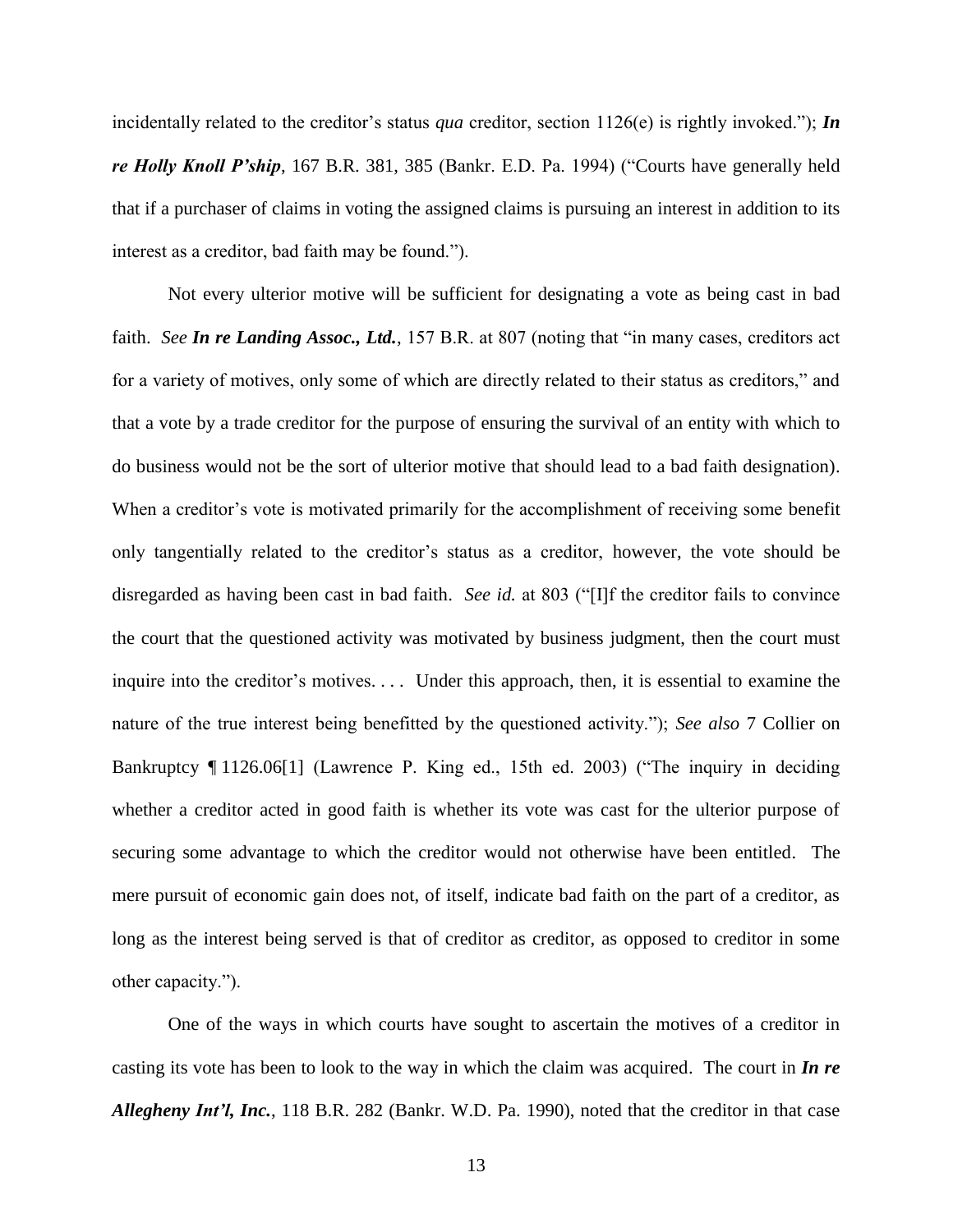had purchased its claims only after the debtor's disclosure statement was approved, and then "almost exactly in the amount required to block the plan of reorganization." *Id.* at 289–90. In addition, in determining that the creditor's true motive was to "take over and control the debtor," the court noted that the two classes in which the creditor had purchased claims had "directly opposite interests with respect to the . . . litigation." *Id.*

Similarly, when an insider acquires claims for the purpose of blocking a competing plan, it may be evidence of bad faith. *In re Applegate Prop., Ltd*., 133 B.R. 827 (Bankr. W.D. Tex. 1991). In *Applegate*, a related entity of the debtor corporation acquired claims shortly before the consideration of competing plans in order to block confirmation of the competing plan. *Id.* at 830, 834. Based on this fact, the court determined that the true interest being benefited was the debtor's interest in avoiding liquidation, rather than the related entity's interest as a creditor. *Id.* at 834–35. While the acquisition of claims for the purpose of blocking a competing plan is not an act of bad faith in itself, it can be strong evidence of bad faith, especially when the claims are acquired by an insider. *Compare id.* at 835 ("One may reasonably infer . . . that Congress had in mind the considerations of independent third parties when it directed courts to accede to the desires of creditors in Section 1129(c), rather than the wishes of an insider."), *with In re United Marine, Inc.*, 197 B.R. 942 (Bankr. S.D. Fla. 1996) (noting that insiders held "valid pre-petition claim[s]" in finding no bad faith on the part of the insiders).

In the instant case, Sayers' claims arose pre-petition. The Court may still look, however, to the manner in which claims were acquired to determine if Sayers' vote may have been cast in bad faith. Cloud Cap argues that Sayers' claims arise from "years and years of undercapitalization and mismanagement." (Cloud Cap's Motion for Order Disallowing Claims and Designating Votes Filed by Jeff Sayers, docket no. 122, at 8, Aug. 23, 2004. Unlike the cases cited above, where claims were acquired for the purposes of affecting the outcome of a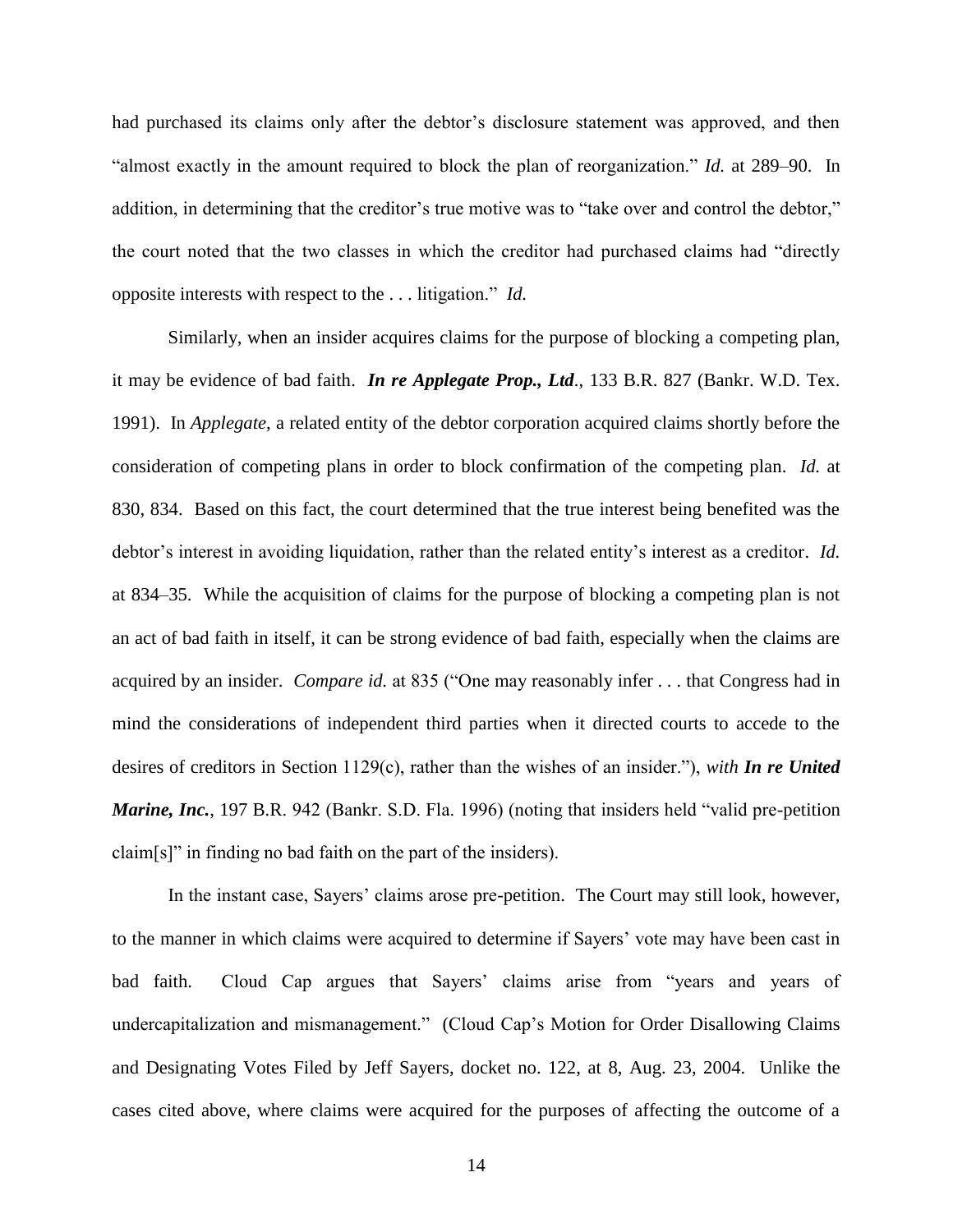vote on the plan, Sayers' claims, arising over "years and years," likely were not acquired in bad faith. In fact, the claims facially show loans to the Debtor and forgiveness of debt.

Still, even if Sayers' claims were not acquired in bad faith, his votes may have been cast in bad faith if they were cast primarily for some ulterior motive only incidentally related to his status as a creditor. One such motive might be financial gain in some other capacity upon confirmation of the plan. *See In re Landing,* 157 B.R. at 803 (describing *Town of Belleair, Fla. v. Groves*, 132 F.2d 542 (5th Cir. 1942) (where creditors who were also bondholders of the debtor were induced to vote for a plan by "special benefits," which benefited their interests as bondholders rather than as creditors)); *see also In re Holly Knoll P'ship*, 167 B.R. 381, 388–89 (Bankr. E.D. Pa. 1994) (noting that a creditor who voted for the plan would become general partner of the debtor in the event of the plan's confirmation, and would receive substantial fees from the reorganized debtor in that capacity, in designating that creditor's vote as being cast in bad faith).

According to Cloud Cap, Sayers stands to "own 100% of the equity in the Reorganized Debtor [and] maintain 100% control of the Reorganized Debtor," if the Debtor's plan is confirmed. (Cloud Cap's Objection to Debtor's Plan of Reorganization, docket no. 112, at 3, Aug. 17, 2011.) Like the creditor in *Holly Knoll*, Sayers stands to gain control and perhaps financial benefits as the sole equity holder in the reorganized company. The court in *Holly Knoll* was convinced that this was the primary motivation for the creditor's vote in favor of the plan. *In re Holly Knoll P'ship,* 167 B.R. at 388–89. The court found this fact based on the circumstances surrounding the vote, including the purchase of a claim only after learning that the plan could not be confirmed otherwise. *Id.*

As noted above, the circumstances surrounding the vote in this case do not tend to indicate that Sayers attempted to manipulate the vote by purchasing claims to ensure passage of a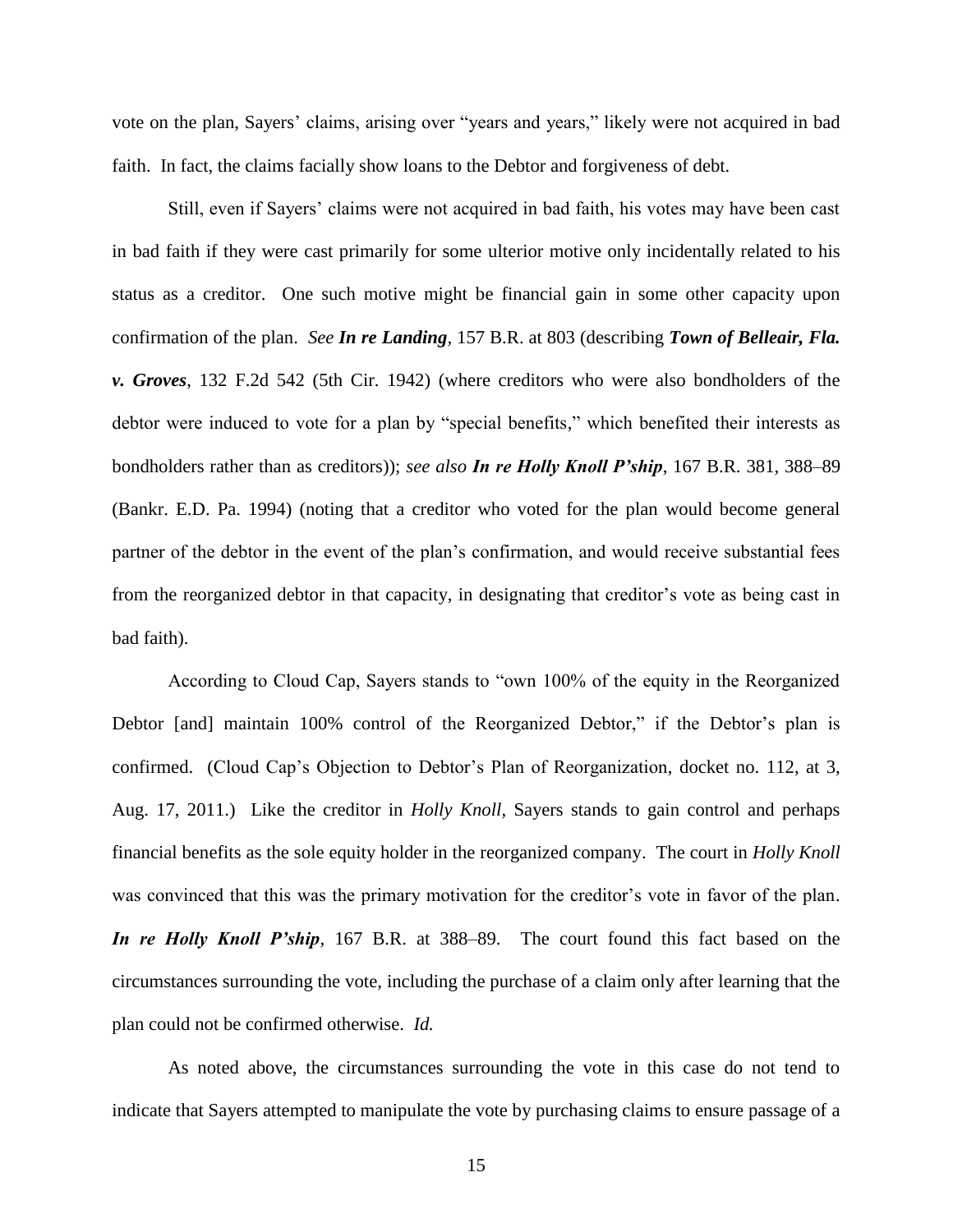specific plan. Rather, Cloud Cap alleges that Sayers' claims arise from "years and years of undercapitalization and mismanagement." (Cloud Cap's Motion, docket no. 122, at 8.) Sayers has much to gain as an equity holder, in terms of corporate control, in the event that the Debtor's plan is confirmed. It would not be unreasonable to determine that such interests may be the primary motive for Sayers' vote against Cloud Cap's plan, though without any additional evidence, to do so might be unwarranted. Sayers has another reason for voting against Cloud Cap's Plan. David Turpin testified on behalf of Cloud Cap that Cloud Cap may not pay all of the IRS's proof of claim. In doing so, should Cloud Cap not pay the trust fund portion of the IRS's claim, then Sayers' responsible officer liability for trust fund taxes would be enforceable against him. As such, Sayers has additional tax exposure should Cloud Cap's Plan be approved.

The Second Circuit has declared that "bankruptcy courts should employ § 1126(e) designation sparingly." *In re DBSD N. Am., Inc.*, 634 F.3d 79, 101 (2d Cir. 2011). "A party seeking to designate another's vote bears the burden of proving that it was not cast in good faith." *Id.* at 102; *see also In re United Marine, Inc.*, 197 B.R. at 947 ("The burden is on the objecting creditor to sustain its claim under § 1126(e) that acceptance or rejection of the plan was not in good faith. . . ."). Furthermore, "if a creditor sufficiently manifests a proper motive for the questioned activity, courts have been unwilling to second-guess the wisdom of the creditor's exercise of business judgment." *In re Landing Assoc.*, 157 B.R. at 803. In choosing not to second-guess a creditor's business judgment, the courts have recognized that creditors often have "mixed motives" when choosing a plan, and that in most circumstances such other motives are legitimate business interests that should not serve as a basis for a bad-faith designation. *Id.* at 807–08.

Cloud Cap has merely pointed to Sayers' expected post-confirmation position without indicating any behavior on his part indicative of bad faith. In *In re DBSD N. Am., Inc.*, the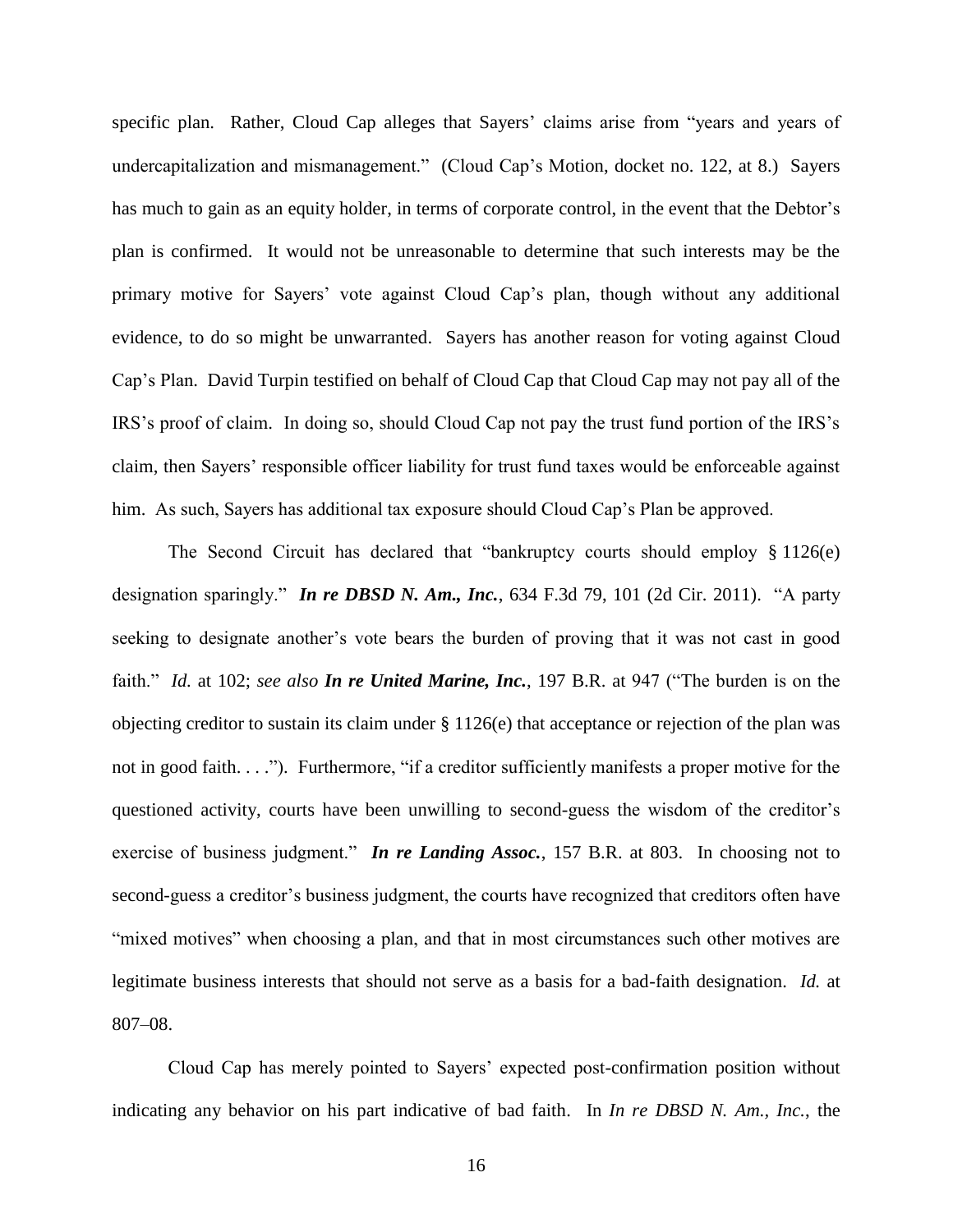Second Circuit noted the presence of significant evidence of an ulterior motive in that case, including the creditor's admissions in court, its position as a competitor of the debtor, its willingness to overpay for the claims it bought, its attempt to propose its own plan, and its internal communications which showed a desire "to obtain a blocking position" and "control the bankruptcy process." In re DBSD N. Am., Inc. 634 F.3d at 104-05.None of these factors are present here. For these reasons, Sayers' vote should not be designated under 11 U.S.C. § 1126(e) without some showing by Cloud Cap that Sayers' is, in fact, acting in pursuit of some ulterior motive unrelated to his status as a creditor. None was proven at trial.

### **SUMMARY OF COMPETING PLANS AND DIFFERENCES**

# Debtor's First Amended Combined Disclosure Statement and Chapter 11 Plan of Reorganization dated July 28, 2011 (Docket No. 97)

The Debtor's Plan provides for full payment of administrative claims, priority claims, secured claims, and general unsecured claims. (Debtor's Plan ¶ 1.2, docket no. 97.) Unsecured claims will be paid over time with initial payments to the general unsecured claims of \$1,333.30 per month for the first sixty (60) months of the Plan and then increasing to \$6,057.30 per month in month 61 of the Plan. The interest rate on payment of unsecured general claims is at the federal judgment rate of 0.18%. The final payment to unsecured creditors is in July 2022, but if Debtor's financial projections are accurate, unsecured general claims could be paid as soon as June 2017.

The Debtor's Plan includes 11 classes of claims. Some of those classes do not contain any filed claims. (Debtor's Plan ¶ 7.2). Those remaining classes of claims are described as follows:

### **Administrative Claims**

Administrative Claims: Except to the extent that any entity entitled to payment of any Allowed Administrative Claim agrees to a different treatment, each holder of an Allowed Administrative Claim shall receive Cash from funds available from the operations of the Debtor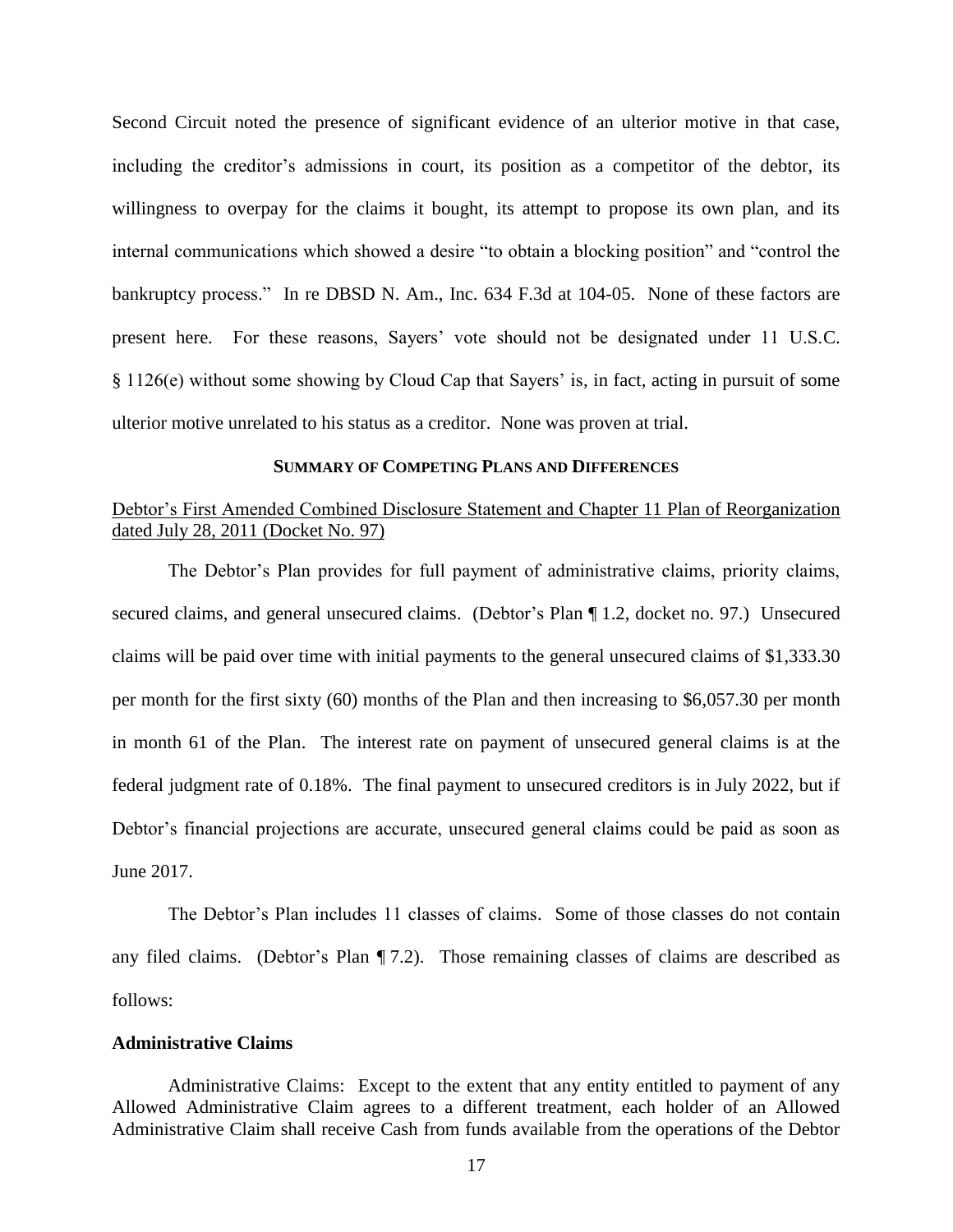in an amount equal to such Allowed Administrative Claim on the later of the Effective Date or the date such Administrative Claim becomes an Allowed Administrative Claim, or as soon thereafter as practicable.

Any Claims of Professionals approved by the Court shall be paid in Cash in such amounts as are Allowed by Final Order of the Court (a) within five (5) days following the date such Claim of a Professional becomes an Administrative Claim; or (b) upon such other terms as may be mutually agreed upon between such holder of a Claim and the Reorganized Debtor.

Brown McCarroll, L.L.P.'s Professional Claim: Brown McCarroll, L.L.P. has agreed to be paid pursuant to terms that will be disclosed in the Plan Supplement to be filed on or before August 10, 2011.

## **Class 2: Allowed Priority Non-Tax Claims**

This Class shall consist of Allowed Priority Non-Tax Claims arising under Section 507(a)(4), (5) or (7) of the Bankruptcy Code. Each holder of an Allowed Priority Non-Tax Claim shall be paid in full, through quarterly cash payments commencing on the Effective Date, its Allowed Priority Non-Tax Claim, together with interest at the Plan Interest Rate, or as otherwise agreed, over a period through the fifth anniversary of the Effective Date.

The proof of claim deadline has not expired. For information purposes, the estimated total of Class 2 Claims is \$0.00 as of the date hereof. However, to the extent that any creditor has an Allowed Priority Non-Tax Claim, including any alleged priority wage claim held by Mark Negro, such claim will be paid as a Class 2 Claim. Class 2 is impaired.

# **Class 3: Internal Revenue Service Secured And/Or Priority Tax Claim**

This Class shall consist of Internal Revenue Service's secured and/or priority tax claim filed in the amount of \$189,955.14.The claim is comprised of a secured portion in the amount of \$115,873.96, a priority portion in the amount of \$57,862.34, and a general unsecured portion in the amount of \$16,218.84. The Debtor and the Internal Revenue Service have reached an agreement on the treatment of its claim.

The secured and priority portions of the Internal Revenue Service's claim will be paid in full in sixty (60) equal monthly payments beginning on the Effective Date of the Plan, together with interest accruing at the rate required by 11 U.S.C. § 511(which is currently at 4.00%). The general unsecured portion of the claim will be paid as a Class 8 General Unsecured Claim. Once the Class 5 Travis County Secured Tax Claim and/or the Round Rock ISD Secured Tax Claim are paid in full through the plan payments and the proceeds of the court-ordered sale of the Debtor's assets, any remaining proceeds from such sales will be paid to the Internal Revenue Service in addition to the monthly payments specified above until the Class 3 Claim is paid in full. The minimum monthly payment to Class 3 is estimated to be \$3,199.62. The Debtor asserts that Class 3 is impaired. Notwithstanding this assertion, the Court has found that this class is not an impaired accepting class under Section 1129(a)(10).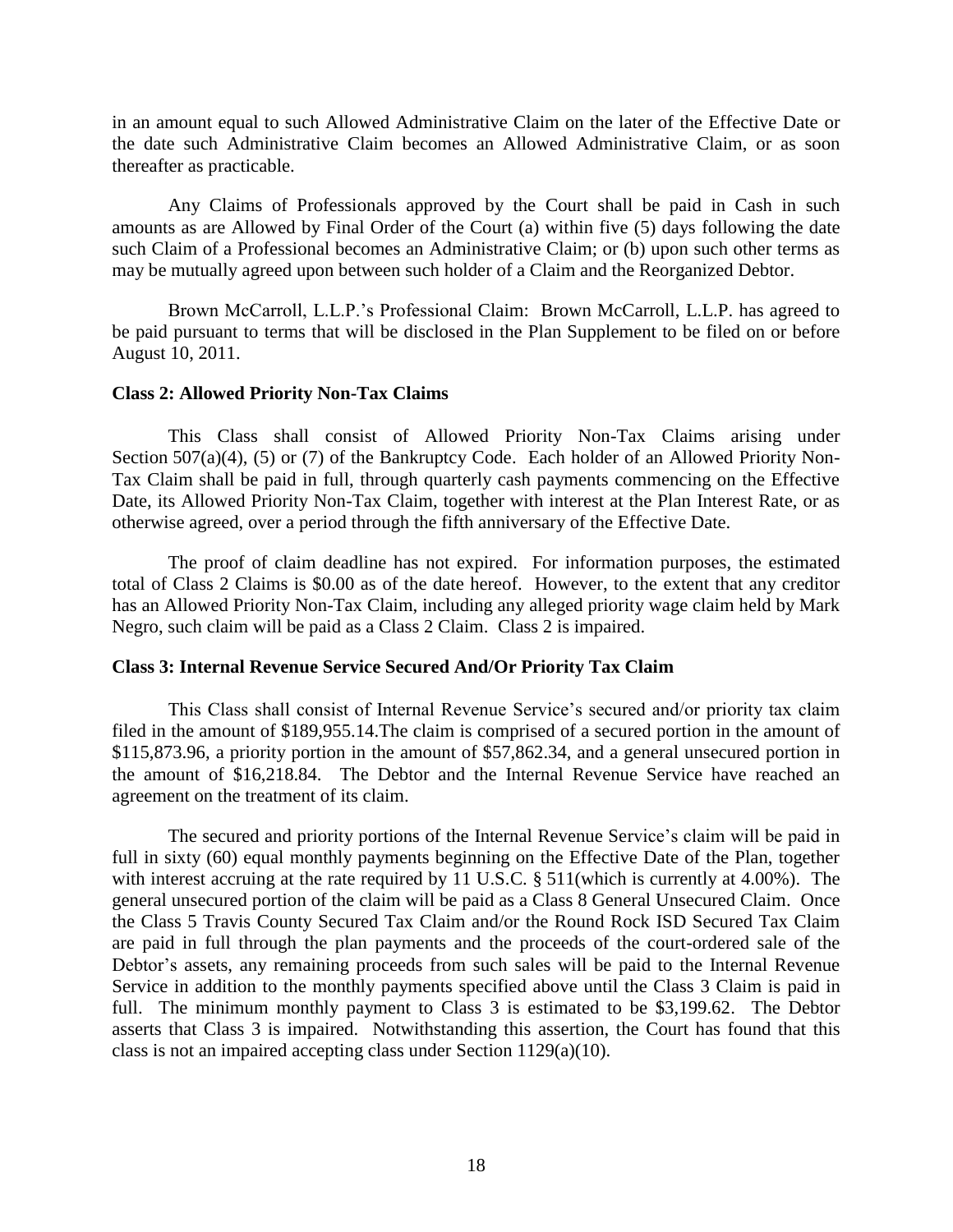### **Class 4: Texas Comptroller Secured And/Or Priority Tax Claim**

This Class shall consist of Texas Comptroller of Public Accounts' secured and/or priority tax claim filed in the amount of \$72,321.14. The priority portions of the Texas Comptroller's claim will be paid in full within sixty (60) months from the Petition Date, in equal monthly installments, beginning on the Effective Date of the Plan, together with interest accruing at the rate required by 11 U.S.C. § 511 (which is currently 4.25%). The general unsecured portion of the claim will be paid as a Class 8 General Unsecured Claim. Class 4 is listed as impaired. As noted, it is not an impaired accepting class.

## **Class 5: Travis County Secured Tax Claim**

This Class shall consist of Travis County's secured personal property tax claim filed in the amount of \$11,515.90. The allowed secured claim of Travis County will be paid in full in sixty (60) equal monthly payments beginning on the Effective Date of the Plan, together with interest accruing at the rate required by 11 U.S.C. § 511. All proceeds from the court-ordered sale of the Debtor's assets located in Travis County will be paid to Travis County in addition to the monthly payments specified above until the Class 5 Claim is paid in full. Class 5 is listed as impaired. As noted, it is not an impaired accepting class.

### **Class 6: Williamson County Round Rock ISD Secured Tax Claim**

This Class shall consist of Round Rock ISD's secured personal property tax claim filed in the amount of \$3,389.94. This claim is secured pursuant to Chapter 32 of the Texas Tax Code. The allowed secured claim of Round Rock ISD will be paid in full in sixty (60) equal monthly payments beginning on the Effective Date of the Plan, together with interest accruing at the rate required by 11 U.S.C. § 511. All proceeds from the court-ordered sale of the Debtor's assets located in Williamson County will be paid to Round Rock ISD in addition to the monthly payments specified above until the Class 6 Claim is paid in full. The minimum monthly payment to Class 6 is estimated to be \$75.41. The total of Class 6 Claim is \$3,389.94 as of the date hereof. Class 6 is listed as impaired. As noted, it is not an impaired accepting class.

## **Class 7: West Sixth Holdings, L.L.C. Secured Claim**

This Class shall consist of West Sixth Holdings, Inc.'s secured claim filed in the amount of \$120,000.00. This claim is secured by a UCC-1 financing statement filed in the Texas Secretary of State's records on July 16, 2010. The collateral for the secured claim is the Debtor's trademarks, trade names, copyrights, patents, processes, and all applications therefore, know-how, trade secrets, confidential information, goodwill, assumed names, and all other intellectual property and all equipment located at the Mesa, Guadalupe, Round Rock and Commissary locations. The Debtor and West Sixth Holdings have reached an agreement on the treatment of its claim. The allowed secured claim of West Sixth Holdings shall be paid in full under the Plan. The Debtor will make equal monthly interest-only payments on the \$120,000.00 claim amount beginning on the Effective Date of the Plan for the first twelve (12) months. Beginning on the one-year anniversary of the Effective Date, the Debtor will begin making equal monthly payments on the entire allowed secured claim of West Sixth Holdings amortized over ten (10) years accruing annual interest of eight percent (8%). Any and all accrued interest up to the Effective Date is forgiven by West Sixth Holdings by agreement. The minimum monthly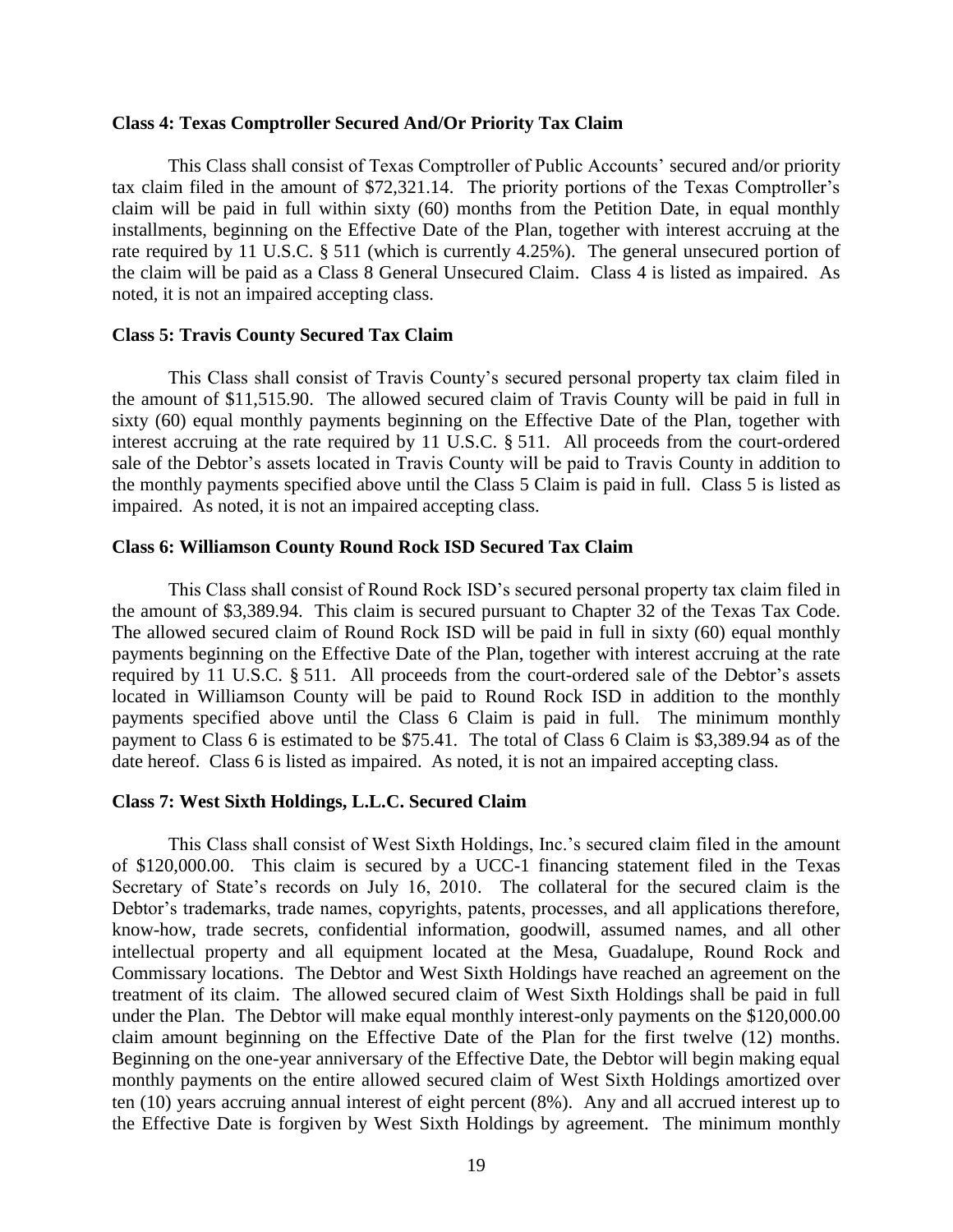payment to Class 7 for the first twelve months is estimated to be \$800.00. The amortized monthly payment beginning on thirteenth month is estimated to be \$1,455.93. Class 7 is impaired and can constitute an impaired accepting class under Section 1129(a)(10).

# **Class 8: Allowed General Unsecured Claims**

This Class shall consist of all Allowed General Unsecured Claims, except Insider Claims. Each holder of an Allowed Unsecured Claim shall be paid in full, through prorated quarterly cash payments, commencing on the Effective Date, on its Allowed General Unsecured Claim, together with interest at the federal judgment rate of interest under 28 U.S.C. § 1961, until paid in full, or as otherwise agreed. The estimated total of Class 8 Claims is \$458,268.02 as of the date hereof. The Debtor shall pay the Allowed Class 8 Claims with Cash, from funds available from operations of the Debtor. Beginning the calendar quarter starting after the Effective Date, the Debtor shall pay a minimum of \$4,000.00 each quarter to Class 8, to be paid out to each Class 8 Claimant on a prorated basis. Additionally, the Debtor will pay seventy-five percent (75%) of its Quarterly Excess Free Cash Flow to Class 8, to be paid out to each Class 8 Claimant on a prorated basis. At such point in time that any of the Claims in Classes 1 through 7 are paid in full, all future funds that would have been used to pay such Claims will be paid each quarter to Class 8, to be paid out to each Class 8 Claimant on a prorated basis. If the Debtor has no Quarterly Excess Free Cash Flow during any quarter, the Allowed Class 8 Claims shall be paid in full in approximately nine and one-half  $(9\frac{1}{2})$  years. However, the Debtor anticipates having Quarterly Excess Free Cash Flow that will permit the Debtor to make additional payments to the Allowed Class 8 Claims, thereby paying the Allowed Class 8 Claims in full more quickly. The Debtor believes that the holders of General Unsecured Claims will receive 100% of their Allowed Claim plus interest on their Allowed Claims at the federal judgment rate of 0.18%. The Plan proposes minimum monthly payments to the General Unsecured Class of \$1,333.30 for the first 60 months of the Plan, then increasing monthly payments to \$6,057.30, with an anticipated final payment in July, 2022 if only the minimum payment amount is made. However, the Plan contains a 75% net profit participation that will be added to the payments for the General Unsecured Claims. Based on the Debtor's financial projections contained herein at Exhibit C, the Debtor estimates that the General Unsecured Claims will be paid in full by June 2017. Class 8 is impaired.

## **Class 9: Convenience Claims**

This Class shall consist of all Allowed Convenience Claims. An Allowed Convenience Claim is any Allowed General Unsecured Claim in an amount less than \$500.00. Each holder of an Allowed Convenience Claim shall be paid in full, on the Effective Date, in one lump-sum payment, with accrued interest from the Petition Date to the Effective Date at six percent (6%). The estimated total of Class 9 Claims is \$3,245.93, plus accrued interest, as of the date hereof. Class 9 is unimpaired.

# **Class 10: Insider Claims**

This Class shall consist of all Allowed Insider Claims. The following are Insider Claims; however, such claims may be objectionable.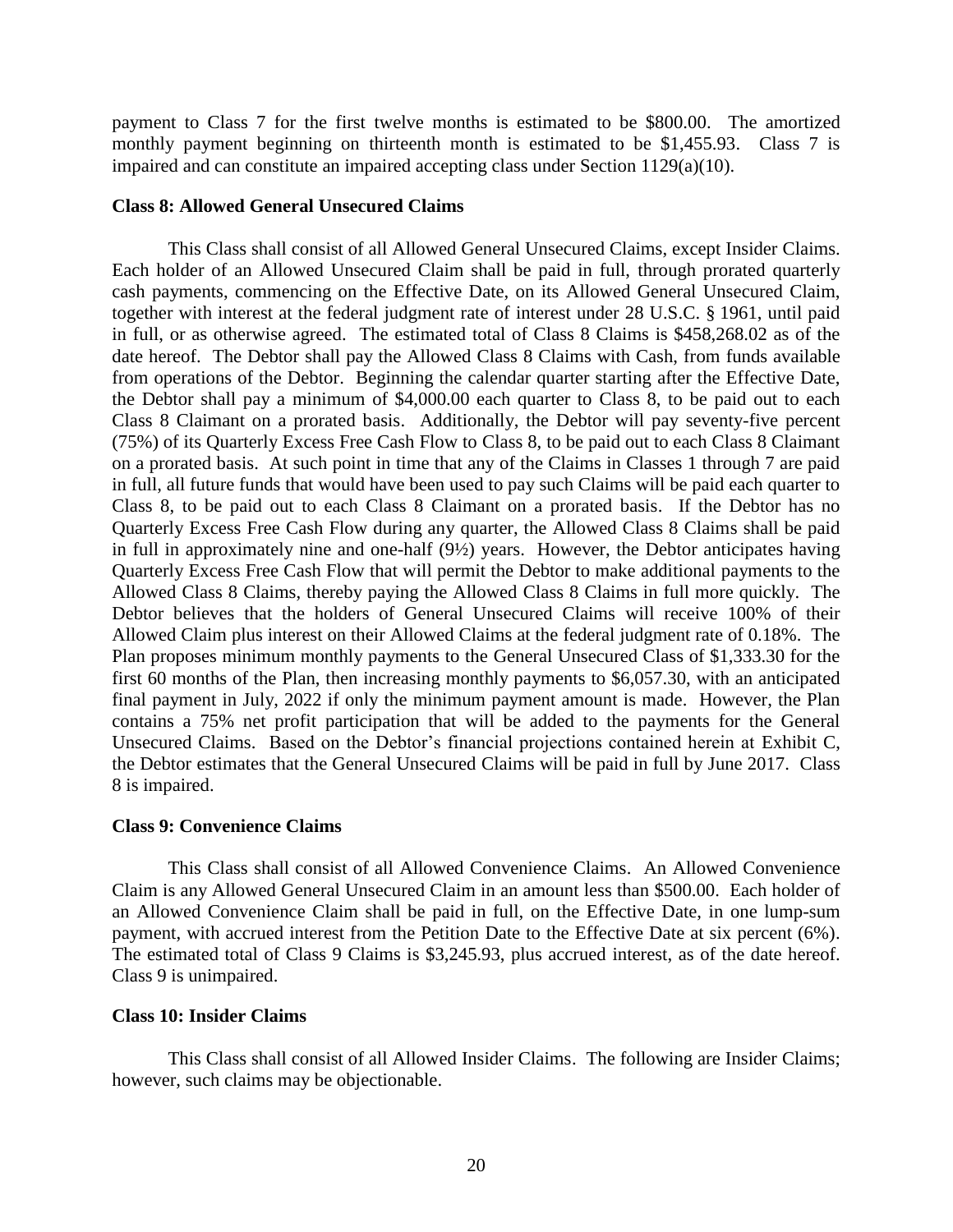| <b>Claimant</b>              | <b>Claim Number</b> | <b>Claim Amount</b> |
|------------------------------|---------------------|---------------------|
| Mark A. Negro                |                     | \$333,210.24        |
| Mark A. Negro                | 33                  | \$9,801.06          |
| Mark A. Negro                |                     | \$53,140.73         |
| Mangia Pizza Management, LLC | 28                  | Unknown             |

# **Claimant Claim Number Claim Amount**

Conditioned upon confirmation of the Debtor's Plan, Jeff Sayers is waiving any claim he may have against the Debtor. Each holder of an Allowed Insider Claim shall be paid its prorated portion of \$20,000.00, to be paid in equal quarterly payments beginning the quarter after all Claims in Classes 1 through 9 are paid in full under the terms of the Plan. To the extent that any of the filed Class 10 Claims are claims for reimbursement or contribution due to joint and several liability, such claims will not be paid unless and until the holder of such Class 10 Claim provides proof of payment of the joint liability, as required by Bankruptcy Code § 502(e). Class 10 will not accrue interest. The estimated total of Class 10 Claims is \$396,152.03, as of the date hereof. Class 10 is impaired.

# **Class 11: Prepetition Equity Interests**

This Class shall consist of all Prepetition Partnership Interests. All Prepetition Partnership Interests will be extinguished on the Confirmation Date.

The Debtor's Plan further provides that:

8.3.2 To the extent that any Creditor holds a prepetition security deposit against any Claim of the Debtor, the Creditor is authorized to offset such security deposit as of the Effective Date. The Debtor believes that HEB Grocery Company, L.P. is the only Creditor holding such a security deposit. That deposit is in the amount of \$9,497.33.

8.3.3 On the Effective Date, Jeff Sayers will invest \$5,000.00 in cash and provide a \$20,000.00 promissory note to be paid in thirty-six (36) equal monthly payments, with six percent (6%) interest. Such contribution will be utilized by the Reorganized Debtor to first pay Administrative Claims and Professional Claims. Any excess funds will be used as a cash reserve for the Reorganized Debtor. Jeff Sayers will also waive and release the Debtor from all Claims held by Jeff Sayers against the Debtor, as represented by the filed proofs of claim of Jeff Sayers. In exchange for the contribution of cash, the note and the waiver of claims (collectively, the "New Value"), Jeff Sayers will be issued 99.9% of the equity as a limited partner in the Reorganized Debtor to be held in escrow by Gregory S. Milligan (or another person to be identified in the Plan Supplement that will be filed on or before August 10, 2011) as outlined in Plan Section 12. Additionally, Jeff Sayers shall establish a newly-formed entity to act as the general partner of the Debtor and hold the remaining 0.1% equity in the Reorganized Debtor (the "New General Partner"). Jeff Sayers shall be the 100% owner of the entity formed to serve as the general partner, the name and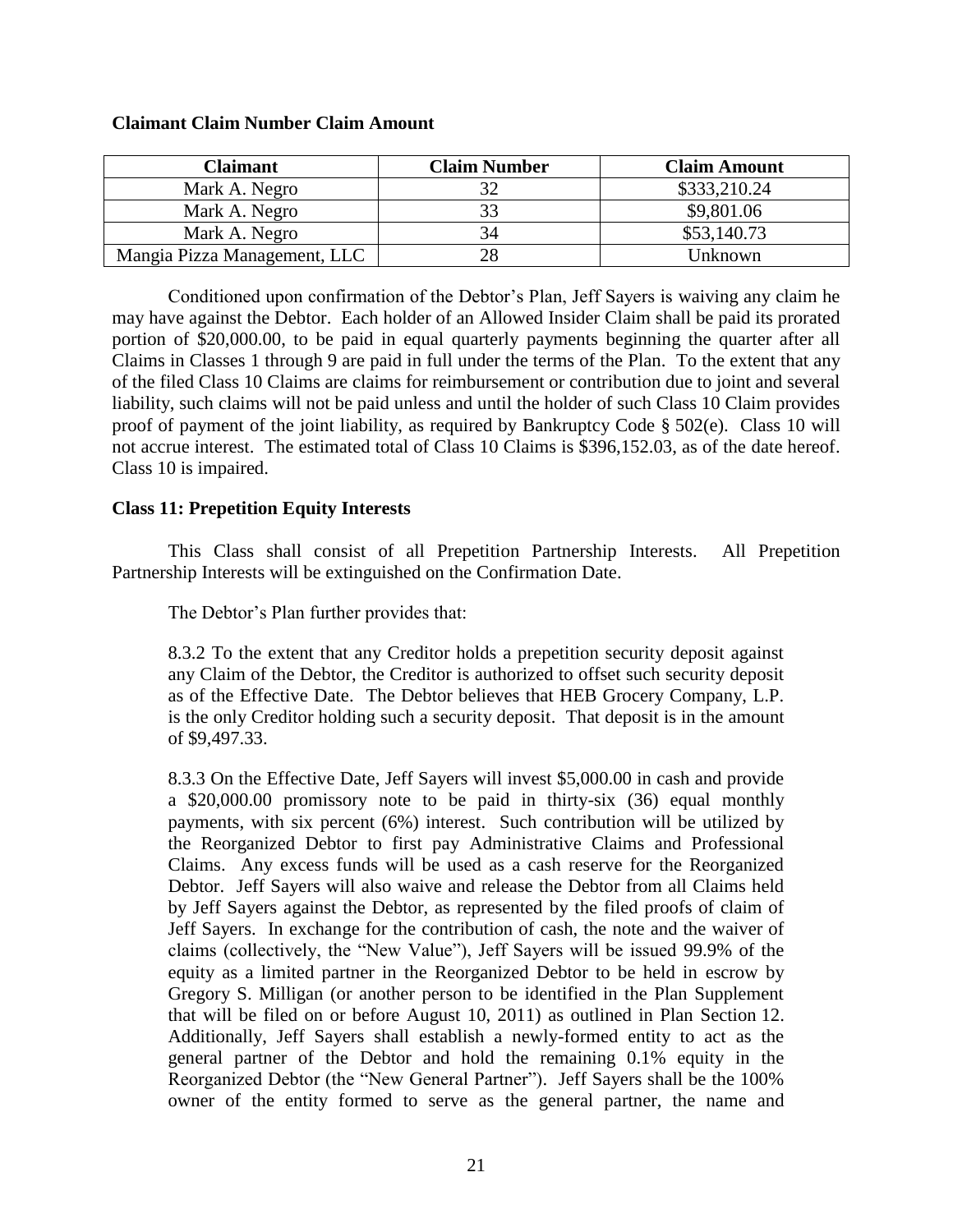governing instruments of the New General Partner shall be provided in the Plan Supplement to be filed on or before August 10, 2011.

In sum, both the Debtor's and Cloud Caps' proposed plans that are similar in treatment and classification, but for the separate treatment of the IRS's secured claim (which the Court has found not to be an impaired accepting class under  $\S 1129(a)(10)$  and the proposed treatment of payment of unsecured general claims. As noted, Cloud Cap pays unsecured claims 22% of their allowed claims while the Debtor's plan could take as long as until the year 2022.

# Cloud Cap Restaurants LLC Second Amended Chapter 11 Plan of Reorganization dated August 23, 2011 (Docket No. 119)

The Cloud Cap Plan tracks the Debtor's Plan but for a few notable differences. In addition, the Cloud Cap Plan created an additional class of claims for HEB in  $\P$  4.4, Class 2(a) as follows:

# **Class 2(a): Allowed HEB Secured Claim**

This Class shall consist of Allowed Secured Claim of HEB Grocery Company secured by a security deposit related to the rejected lease between HEB and the Debtor. Pursuant to 11 U.S.C. § 506(a), HEB's claim is a secured claim for which separate classification is required. The Allowed HEB Secured Claim shall be paid in full on or before 30 days after the Effective Date. Pending payment of HEB's Secured Claim, HEB shall retain its liens on any Collateral Securing its Claim. The Reorganized Debtor shall pay the Allowed Class 2(a) Claim with Cash from funds available from the Membership Purchase Agreement and operations of the Reorganized Debtor.

Prior to confirmation, Cloud Cap reached an agreement with HEB regarding the treatment of HEB's secured claim.<sup>1</sup> The proposed treatment allows HEB to set off its security deposit against its pre-petition rent claim.<sup>2</sup>

 $\overline{a}$ 

<sup>&</sup>lt;sup>1</sup> HEB had objected to Cloud Cap's Plan, but withdrew its objection and voted for Cloud Cap's Plan based on the modification.

<sup>&</sup>lt;sup>2</sup> The Debtor was leasing space from HEB.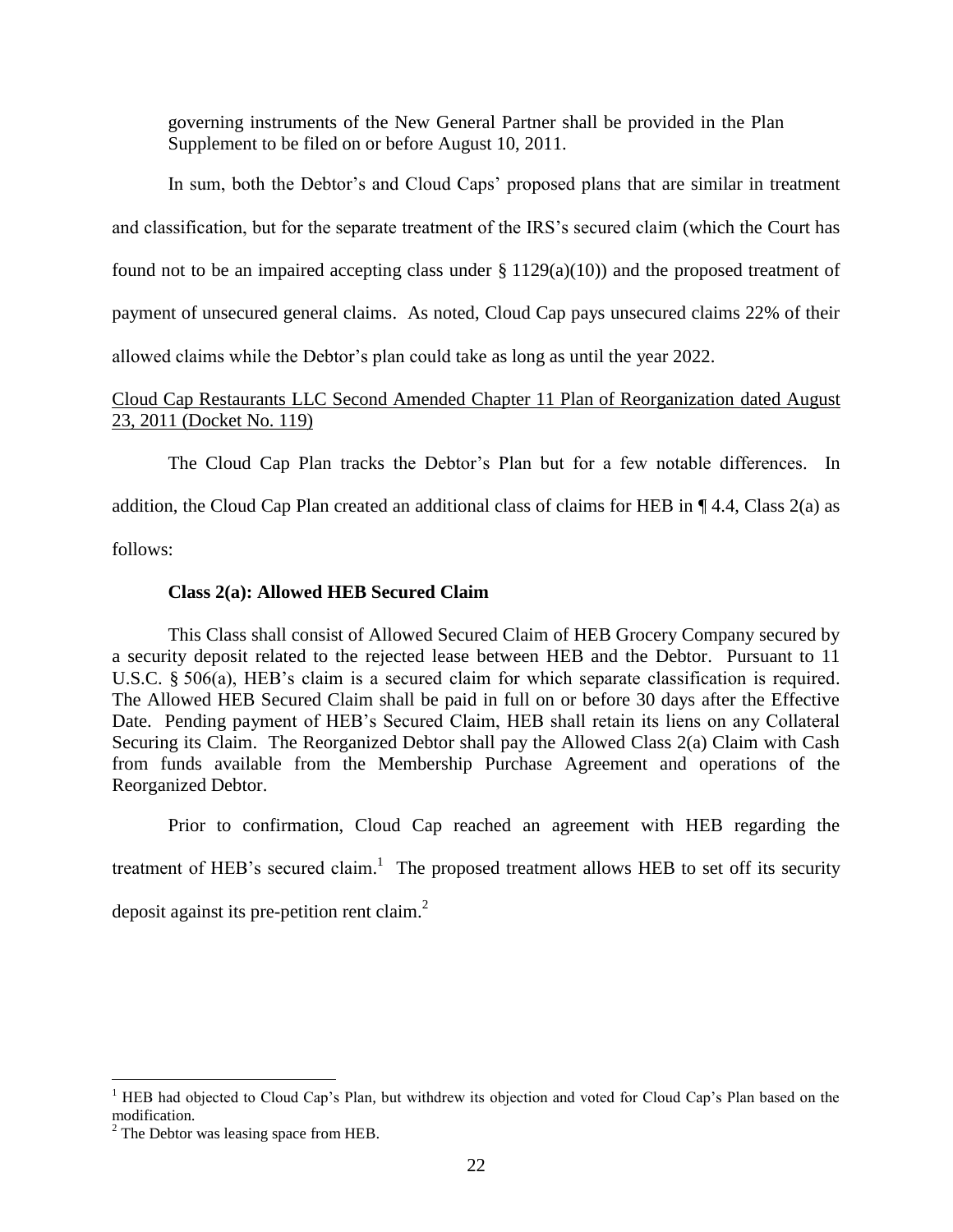Cloud Cap's Motion to Modify Plan and Approve Non-Material Modifications dated August 23, 2011 (Docket No. 118)

Cloud Cap sought Court authority to modify its Plan of Reorganization prior to

confirmation to reflect its agreement with HEB. Such relief is contemplated under section 1127

of the Bankruptcy Code, which provides in pertinent part that:

(a) The proponent of a plan may modify such plan at any time before confirmation, but may not modify such plan so that such plan as modified fails to meet the requirements of sections 1122 and 1123 of this title. After the proponent of a plan files a modification of such plan with the court, the plan as modified becomes the plan.

\*\*\*\*

(c) The proponent of a modification shall comply with section 1125 of this title with respect to the plan as modified.

(d) Any holder of a claim or interest that has accepted or rejected a plan is deemed to have accepted or rejected, as the case may be, such plan as modified, unless, within the time fixed by the court, such holder changes such holder's previous acceptance or rejection.

\*\*\*\*

(f)(1) Sections 1121 through 1128 and the requirements of section 1129 apply to any modification under subsection (a).

(2) The plan, as modified, shall become the plan only after there has been disclosure under section 1125 as the court may direct, notice and a hearing, and such modification is approved.

28 U.S.C. § 1127.

Section 1125 of the Bankruptcy Code requires that a plan proponent provide interested parties with information that is adequate to allow them to evaluate the plan and to make an "informed judgment" thereon. 11 U.S.C. § 1125. Section 1126 of the Bankruptcy Code deals with acceptances and rejections of a plan, and provides, *inter alia*, that: (i) unimpaired classes are deemed to accept a plan; and (ii) plan votes may be solicited even prior to the commencement of a bankruptcy case, so long as the mandates of section 1125 are followed. 11 U.S.C.  $$1126(b)(2).$ 

Cloud Cap's Second Amended Plan resolves HEB's objections and the proposed treatment is limited to the treatment of HEB. HEB wanted to ensure that its right of setoff was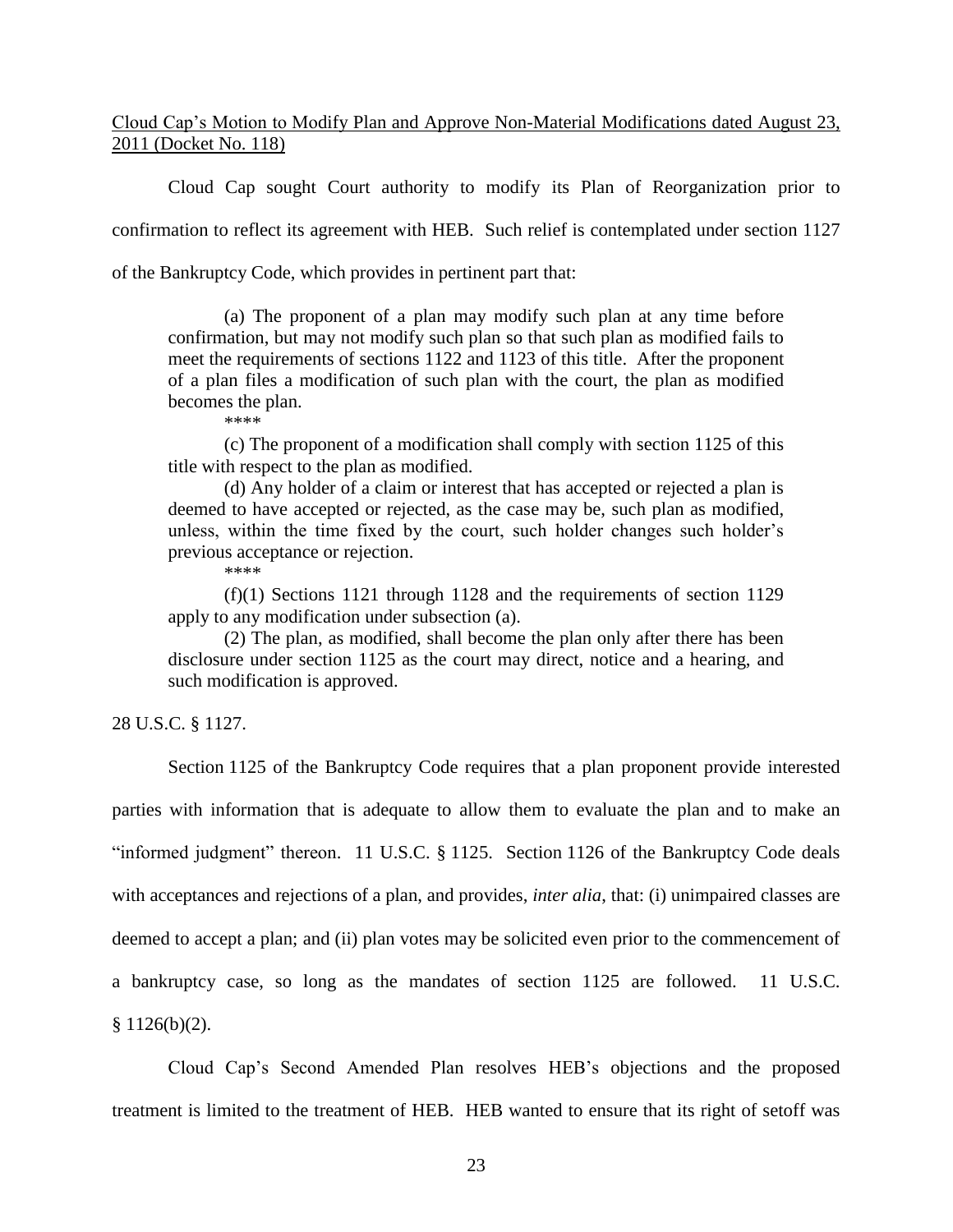preserved. "The right of a creditor to set-off in a bankruptcy reorganization proceeding must be duly exercised in the bankruptcy court before the plan of reorganization is confirmed; the failure to do so extinguishes the claim." *In re Continental Airlines,* 134 F.3d 536, 542 (3d Cir.1998); *In re Silver Fox, LLC*, 2010 WL 2572602, at \*4 (D.N.J. June 24, 2010). The proposed modification preserves HEB's right of setoff.

The Court finds that the Second Amended Plan does not adversely affect any creditor as the amounts payable under the Second Amended Plan are all better than or equal to the Plan as solicited. Thus, an accepting creditor is deemed to have accepted the Second Amended Plan. In *In re Dow Corning Corp.*, 237 B.R. 374, 377 (Bankr. E.D. Mich. 1999), the bankruptcy court determined that the modification did not adversely affect any of the creditors who had previously accepted the plan before the modification. *Id.* at 379.

Bankruptcy Rule 3019 explains when it is necessary to resolicit parties who have previously voted on the plan. It enforces the practical and logical assumption that anyone who voted to accept the previous plan will be deemed to have accepted the modified plan if the modified plan "does not adversely change the treatment of [that creditor's] claim." F. R. Bankr. P. 3019. *See In re American Solar King Corp.,* 90 B.R. 808 (Bankr. W.D. Tex.1988); *In re Boroff,* 189 B.R. 53, 57 (D. Vt. 1995); *In re Trans World Airlines, Inc.,* 185 B.R. 302, 322 (Bankr. E.D. Mo.1995); *In re Frontier Airlines, Inc.,* 93 B.R. 1014, 1023 (Bankr. D. Colo.1988). *See also* 4 *Norton Bankruptcy Law & Practice 2d* § 94:1 (1999) Supplement to Vol. 4, p. 167 ("[C]ourts do not require notice of a modification if the modification does not adversely change a claimant's treatment. To enforce a literal interpretation of the Code and require formalistic notice when the modifications are not substantial, would needlessly delay confirmation and heighten the risk of a plan's failure.") (footnotes omitted).

237 B.R. at 378.

## Does Cloud Cap's Plan Impair the Treatment of HEB's Claim?

Notwithstanding the Court's approval of the Plan modifications, the Debtor had a legitimate concern about the Plan's modification for voting purposes. Cloud Cap asserted that the HEB secured claim was impaired. The Debtor argued that Class  $2(a)$  is Cloud Cap's attempt at manufacturing an impaired accepting class where one simply does not exist. The Debtor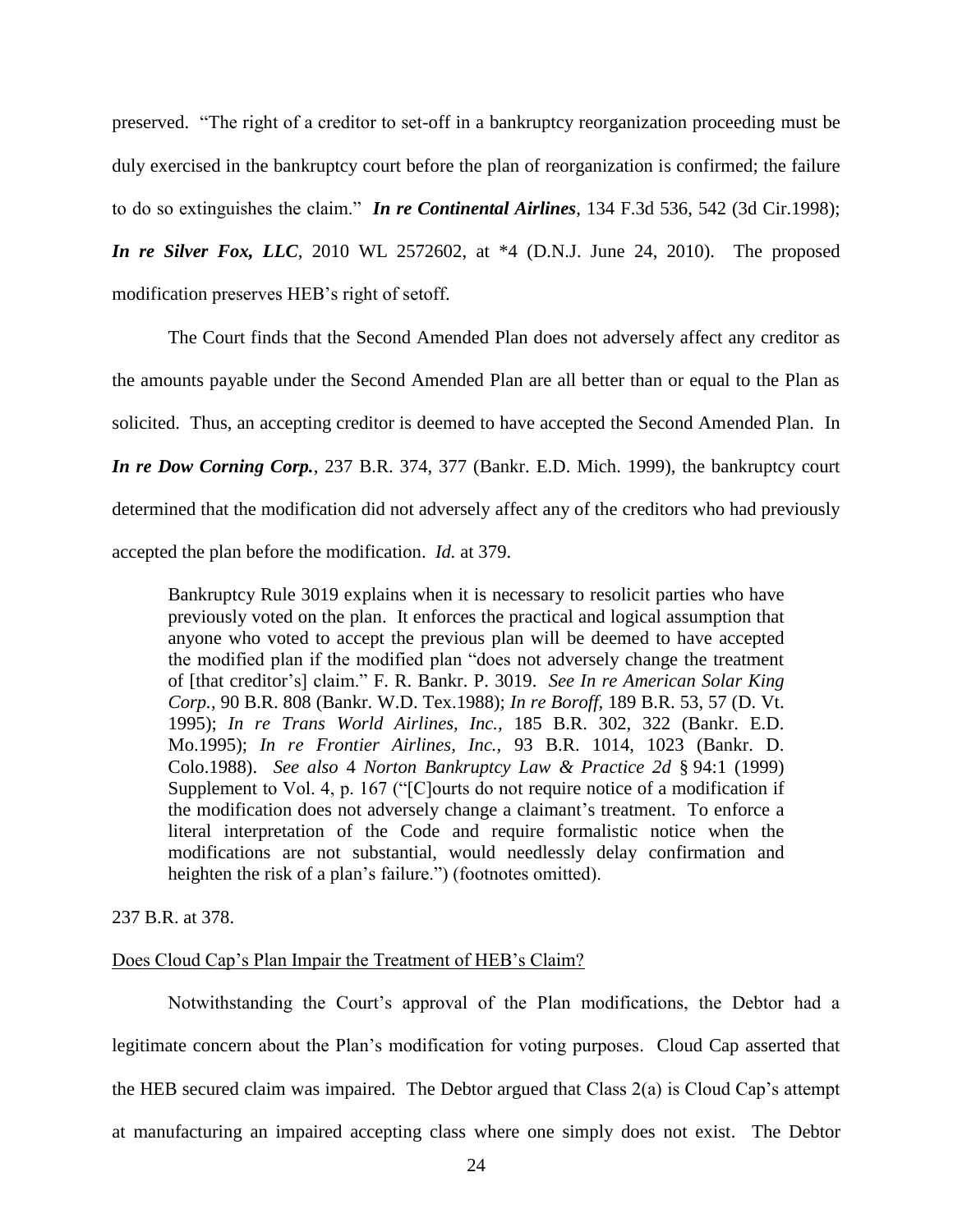argued that HEB's secured claim is not impaired. HEB holds in its account cash in the amount of \$9,497.33 plus any accrued interest since its possession of the deposit, which will offset its claim against the Debtor on the Effective Date. HEB has held these funds since the inception of the lease, and its rights at this time, and under the Cloud Cap Plan, are no different than on the Petition Date.

Cloud Cap states that HEB's secured claim will be paid in full within 30 days with cash from funds available from the Membership Purchase Agreement and operations of the Reorganized Debtor. Cloud Cap does not state that HEB will release and/or offset the security deposit it holds as collateral. By a plain reading of Cloud Cap's Plan, HEB will retain the \$9,497.33 cash security deposit *and* will be paid in full from funds of the Debtor. Arguably, rather than recognize the setoff, Cloud Cap has tried to create an impairment by delaying payment to HEB for 30 days. However, with HEB continuing to retain the cash collateral, HEB retains full rights to the collateral, including any accrual of interest.

The Court agrees with the Debtor that HEB's secured claim is not impaired, and, therefore, Class 2(a) is not an eligible voting class under  $\S 1129(a)(10)$ . Under both plans, HEB will be paid the full amount of its secured claim. In fact, HEB already has the funds, so there is no risk that it will not get paid nor is there any impairment of HEB's rights under the Cloud Cap Plan. Because the Debtor was in default of the HEB lease prior to the bankruptcy filing, HEB's rights to the deposit, pursuant to paragraph 3(b) of the HEB lease, vested prior to the bankruptcy. Only the bankruptcy automatic stay posed a statutory restriction on HEB's ability to offset the deposit. The Court finds that Cloud Cap cannot create an impairment by simply stating that HEB will be paid within 30 days when it will actually be paid on the Effective Date.

A class of claims is deemed unimpaired if the plan leaves unaltered the legal, equitable, and contractual rights to which such claim or interest entitles the holder of such claim or interest.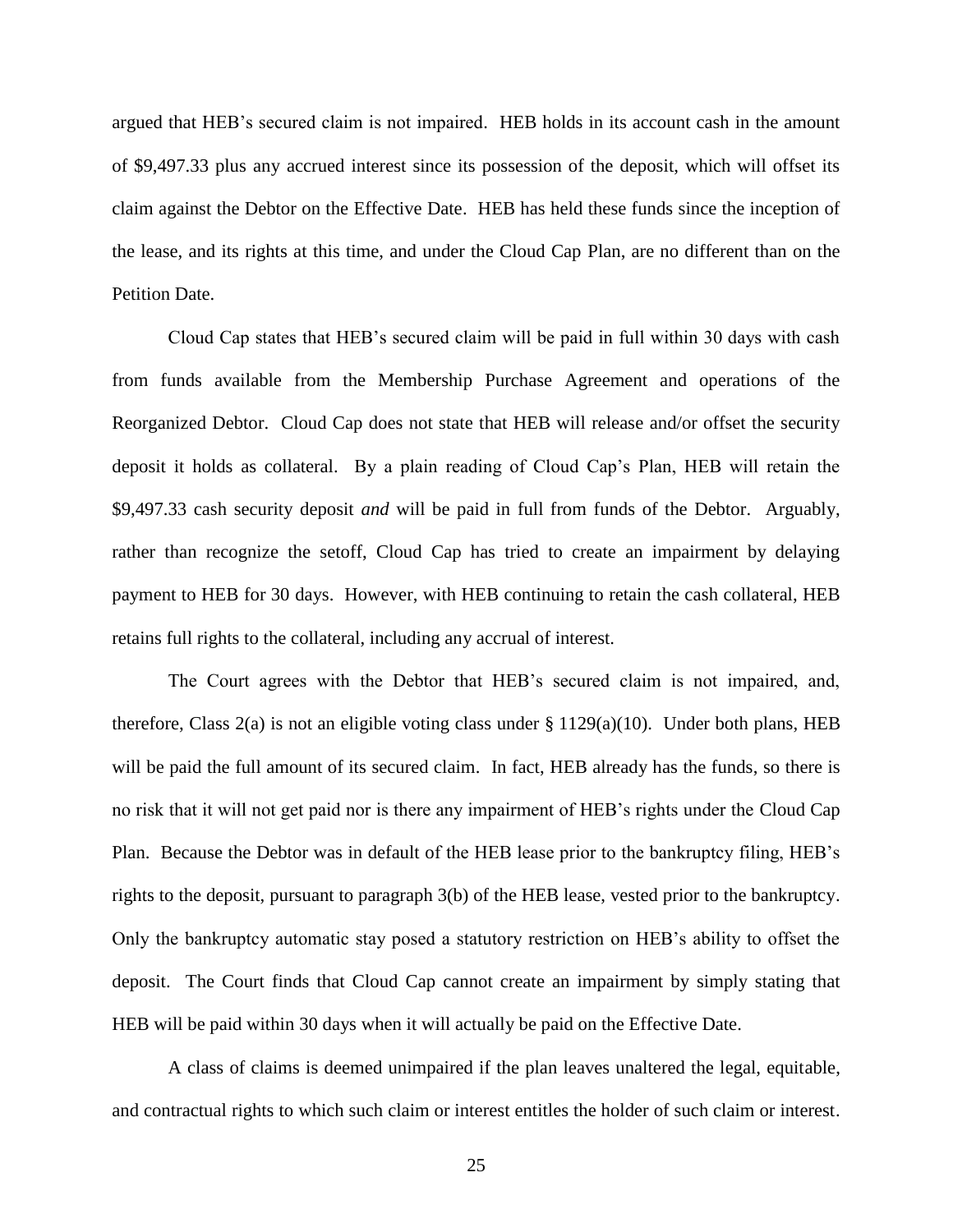11 U.S.C. § 1124(1). HEB's legal right to the security deposit will be the same on the Effective Date as it was upon the Debtor's default. Any impairment to the funds thus far has been the result of the automatic stay provisions of the Bankruptcy Code, not because of the treatment under the Plan. Therefore, HEB's rights remain unaltered.

To be an impaired class, the *plan itself* must cause the limitation on the creditor's legal, equitable, or contractual rights. *Solow v. PPI Enters., Inc. (In re PPI Enters., Inc.)*, 324 F.3d

197, 204 (3d Cir. 2003). As Judge Clark noted in *In re American Solar King Corp***.**:

A closer inspection of the language employed in Section 1124(1) reveals "impairment by statute" to be an oxymoron. Impairment results from what the *plan* does, not what the statute does. *See* 11 U.S.C. § 1124(1) ("a class of claims . . . is impaired under a plan unless . . . the *plan* leaves unaltered the legal . . . rights to which such claim . . . entitles the holder of such claim. . . .") (emphasis added). A plan which "leaves unaltered" the legal rights of a claimant is one which, by definition, does not impair the creditor. A plan which leaves a claimant subject to other applicable provisions of the Bankruptcy Code does no more to alter a claimant's legal rights than does a plan which leaves a claimant vulnerable to a given state's usury laws or to federal environmental laws. The Bankruptcy Code itself is a statute which, like other statutes, helps to define the legal rights of persons, just as surely as it limits contractual rights.

90 B.R. 808, 819-20 (Bankr. W.D. Tex. 1988).

Although Cloud Cap labeled HEB's secured claim "impaired" and solicited HEB's vote,

the Class 2(a) class is unimpaired, and therefore, not a voting class.

## Objections to the Competing Plans

Not surprisingly, each Plan proponent objected to the competing Plan. In summary form,

the Debtor objected to Cloud Cap's plan as follows (*see* docket no. 114):

(a) The Cloud Cap Plan is not proposed in good faith. Cloud Cap obtained standing in this case by the purchase of a *de minimus* claim in the amount of \$244.66. Cloud Cap purchased the claim after initiating negotiations with the Debtor regarding a potential sale of the Debtor to Cloud Cap. The Debtor was warned that, if the negotiations did not go favorably for Cloud Cap, Cloud Cap would use its purchased claim to attempt to obtain control of the Debtor's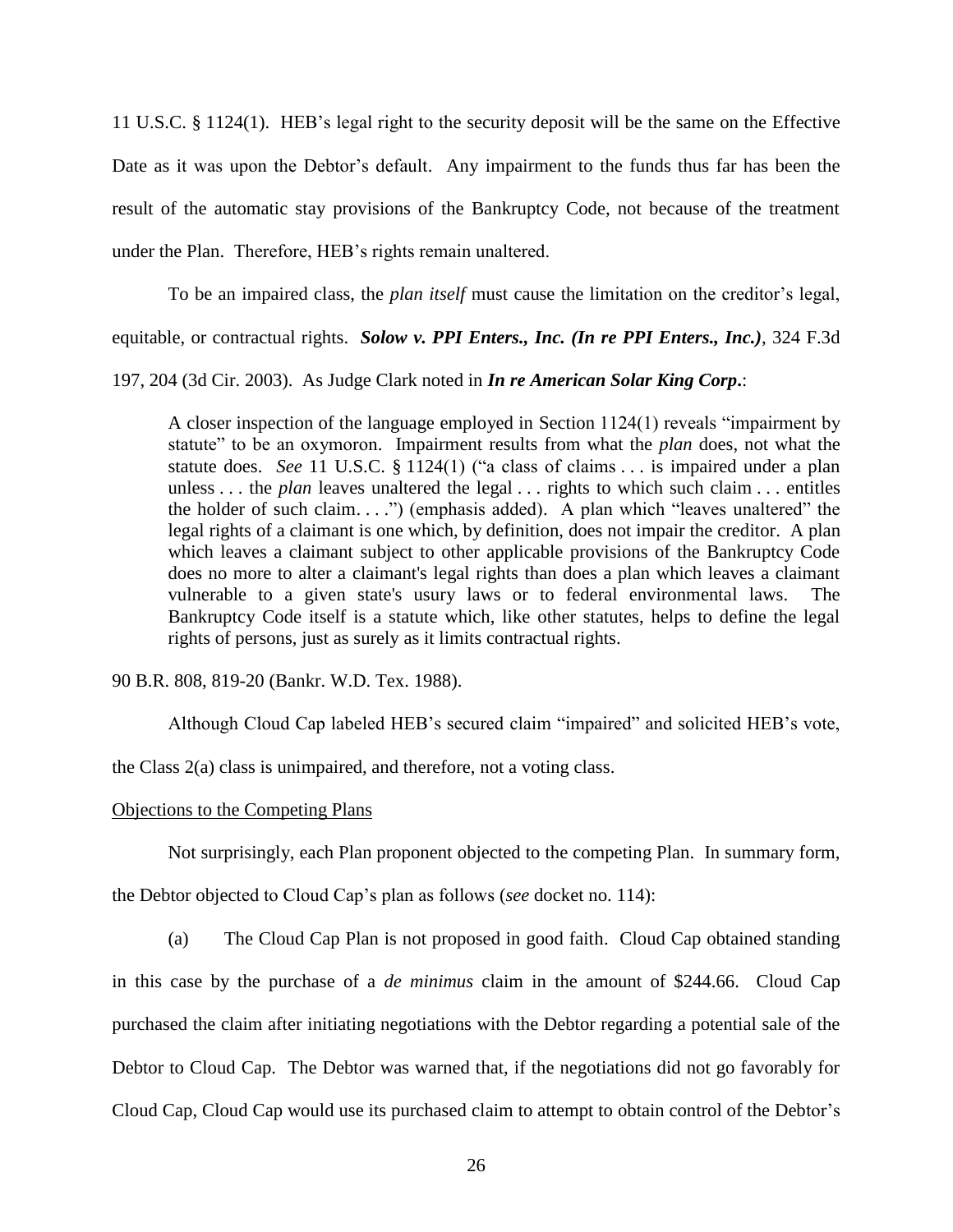assets. *In re Allegheny Int'l, Inc.*, 118 B.R. 282, 289-90 (Bankr. W.D. Pa. 1990) (creditor promoting own plan to gain control of debtor).

(b) The Cloud Cap Plan proposes to fund its Plan through contributions from the "Membership Purchase Agreement." Cloud Cap's plan specifically states that the proponent will fund an amount equal to the aggregate of all allowed administrative claims, all allowed secured and priority claims and \$119,000 to the general unsecured class. However, the source of these funds, the extent that these funds have been raised, or the risk of failure to raise the requisite funds are not specified within the Cloud Cap Plan.

(c) The Cloud Cap Plan does not have any accepting classes that prefer its Plan to the Debtor's Plan. Pursuant to Bankruptcy Code §§ 1129(a)(8) and 1129(c), such an outcome makes confirmation of the Cloud Cap Plan over the Debtor's Plan improbable.

(d) The Cloud Cap Plan attempts to limit the dollar amount of Allowed Administrative Claims. Bankruptcy Code § 1129(a)(9) contains no dollar limit on Chapter 11 administrative expenses, including the Debtor's attorneys. To the extent that the Cloud Cap Plan is limiting the dollar amount of such expenses, the Plan is unconfirmable under  $\S 1129(a)(9)(A)$ .

(e) The Cloud Cap Plan defines a Convenience Claim Reserve in its definition of "Reserves." However, the Plan does not specify that such a reserve will be set up nor does it define what a "convenience claim" is under the Plan.

(f) Class 9 of the Cloud Cap Plan sets forth the Contingent Reimbursement Claims. Such claims are defined as claims under Bankruptcy Code § 502(e). While that section is clear as to the objectionable nature of such claims, a plan of reorganization cannot substitute for a claim objection. To the extent that Cloud Cap requires such claims to be placed in Class 9, appropriate notice and a hearing will be required.

27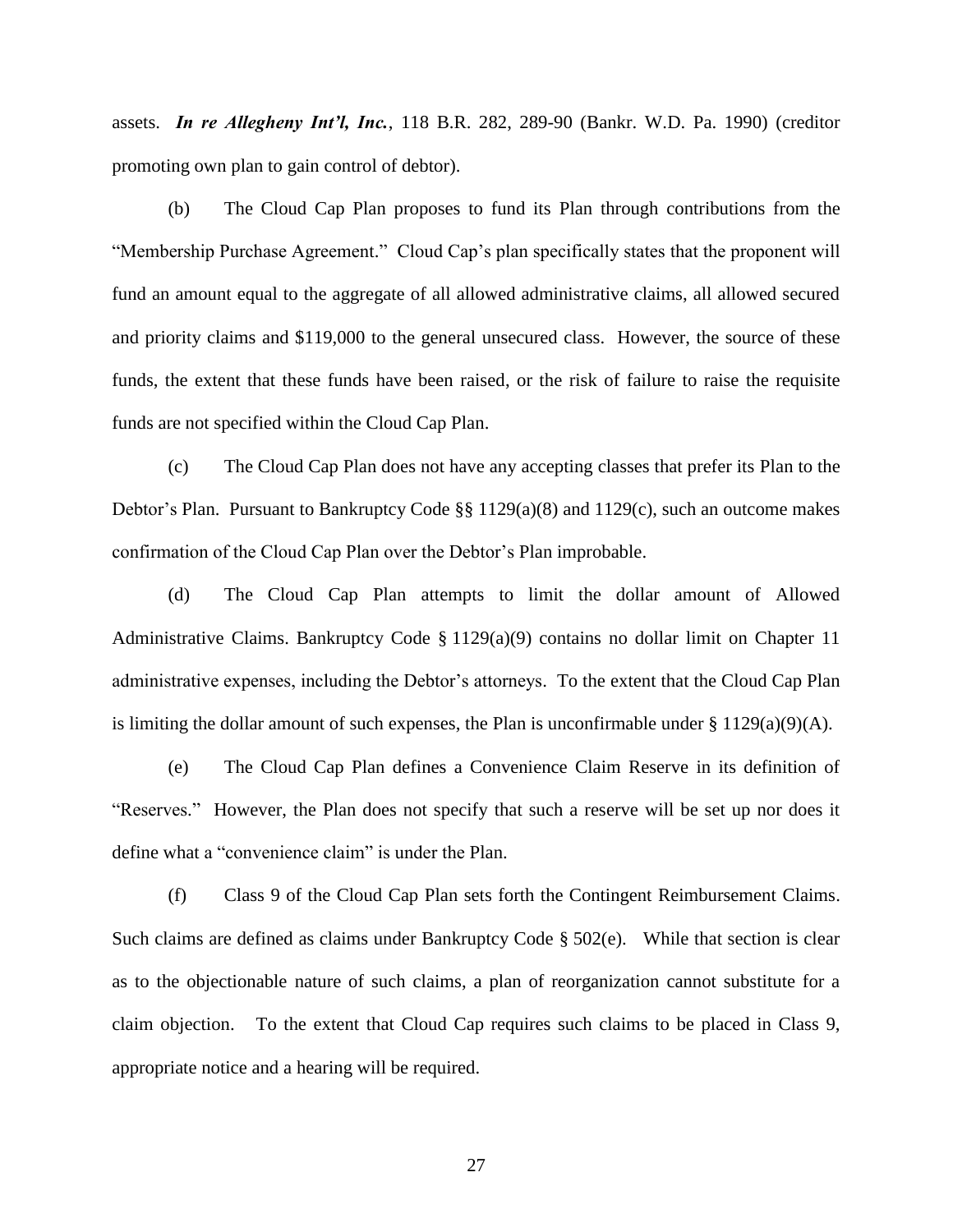(g) Plan Paragraph 5.2.9 is insufficient under Fifth Circuit law to preserve any causes of action owned by the Debtor. *See Crescent Resources Lit. Trust v. Burr*, 463 B.R. 423 (Bankr. W.D. Tex. 2011). To the extent that Cloud Cap wishes to reserve such causes of action post-confirmation, a specific reservation of rights is required.

(h) The last sentence of Plan Paragraph 6.3 contains a post-confirmation exculpation provision that is outside the scope of Bankruptcy Code § 1141 and is therefore violative of Bankruptcy Code § 1129(a)(2).

(i) The default provisions contained in Paragraph 6.4 of the Cloud Cap Plan are apparently limited to Taxing Authorities. The Plan then goes on to state that there are no priority tax claims in Paragraph 4.2.3. To the extent that the Cloud Cap Plan attempts to limit creditors' default remedies, the Plan is violative of Bankruptcy Code §§ 1123(a)(5) and § 1129(a)(2).

(j) Paragraph 13.2 of the Cloud Cap Plan contains exculpation and release provisions inconsistent with the Bankruptcy Code. To the extent that the Plan attempts to expand the protections of Bankruptcy Code § 1141 to cover non-debtor entities, the Plan is violative of Bankruptcy Code §§ 1129(a)(2) and 1141.

Cloud Cap objected to the Debtor's Plan and made the following objections (*see* docket no. 112):

(a) The Debtor's Plan violates the absolute priority rule of 11 U.S.C.  $\S 1129(b)(2)(B)$ by permitting Sayers to retain full control over the Reorganized Debtor and to receive 100% of the equity in the Debtor. *See, e.g.*, *Bank of Am. Nat'l Trust and Sav. Ass'n v. 203 N. LaSalle St. P'ship*, 526 U.S. 434 (1999) (old equity is disqualified from participating in a chapter 11 plan by contributing new value when opportunity is given exclusively to them without consideration of alternatives). Because the Plan allows the Debtor's insider equity holder to retain 100% equity in violation of the absolute priority rule, Cloud Cap argues that the Plan cannot be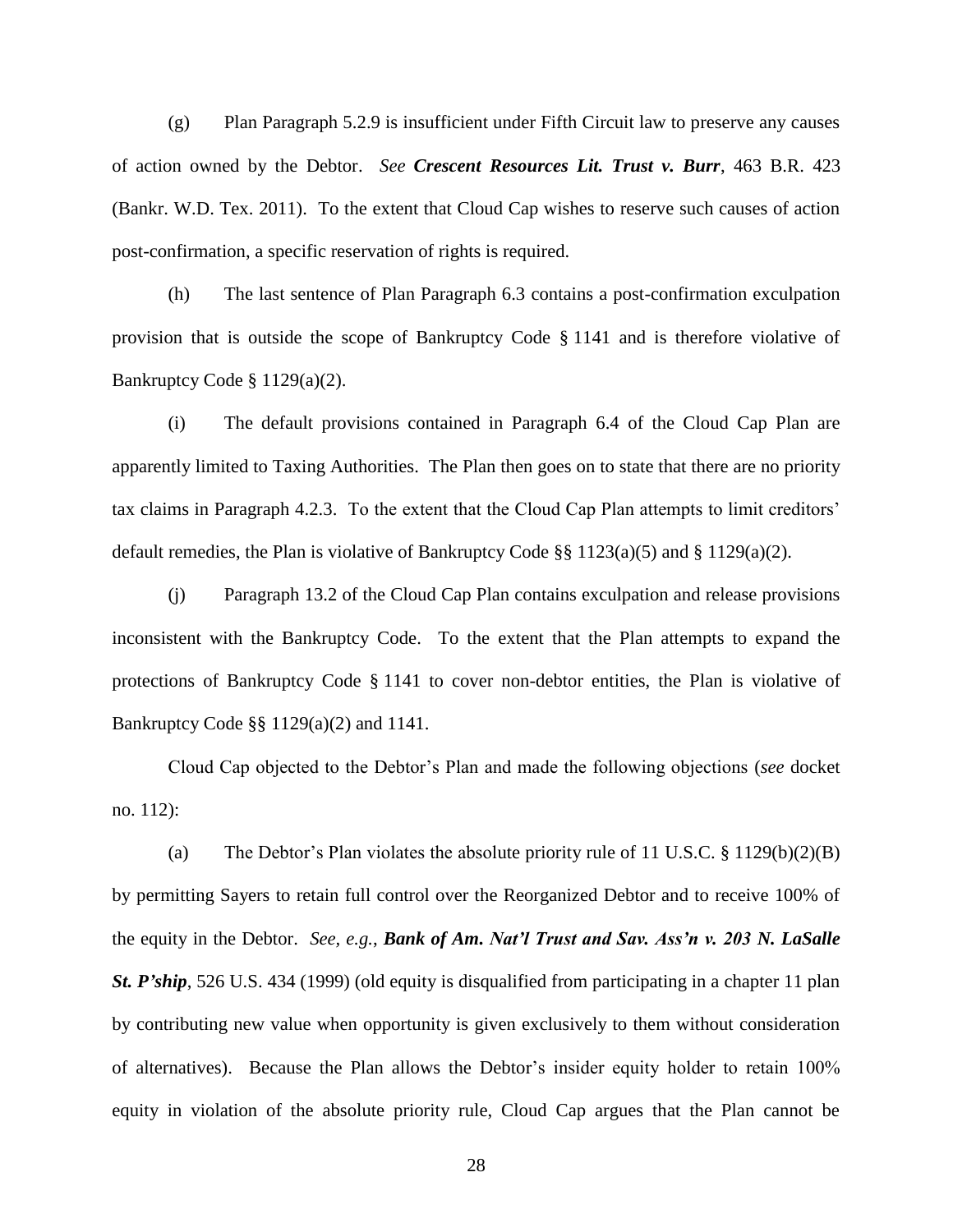crammed down, and confirmation is not possible. "Whether the value is 'present or prospective, for dividends or only for purposes of control' a retained equity interest is a property interest."

*Nw. Bank Worthington v. Ahlers,* 485 U.S. 197, 207-08 (1988) (quoting N. Pac. Ry. Co., v.

Boyd, 228 U.S. 482, 508 (1913).

(b) Further, although payment in full is a prerequisite to Sayers retaining 100% of the equity in the Reorganized Debtor, retention of control is awarded immediately without payment in full of all creditors. The Debtor's Plan attempts a sleight of hand whereby a "board" will conduct the business of the reorganized debtor but where two members of the board will be selected by Sayers:

[T]he three managers of the new general partner shall be comprised of: (1) one individual selected by Sayers (that individual may be Sayers), for so long as the Mangia Escrow has not distributed the stock in the company to holders of Allowed Claims, in which case it shall be an individual elected by the majority of the owners of the New General Partner; (2) an entrepreneur with experience in the restaurant business located in Austin, Texas, to be identified and the biographical information shall be provided in the Plan Supplement to be filed on or before August 10, 2011; and (3) an individual appointed by Sayers (the "Sayers Selected Manager"). [Debtor's Plan [12.5]

(c) Cloud Cap argues that the Debtor's proposed Plan is not feasible. Section 1129(a)(11). Cloud Cap argues that the Debtor has no prospects for capitalization of the Reorganized Debtor and is relying solely on ongoing operations to make payments due under the Plan. There is no margin for error. For example, the Debtor's May MOR-6 shows net income before taxes of \$6,673. Net cash flow is \$5,580. Total monthly payments due under the terms of the Plan are \$7,530.53 per month in the first year and \$8,186 per month in the second year, based on the summation of amounts set forth in the Plan. Payment of administrative expenses consisting of attorneys' fees and unpaid post-petition payables, as explained herein, will completely strip the Reorganized Debtor of any existing cash reserves even after the capital infusion by Mr. Sayers.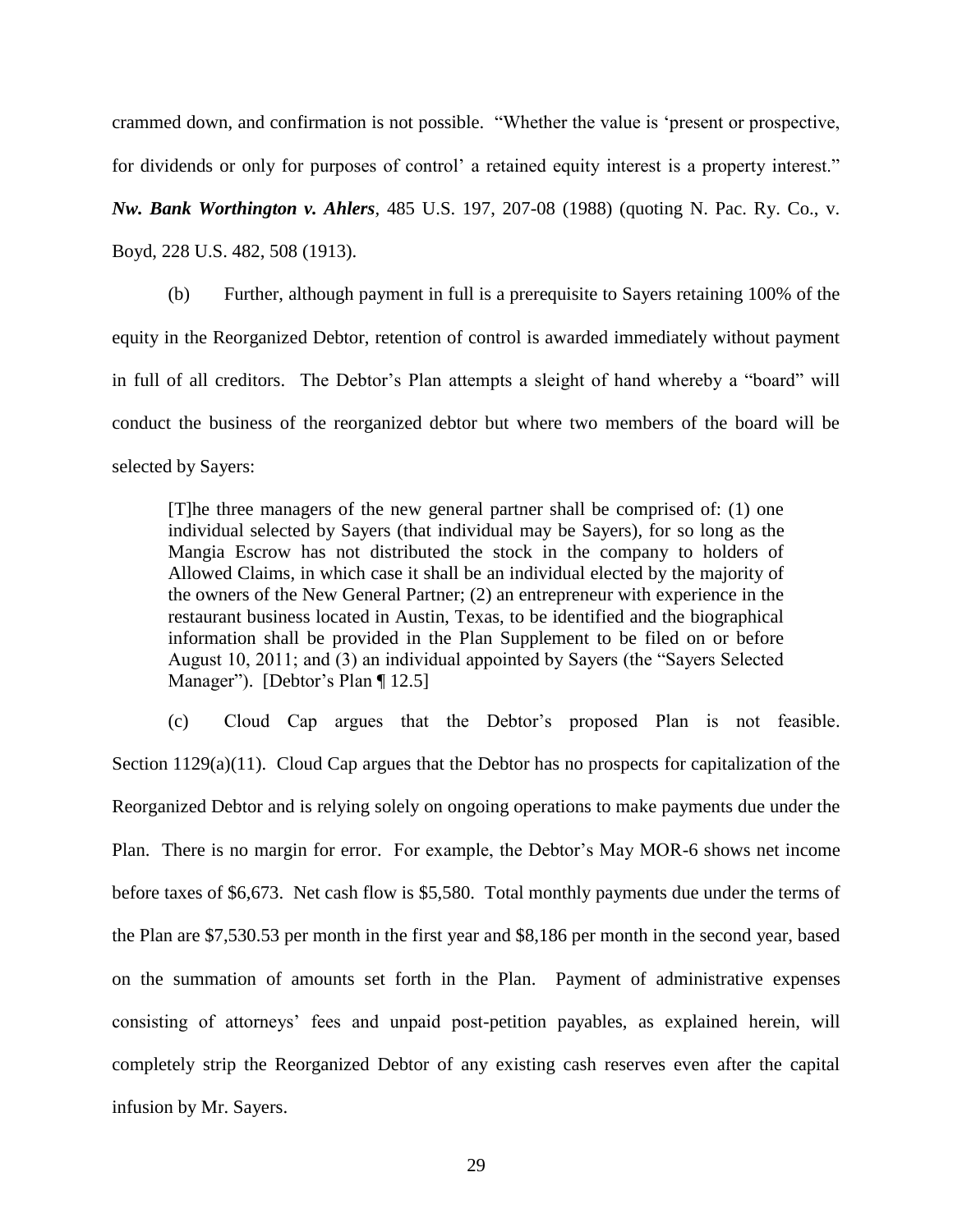Cloud Cap submits that in this case, the Debtor has failed to establish that the Plan is feasible because, among other things: (i) the Debtor has insufficient capital reserves after paying professional fees and the expenses of the chapter 11 case; (ii) actual operating results in recent months show that there is insufficient net income to make the projected plan payments; and (iii) the Debtors' projections do not explain the various estimates for unsecured claims or how recent operating results will be greatly improved without additional capital expenditures.

(d) Further, Cloud Cap contends that section 1123(a)(7) requires that a plan only contain provisions "with respect to the manner of selection of any officer, director, or trustee under the plan and any successor," that are "consistent with the interests of creditors." Under ¶ 12.5 of the Debtor's Plan, two of three board members will be selected by Mr. Sayers (and one will be Mr. Sayers), despite the fact that the risk of default remains with the unsecured creditors.

(e) Even if the Court finds that a "new value" exception exists, the exception is not met in this case.

(f) Cloud Cap further argues that section  $1129(a)(3)$  of the Bankruptcy Code requires that a plan be proposed in good faith. A plan lacks good faith if it does not have a reasonable likelihood of achieving a result that comports with the spirit of the Bankruptcy Code. *Tenn–Fla Partners v. First Union Nat'l Bank of Fla.,* 229 B.R. 720, 734 (W.D. Tenn. 1999); *In re Future Energy Corp.*, 83 B.R. 470, 486 (Bankr. S.D. Ohio 1988). The determination of whether a plan lacks good faith is based on the totality of the circumstances. *Id.*

Under the Bankruptcy Code, the Debtor has a duty to maximize the value of the Debtor's estate for the benefit of creditors. *CFTC v. Weintraub*, 471 U.S. 343, 352 (1985). In this case, the Debtor's lack of good faith in proposing the Plan is evidenced by the failure of the Plan to maximize the value of the Debtor's estate through a definitive marketing and sale process. The filing of a competing plan demonstrates that the Debtor could have, but did not, market its assets.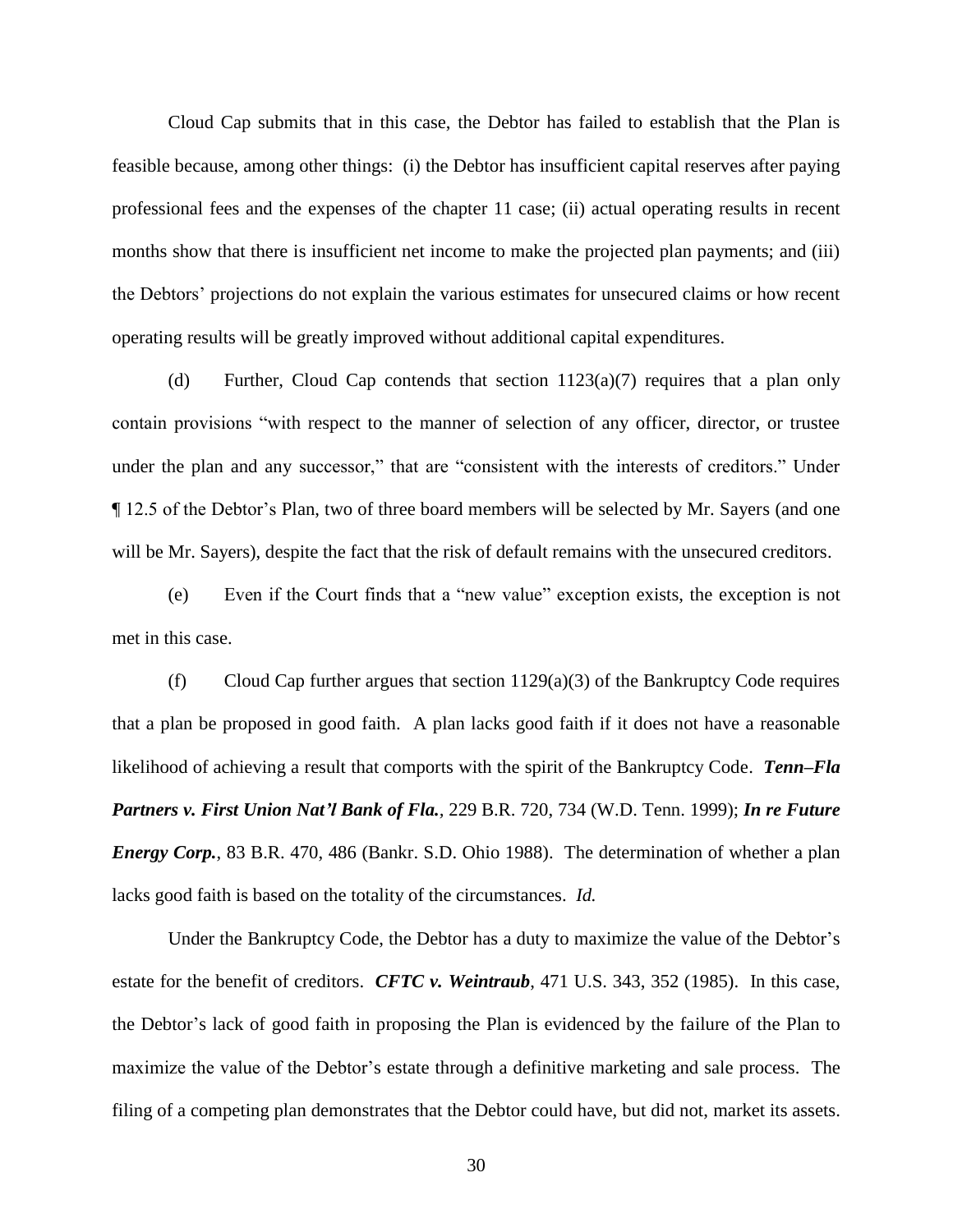The failure to market the assets of the estate also proves that the Debtor's Plan is not in the best interests of creditors. Here, the failure of the Plan to expose the Debtor's assets to the market to establish value violates, among other things, the best interest of creditors test. *See e.g., 203 N. LaSalle St. P'p*, 526 U.S. at 441.

### Mark Negro's Objections to the Debtor's Plan (Docket No. 108)

In addition, Mark Negro, who owns a majority interest in the limited partnership of the Debtor, voted in favor of Cloud Cap's Plan and filed an objection to the Debtor's Plan. Negro also objected to the Debtor's Plan due to lack of feasibility and that the Plan was not proposed in good faith. Further, Negro contends that the Debtor's Plan unfairly discriminates against him, that the Plan violates the absolute priority rule, and that the new value exception to the absolute priority rule does not apply.

(a) Like Cloud Cap, Negro contends that the Debtor's Plan violates the absolute priority rule of 11 U.S.C. § 1129(b)(2)(B) by permitting Sayers to retain full control over the Reorganized Debtor and to receive 100% of the equity in the Debtor. *See, e.g.*, *203 N. LaSalle St. P'ship*, 536 U.S. 434 (old equity is disqualified from participating in a chapter 11 plan by contributing new value when opportunity is given exclusively to them without consideration of alternatives). Because the Plan allows the Debtor's insider equity holder to retain 100% equity in violation of the absolute priority rule, the Plan cannot be crammed down, and confirmation is not possible.

(b) Negro argues that the Code does not expressly authorize a "new value" exception to the absolute priority rule and the Supreme Court has declined to definitively indicate whether the exception exists. *See Ahlers*, 485 U.S.at 203-04 n.3 ; *see also N. LaSalle St. P'p*, 526 U.S. 434.

31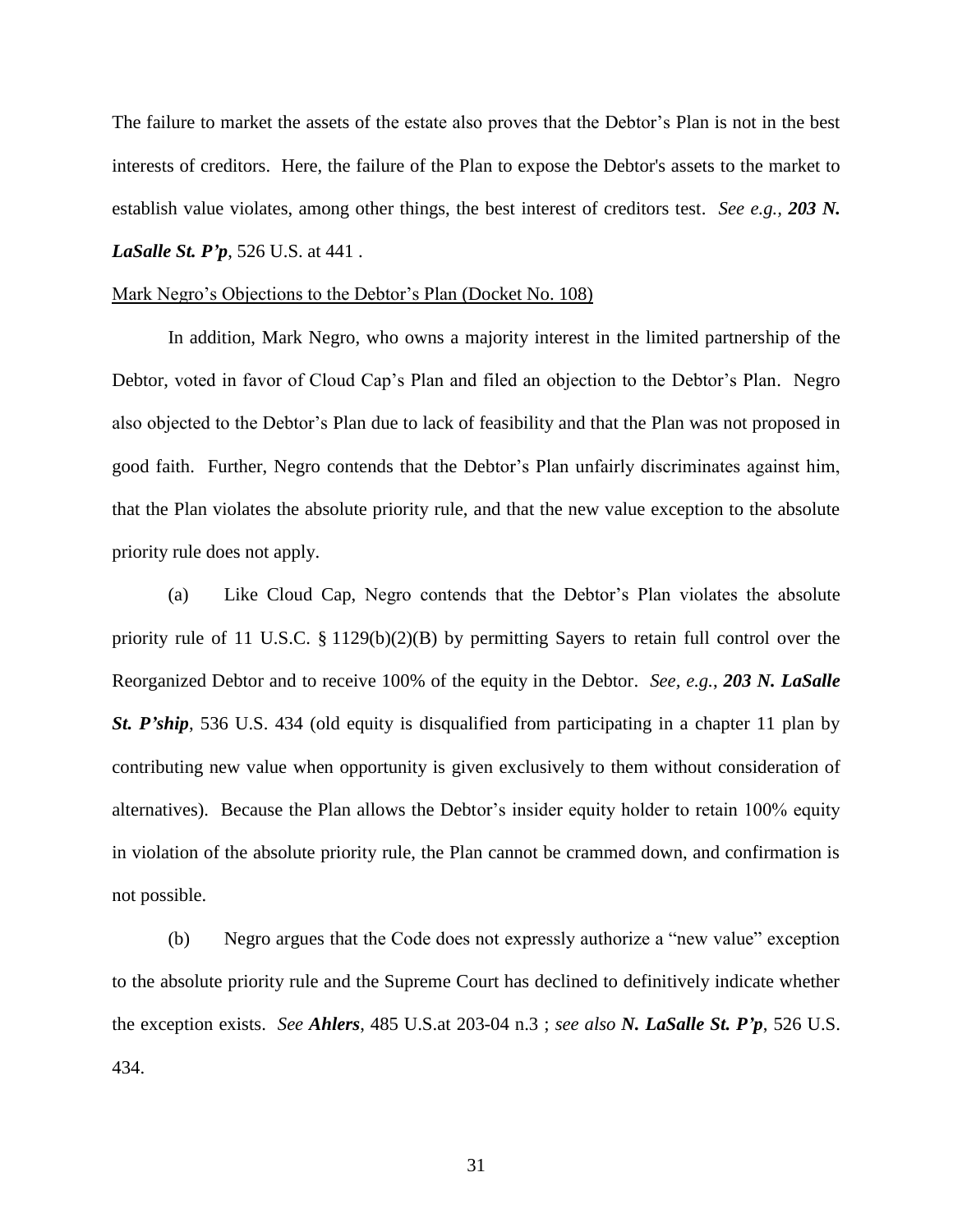(c) Negro suggests that even if, however, the Court finds that a new value exception exists, the exception is not met in this case. The Ninth Circuit has explained the application of the new value exception in *Bonner Mall P'ship v. U.S. Bancorp Mortgage Co. (In re Bonner Mall P'ship)*, 2 F.3d 899 (9th Cir. 1993). In *Bonner Mall*, the Ninth Circuit held that the new value exception was available if former equity holders contributed value that was "1) new, 2) substantial, 3) money or money's worth, 4) necessary for a substantial reorganization and 5) reasonably equivalent to the value or interest received." *Id.* at 908. "Further, requiring a rigorous showing of both necessity and substantiality will assure the court that a debtor's equity holders are not eviscerating the absolute priority rule by means of a gratuitous, token cash infusion used primarily to buy cheap financing." *In re Mortg. Inv. Co. of El Paso ("MICO")*, 111 B.R. 604, 619 (Bankr. W.D. Tex. 1990). Here, the proposed contribution of \$5,000 cash and a promissory note for \$20,000 payable over three (3) years cannot be considered substantial, particularly in light of the projections, financial statements, and proposed monthly payments under the Plan.

#### **FACTS**

The majority of the evidence taken in this case was whether to temporarily allow Jeff Sayers' claims so that he could vote. Assuming that Sayers could vote, the Court took evidence on whether Sayers' claim was equity or a loan. *See Grossman v. Lothian Oil, Inc. (In re Lothian Oil)*, 650 F.3d 539 (5th Cir. 2011). Further, the Court considered evidence as to whether Cloud Cap's purchase of a claim and negative vote was cast in bad faith to frustrate confirmation. *See In re Applegate Prop., Ltd.*, 133 B.R. 827 (Bankr. W.D. Tex. 1991). The Court also took evidence as to whether Sayers' negative vote for the Cloud Cap Plan (which would keep an impaired class from accepting) was cast in bad faith to keep Cloud Cap's Plan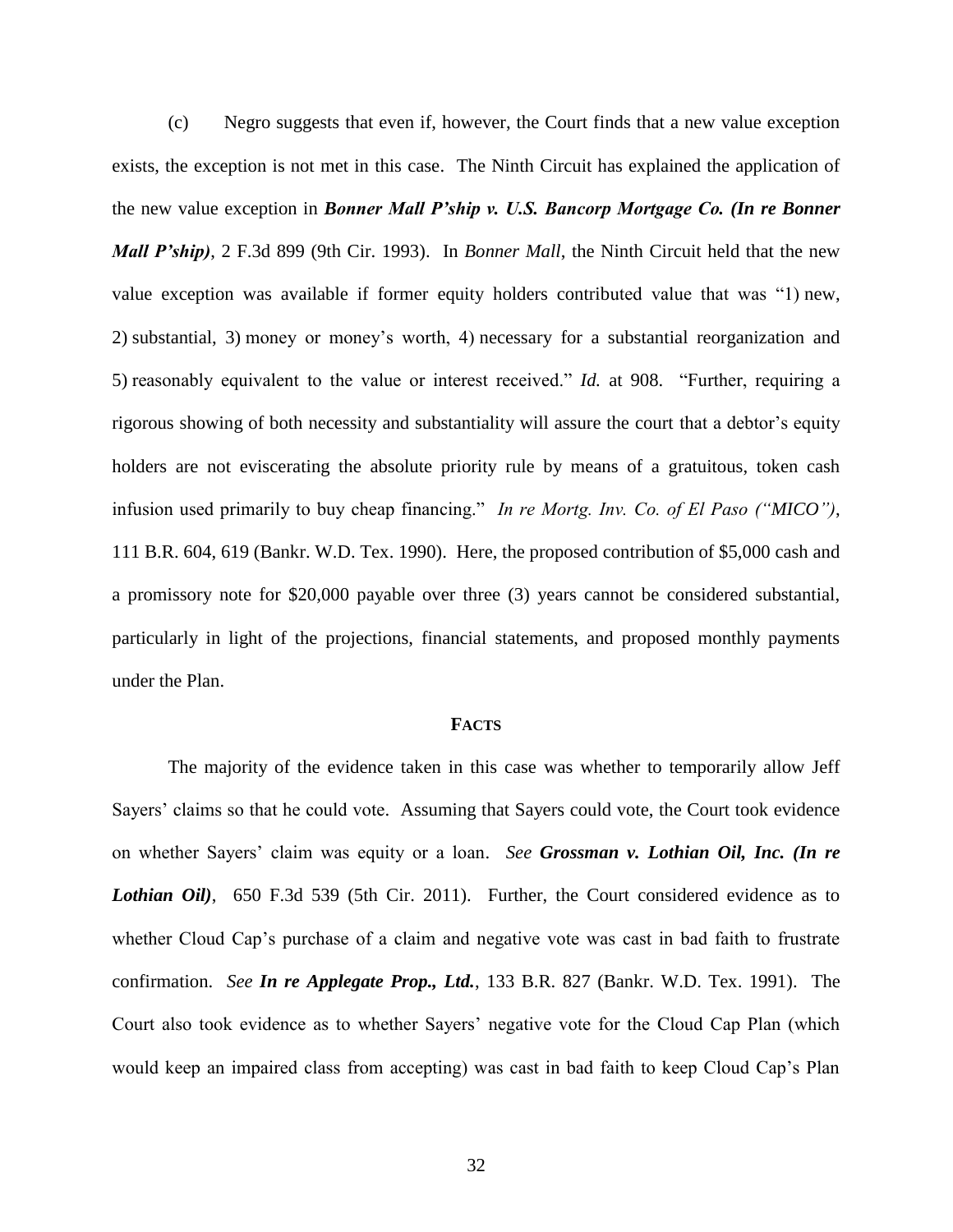from being confirmed. Finally, notwithstanding a number of legal objections under section 1129, the Court was required to make a determination as to the feasibility of each plan.

### Jeff Sayers

Jeff Sayers is the founder of the Debtor. He opened his first store in 1988 and expanded to several locations. Sayers explained that he is not a limited partner of the Debtor, but rather has an equity interest in a limited partner that owns fifty percent of the Debtor. Sayers stated that he hired Mark Negro in 1998 to be the operations manager of the Debtor and in 2000 Negro took over financial duties for the Debtor.

Thereafter in 2004, the Debtor looked to expand its operations to multiple locations. John Kincaid was brought in to invest and expand Mangia's business; when expectations did not meet financial reality, Negro and Sayers agreed to convey two stores to Kincaid in satisfaction of his investment in 2009. After the sale to Kincaid, Sayers became more involved in the day to day operations of Mangia. Sayers testified that cash flow was poor and that sales taxes were not being paid to the Texas Comptroller. Further, Sayers stated that in September 2010 the IRS showed up at one of the Debtor's locations to exercise its enforcement powers. After meeting with the IRS, Sayers was assessed a trust fund recovery penalty ("TFPR")<sup>3</sup> under 26 U.S.C. § 6672. Sayers asked Negro to resign (which he did), and Sayers further reduced restaurant operations to one location.

Because Mangia had significant tax debts to both the IRS and Texas Comptroller, and ongoing operations could not pay vendors timely, Sayers put the Debtor into bankruptcy in November 2010. Sayers kept operations to one location and licensed the Mangia name to two other locations. The Debtor's plan is proposed with one restaurant location with a license of the name at the Austin Airport.

 $\overline{a}$ 

<sup>&</sup>lt;sup>3</sup> Sayers testified that Mark Negro has an additional TFRP.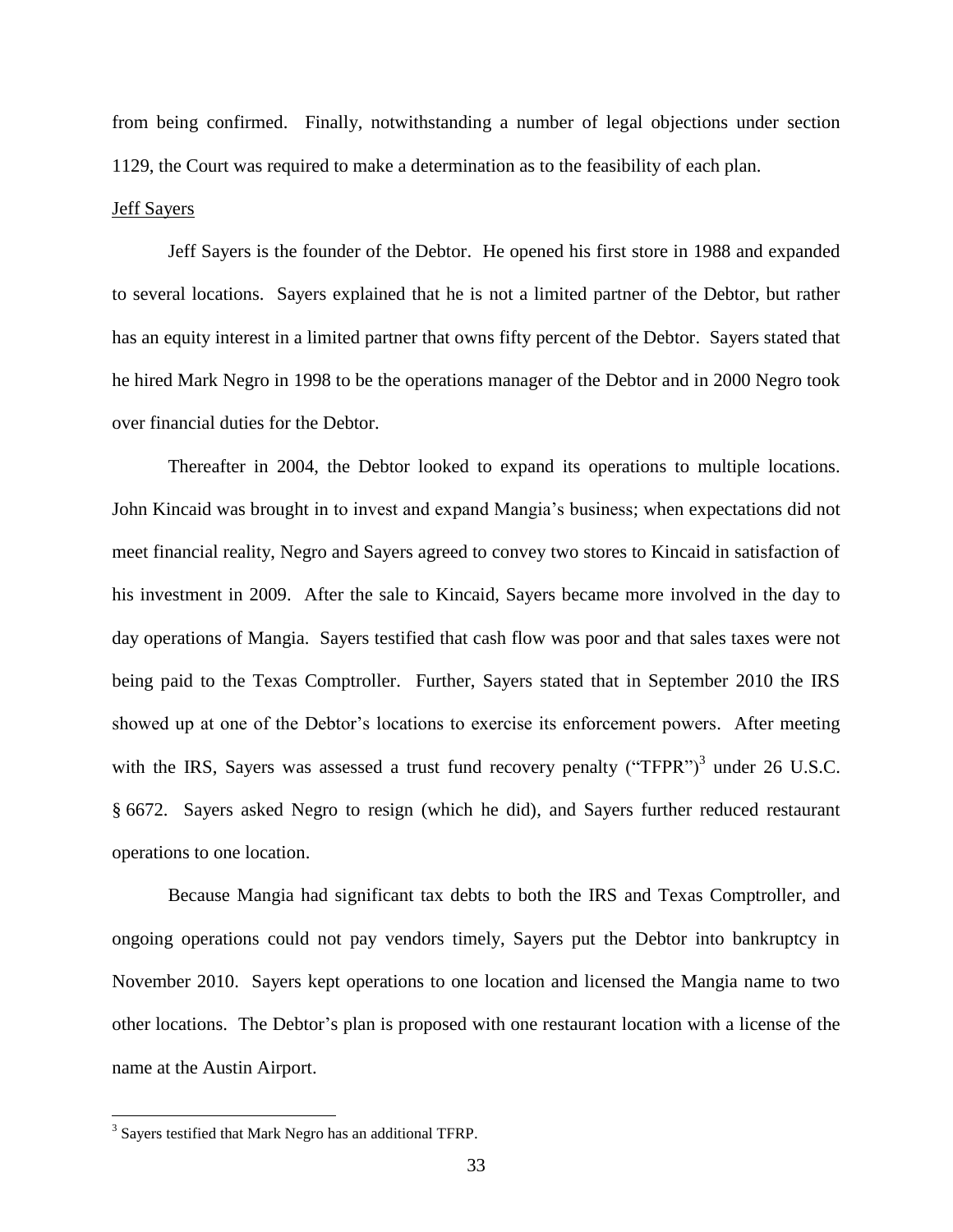During the pendency of the case, Sayers attempted to sell the Debtor. Sayers also entered into serious negotiations with Cloud Cap to sell the restaurant. When the negotiations did not yield a sale, Cloud Cap purchased an unsecured claim and filed a competing plan.

Sayers explained that he will personally infuse capital in the Debtor of \$25,000 -- \$5,000 to start with and \$20,000 over time. Further, Sayers stated that he will forgive his debt to the Debtor. Sayers filed a proof of claim listing personal loans to the Debtor in the amount of \$89,123.74 (Debtor's Ex. 8). The basis for the proof of claim is the Debtor's balance sheet as of March 10, 2011, and a copy of a QuickBooks entry evidencing Sayers' payments to vendors. Sayers also filed a proof of claim in the amount of \$814,235.75 for personal guarantees that include debts owed to the IRS, the Texas Comptroller,<sup>4</sup> lease payments for the Mesa store, and several Debtor credit cards. (Debtor's Ex. 8, POC No. 27). Sayers also filed a proof of claim in the amount of \$16,268.82 for unpaid wages and health benefits. Sayers attaches the same March 10, 2011 balance sheet and transactions by account ledger as evidence for the claim. (Debtor's Ex. 8, POC No. 26).

As to feasibility, Sayers stated that the \$25,000 capital infusion was necessary to pay attorney's fees and that he would pay the Debtor's attorney's fees at the rate of \$500 per month or a percentage of income each month. He also explained that the Debtor's forecast of business (Debtor's Ex. 6, Revised 11-Year Financial Forecast (Amended Plan Ex. C)) is based upon an average of Debtor's business for the past five years, but that actual expenses were used for January-July 2011 projections. Sayers believes that he can meet income projections with slight menu increases, no real changes to operations, and an anticipated increase in business. Business income is derived solely from license fees regarding the use of Debtor's name and operations of one restaurant. Sayers also opined that with additional profits the Debtor could pay off

 $\overline{a}$ 

<sup>&</sup>lt;sup>4</sup> Sayers' liabilities to the IRS and Texas Comptroller are not "guarantees" but rather his liability as the responsible officer of Mangia and his failure to remit taxes.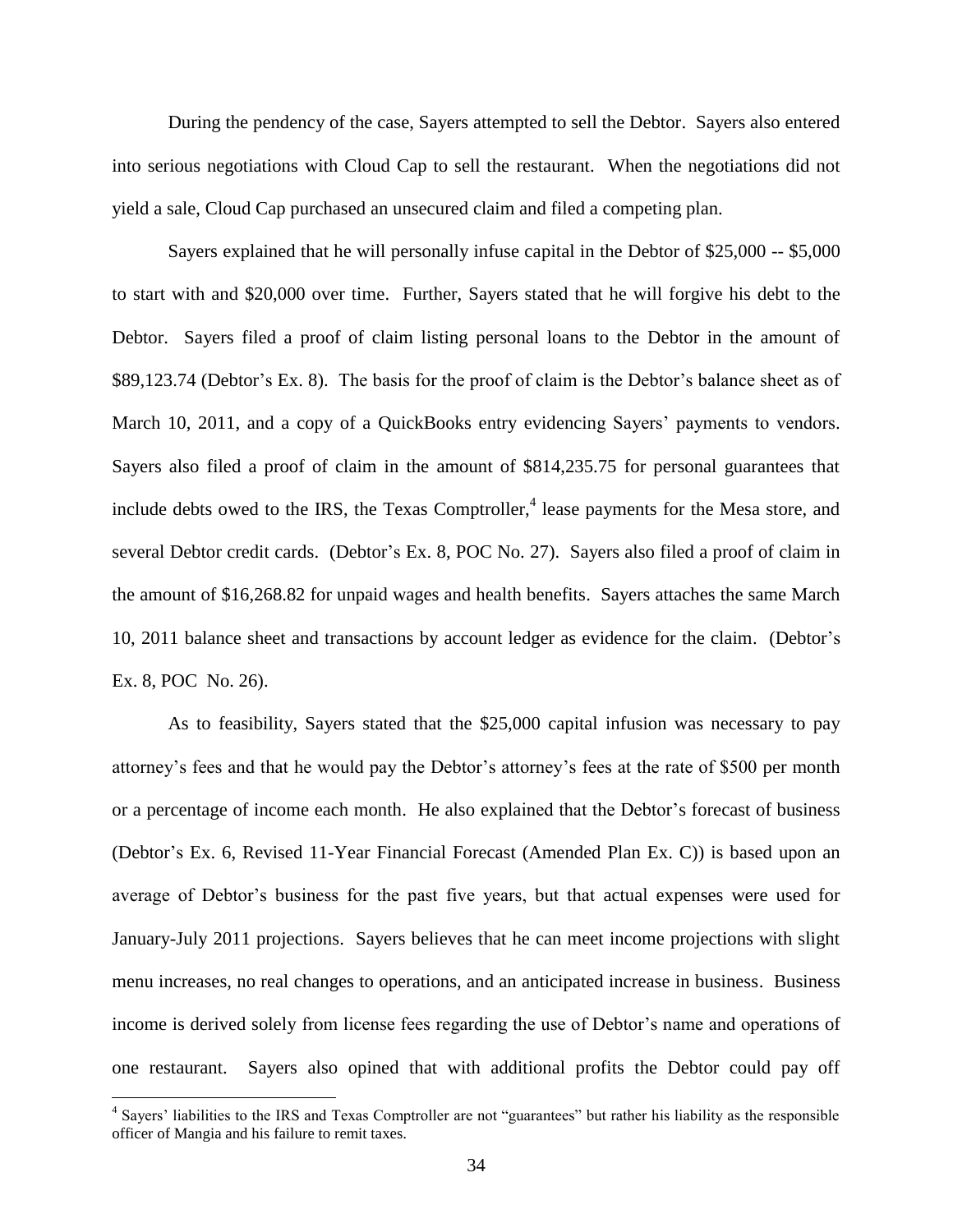unsecured creditors as soon as 2017. He also noted that the reorganized Debtor would have three members (including Sayers) and that Sayers would not receive the Debtor's equity until unsecured creditors are paid in full.

Sayers also testified that the reason he did not accept Cloud Cap's offer to buy Mangia or vote in favor of Cloud Cap's Plan was that Cloud Cap's Plan only pays 22% of all allowed unsecured claims. Notably, Cloud Cap does not guarantee payment of all tax claims, including trust fund taxes for which Sayers is personally liable, or pay Sayers' claims which were subject to claims objections at the time of confirmation.

Notwithstanding Sayers' confidence in the Debtor's projections, he acknowledged that he did not compare the Debtor's plan projections to actual expenses or the Debtor's monthly operating reports ("MOR"). Sayers agreed that the MORs showed post-petition liabilities of over \$57,000 for administrative claims and that he has a side deal to pay his bankruptcy counsel fees. Further, while Sayers asserted that he did not know that federal and state taxes were not being paid prior to filing bankruptcy, he was aware that the Debtor had serious cash flow issues. Sayers also stated that during the period of March – August 2011, the Debtor only had sufficient income to pay the proposed plan payment for one month. Sayers qualified the Debtors' cash position by explaining that the monthly operating expenses include expenses such as U.S. Trustee fees, and that the accrual of professional fees would be paid over time and would not adversely affect payments under the Debtor's Plan.

### David Gebser

David Gebser has been the bookkeeper for the Debtor since November 2010. He performs the day to day book keeping for the Debtor, keeps the Debtor's records, and prepares and signs the Debtor's MORs. Gebser testified that actual revenues for 2011 as compared to projected revenues indicates that revenues of \$1.2 million exceeded projected revenues of \$1.164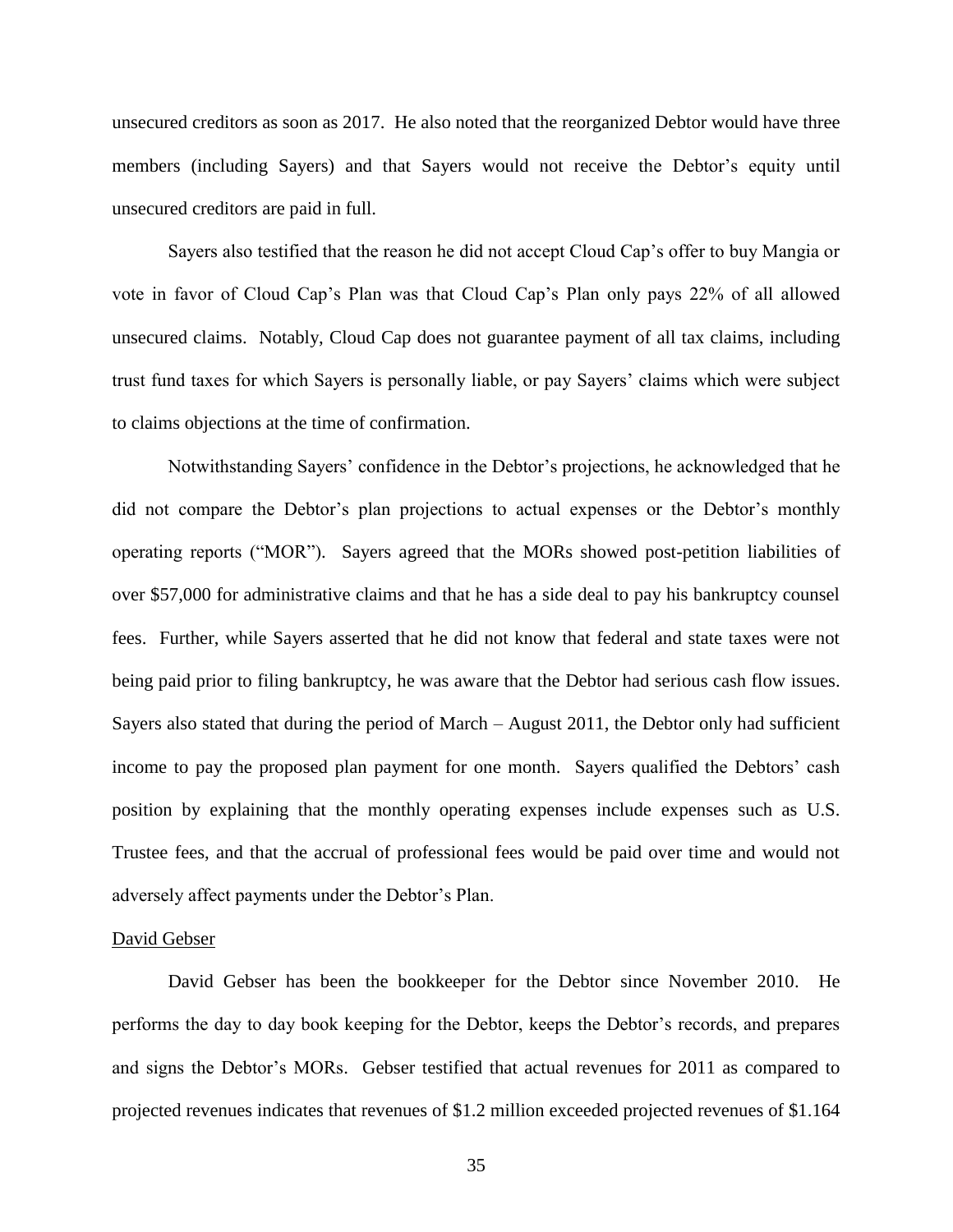million. Gebser admitted that the Debtor's projections do not include any allowance for equipment repair and maintenance. Further, Gebser stated that he thought bankruptcy counsel's fees were approximately \$115,000 with a retainer of \$9,500. The Debtor's projections do not include payment of professional fees. In addition, the Debtor's actual profits are skewed because the Debtor is providing pizza to the Comptroller's Office in partial satisfaction of its debt.

### Michelle Musick

Michelle Musick served in different capacities for the Debtor. Musick worked for the accountant who has prepared Debtor's tax returns. She also prepared the Debtor's books and records prior to Gebser. She also assisted in preparing Sayers' proof of claim in that she prepared the transaction by account report from QuickBooks. She testified that there is a note payable to both Sayers and Negro, but she could not provide any proof of a note payable. Musick stated that there has not been an audit of the QuickBooks accounts. She also testified that Sayers' loans to the Debtor could not be classified as capital contributions because Sayers was not an owner of the Debtor.

#### David Turpin

Turpin is a manager and member of Cloud Cap Group. He has an extensive background in both finance and real estate operations that includes working for Temple Inland, a masters degree in finance from the University of London, and ownership of a forest line and manufacturer of paper products. He helped form Cloud Cap in 2011 to acquire the Debtor. Turpin testified that he had the required funds on hand to implement Cloud Cap's Plan and pay creditors. (Cloud Cap's Ex. 10.) Turpin testified that Cloud Cap has \$305,000 on deposit which would be sufficient to pay administrative costs, but not the Debtor's bankruptcy counsel, make initial payments to taxing authorities, and a 22% contribution to unsecured creditors in the amount of \$124,000 (22% of \$560,000). Sayers' equity ownership interest would be canceled.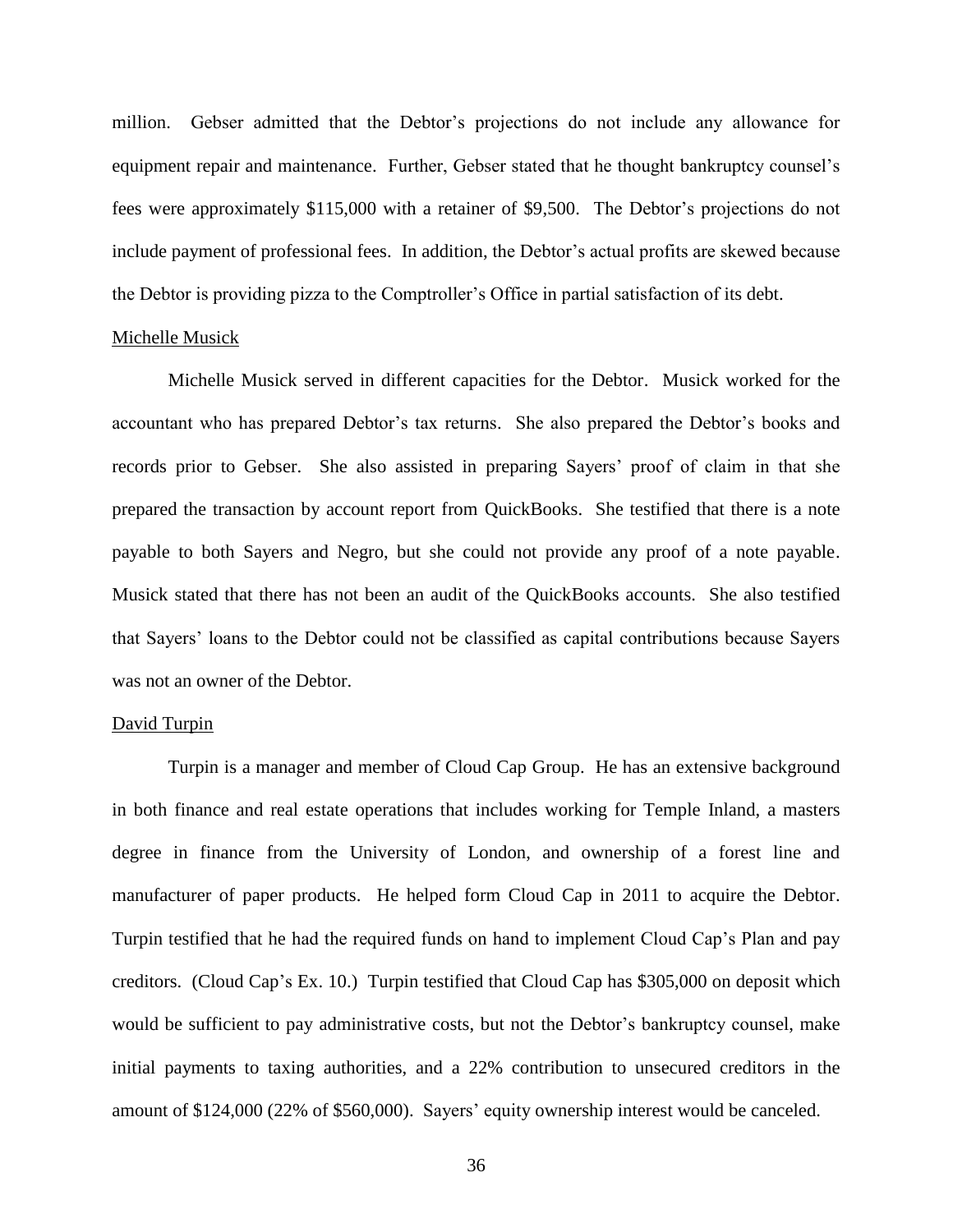Turpin indicated that three members of Cloud Cap would be involved in the management of Mangia. One of the members has prior management experience with Gattis. Turpin believed it would take four to six months to stabilize the Debtor's cash flow. Cloud Cap would then seek out new sites to start new restaurants. Turpin also believed that the Debtor's cost of goods and personnel costs were high when compared to overhead.

Turpin admitted on cross-examination that Cloud Cap does not have an accepting impaired class if Sayers' vote is counted. He said he found out about Mangia when its bankruptcy filing was noted in a local paper. Turpin was unclear as to whether he told Sayers during an initial meeting that he had purchased a creditor claim at a discount. Nonetheless, Turpin agreed that when he could not consummate a sale for Mangia, Cloud Cap elected to purchase a claim to have standing to file a competing plan. Turpin also recognized that in connection with the solicitation of Cloud Cap's Plan that he referenced that Cloud Cap had \$1 million in planned capital but only had the \$305,000 on deposit. Turpin also stated that he has talked to Mangia's vendors and also West Holdings – a Class 7 Creditor – in hopes of West Holdings casting an affirmative vote for Cloud Cap so that Cloud Cap would have an impaired accepting class.

### **ANALYSIS**

### Evaluating Competing Plans

Section 1129(c) states that:

Notwithstanding subsections (a) and (b) of this section and except as provided in section 1127(b) of this title, the court may confirm only one plan, unless the order of confirmation in the case has been revoked under section 1144 of this title. If the requirements of subsections (a) and (b) of this section are met with respect to more than one plan, the court shall consider the preferences of creditors and equity security holders in determining which plan to confirm.

*Collier on Bankruptcy* notes that section 1129(c) has not been heavily litigated because the cost of confirming two plans is too expensive. 7 Collier on Bankruptcy ¶ 1129.06 (16th Ed.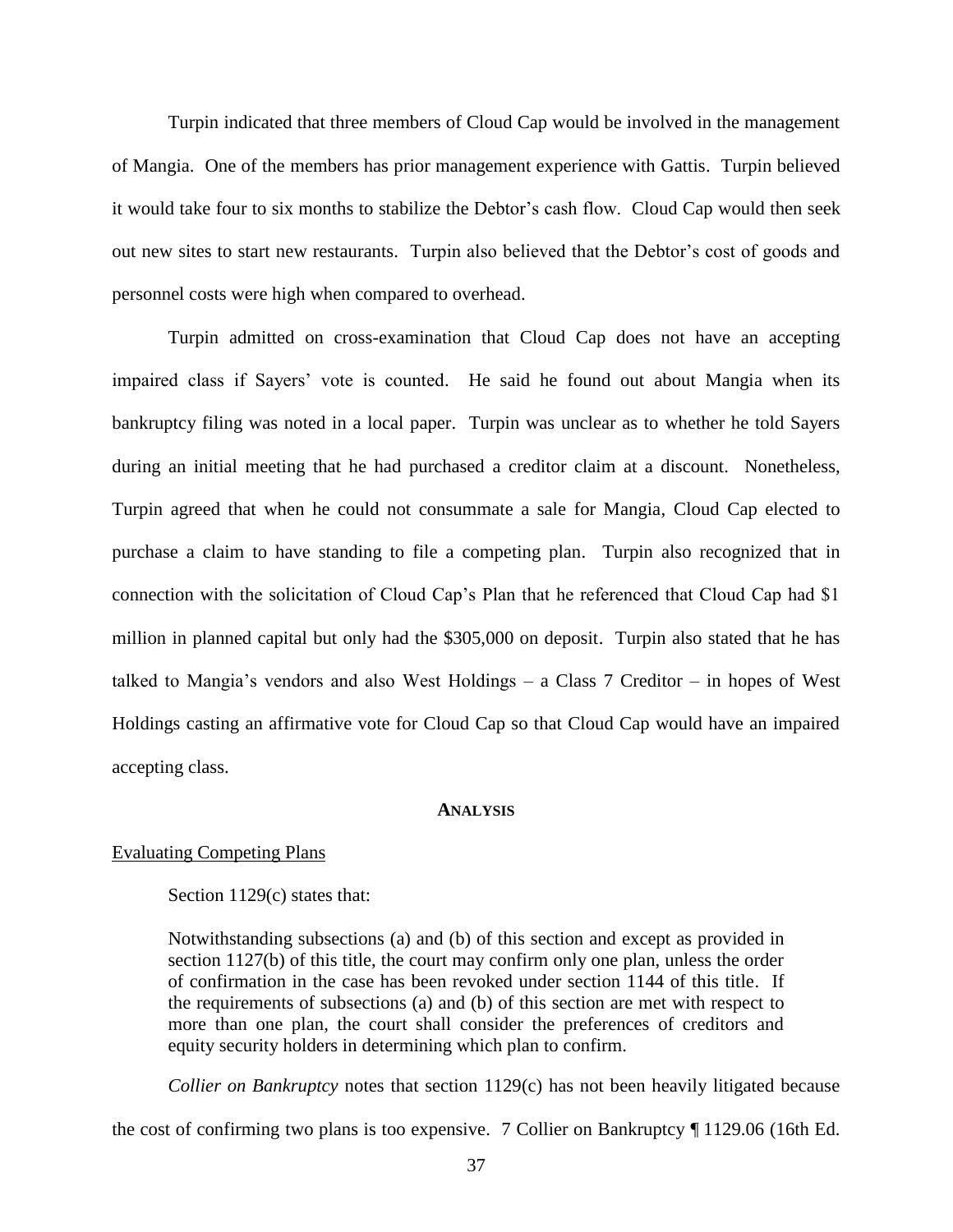2012). As discussed herein, the initial inquiry the Court must make is whether either Plan was preferred by a majority of creditors. *Collier* suggests that if the Court cannot determine a consensus among claims holders, then the Court should give weight to which plan is preferred by ownership interests, and give the debtor the best chance to organize. *Id. Collier* lists four considerations a court should employ in determining which plan to approve under section 1129(c): (1) the type of plan; (2) the treatment of creditors and equity security holders; (3) the feasibility of the plan; and (4) the preferences of creditors and security holders. *Id.*

The Debtor's Plan proposes to pay all classes of claims in full over time. Cloud Cap provides an initial distribution to tax and unsecured claims, makes no reservation for the Debtor's professional fees or Jeff Sayers' claims (which are treated as canceled equity claims), and does not guarantee full payment of all taxing claims.<sup>5</sup>

On an initial basis, Cloud Cap's Plan is more feasible because it has funds on hand to pay creditors. That said, Cloud Cap only pays a finite set of creditors and in some cases, a percentage of the claim. The Debtor's Plan pays all creditor claims in full with interest, and does not convey equity to Sayers until all claims higher in priority are paid. As a result, creditors are given a choice between an immediate pro rata payment or payment in full over time at a small rate of interest.

When the plan packet went out in this case, creditors were given the option to vote or reject each plan. Creditors were also given the option if they voted for both plans to indicate which plan they preferred. (Doc. #137.) The Debtor also filed its own ballot summary which indicates that it had four accepting classes: Class 3 – IRS secured and/or priority claim (as noted herein this claim cannot be included as an impaired accepting class); Claim 5 – Travis County

 $\overline{a}$ 

 $5 \nvert$  4.5.1 of Cloud Cap's Plan proposes to pay the IRS's secured claim from asset sales after paying Travis County and Round Rock ISD. The Plan does propose to pay the IRS within sixty months from the Effective Date. Notwithstanding these treatments, Turpin testified that not all of the IRS's claim may be paid.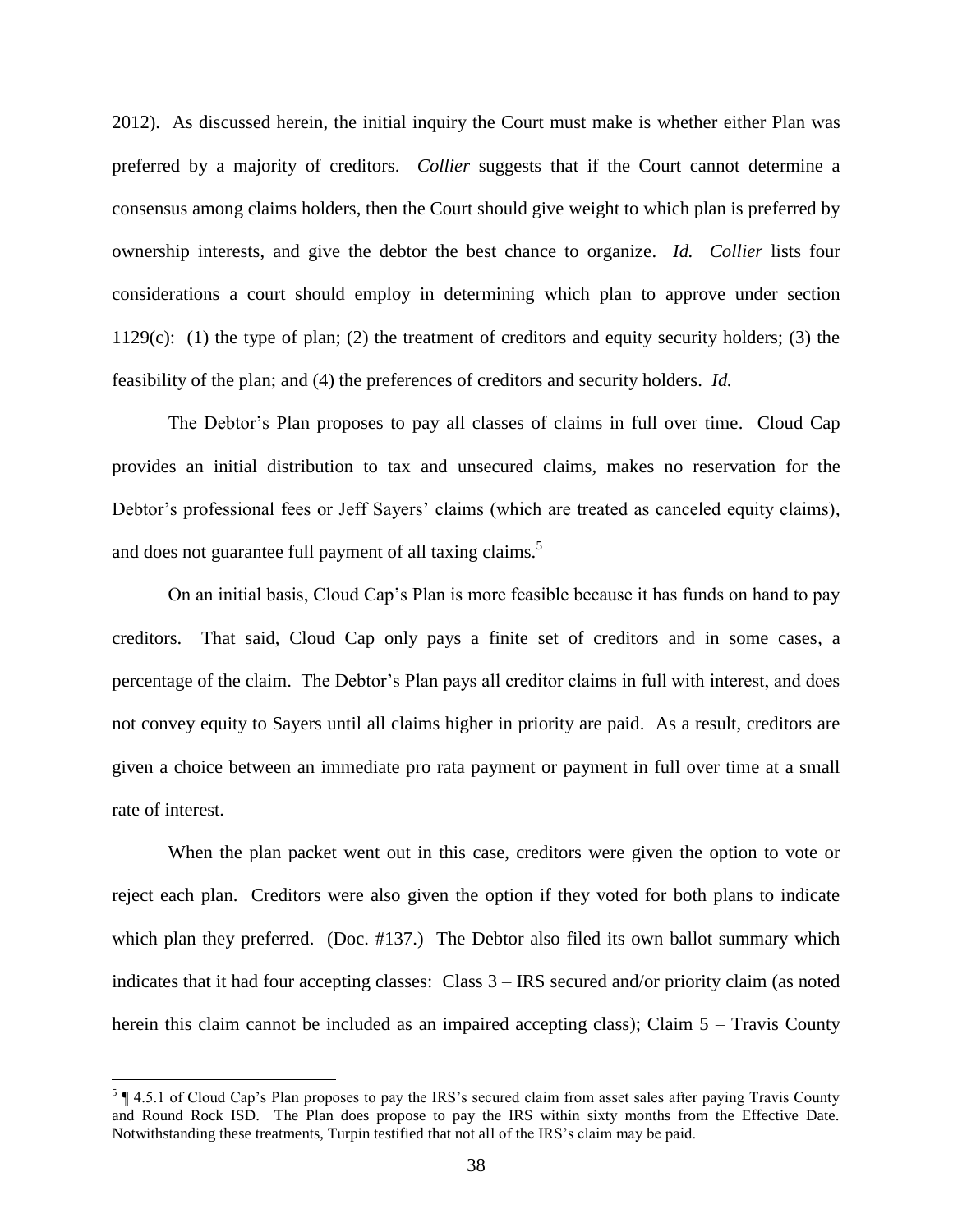Secured Tax Claim (unimpaired); Class 6 – Williamson County Round Rock ISD Secured Tax Claim (unimpaired); and Class 7 – West Sixth Holdings, L.L.C. Secured Claim (impaired). As such, the Debtor does have an impaired accepting class and can satisfy section  $1129(a)(10)$ .

Cloud Cap does not have an impaired accepting class unless Jeff Sayers' claims are discounted. The Court temporarily allowed Sayers' claims for voting purposes. As described herein, Cloud Cap also objected to Sayers' claim/vote on the basis that his claims should be deemed equity and not as an unsecured claim.

Not every claimant who voted indicated a preference as to the Plan. Of those creditors who expressed a preference as to which plan, the Debtor's Plan was the preferred plan. To begin with, the taxing authorities – IRS, Round Rock ISD, and Travis County, all preferred the Debtor's Plan. More importantly, of the unsecured claimants that expressed an interest, unsecured creditors preferred the Debtor's Plan by a count of 4 to 2. Further, the amount of the unsecured claims that voted for the Debtor's Plan also exceeded the amount of unsecured creditor claims that voted for Cloud Cap's Plan. As such, section 1129(c) states that even if both plans are confirmable under section 1129(a and b), the Court should defer the wishes of creditors in this case. *See Applegate Prop., Ltd.*, 133 B.R. at 835.

#### Is the Debtor's Plan Confirmable under Section 1129(a) and (b)?

Section 1129(a) requires the plan proponent to satisfy all requirements under subsection (a), and if applicable, subsection (b) as well. Should the Court sustain any of the parties' objections to a plan, then confirmation fails.

### (1) The Debtor's Plan Violates the Absolute Priority Rule.

Cloud Cap and Negro both argue that the Debtor's Plan violates the absolute priority rule. As this Court noted in *MICO*, the absolute priority rule requires that senior claims be paid in full before any junior class can receive or retain any property. *MICO*, 111 B.R. 617 (citations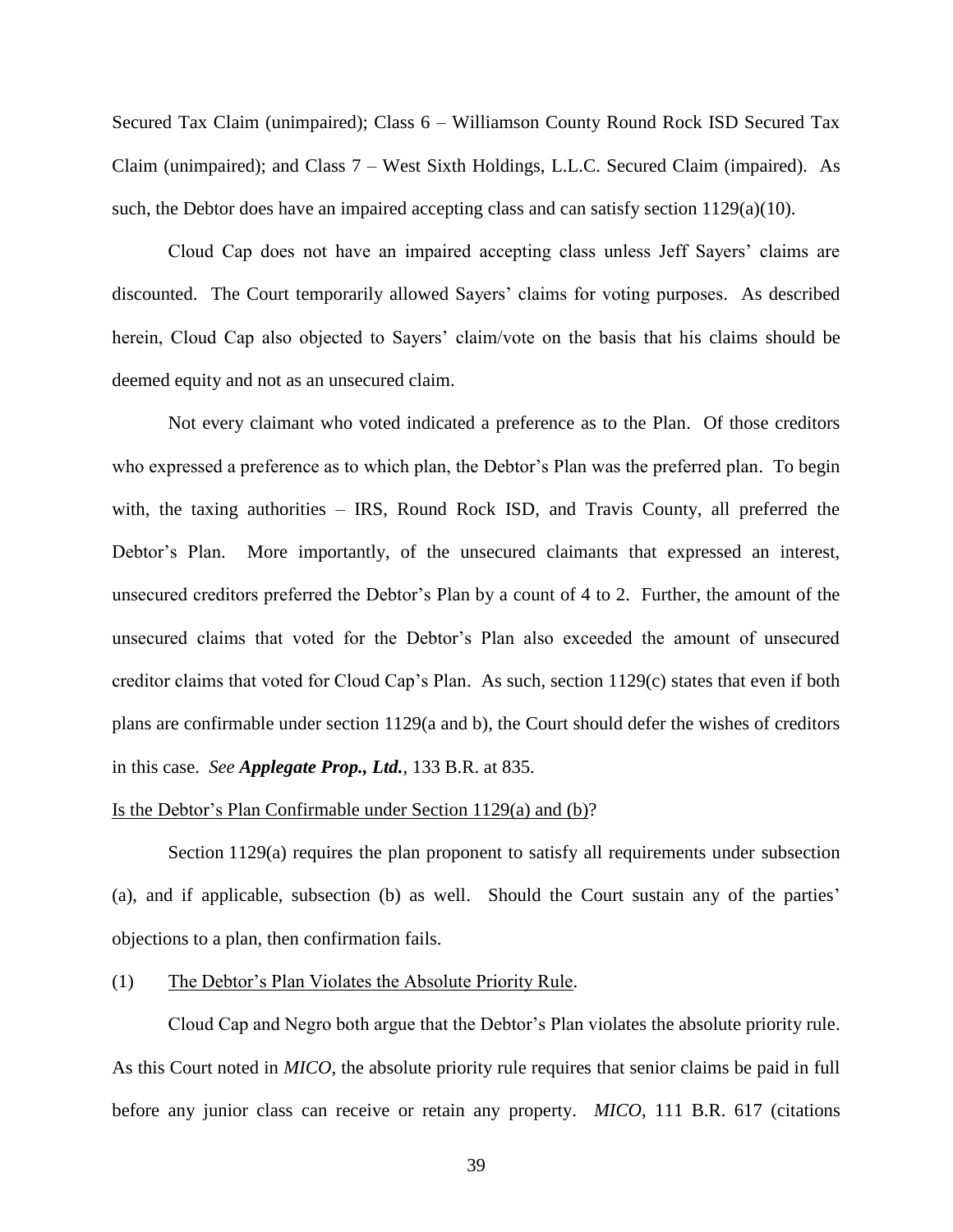omitted). The Debtor's Plan proposes to pay all unsecured claims in full over time with interest.<sup>6</sup> The Debtor maintains that Sayers does not get full control or ownership of the Debtor until all senior claims are paid. On an initial basis, all claims under the Plan appear to be paid under the Plan. The Debtor contends that for purposes of analyzing application of the absolute priority rule, § 1129(b)(2)(B) makes a distinction between § 1129(B)(ii), which discusses treatment for unsecured creditors and that unsecured creditors cannot receive or retain any interest in property until senior claims are paid, and  $\S$  1129(a)(5)(A)(ii), which discusses the disclosure of any insider who will serve as a director, officer, or voting trustee of the debtor and limits an insider to those persons who have a direct equity interest in the debtor.

In doing so, the Debtor makes an elaborate argument that because Sayers does not have an equity interest in the Debtor but an ownership interest in an equity owner of the Debtor, the absolute priority rule does not apply to the Debtor because he is a non-equity holder insider. *See In re Greenwood Point, LP*, 445 B.R. at 910 (absolute priority rule does not apply to insiders who are not the current owners of debtor); *Troy Sav. Bank v. Travelers Motor Inn*, 215 B.R. 485, 494 (Bankr. N.D.N.Y. 1977) (no prohibition against a private sale to an insider through plan confirmation).<sup>7</sup> Further, the Debtor posits that the absolute priority rule does not apply because Sayers does not get his ownership interest until all classes are paid.

Sayers' testimony regarding payment of claims clearly indicates that the Plan does not provide for payment of bankruptcy counsel fees, which are estimated to exceed \$100,000. Sayers stated that the purpose of his capital infusion of \$25,000 was to pay the Debtor's counsel fees through a separate arrangement. In *MICO*, this Court held that the capital infusion

 $\overline{a}$ 

<sup>&</sup>lt;sup>6</sup> The Court questions whether the federal judgment rate is the appropriate discount rate for payment of unsecured claims. No evidence was presented on this point. *See In re Perez*, 30 F.3d 1209, 1215-16 (9th Cir. 1994) (payment of unsecured claims without interest over time in chapter 11 plan violates § 1129(b)(2)(B)(i)). Nonetheless, because the Debtor does provide some rate of interest on payments to unsecured creditors, the treatment of unsecured creditors under the Debtor's Plan is facially valid.

<sup>&</sup>lt;sup>7</sup> See  $\P$  7.15 of the Debtor's Plan, which provides that Sayers gets 99.9% of the equity as a limited partner in the Reorganized Debtor to be held in escrow until all claims are paid.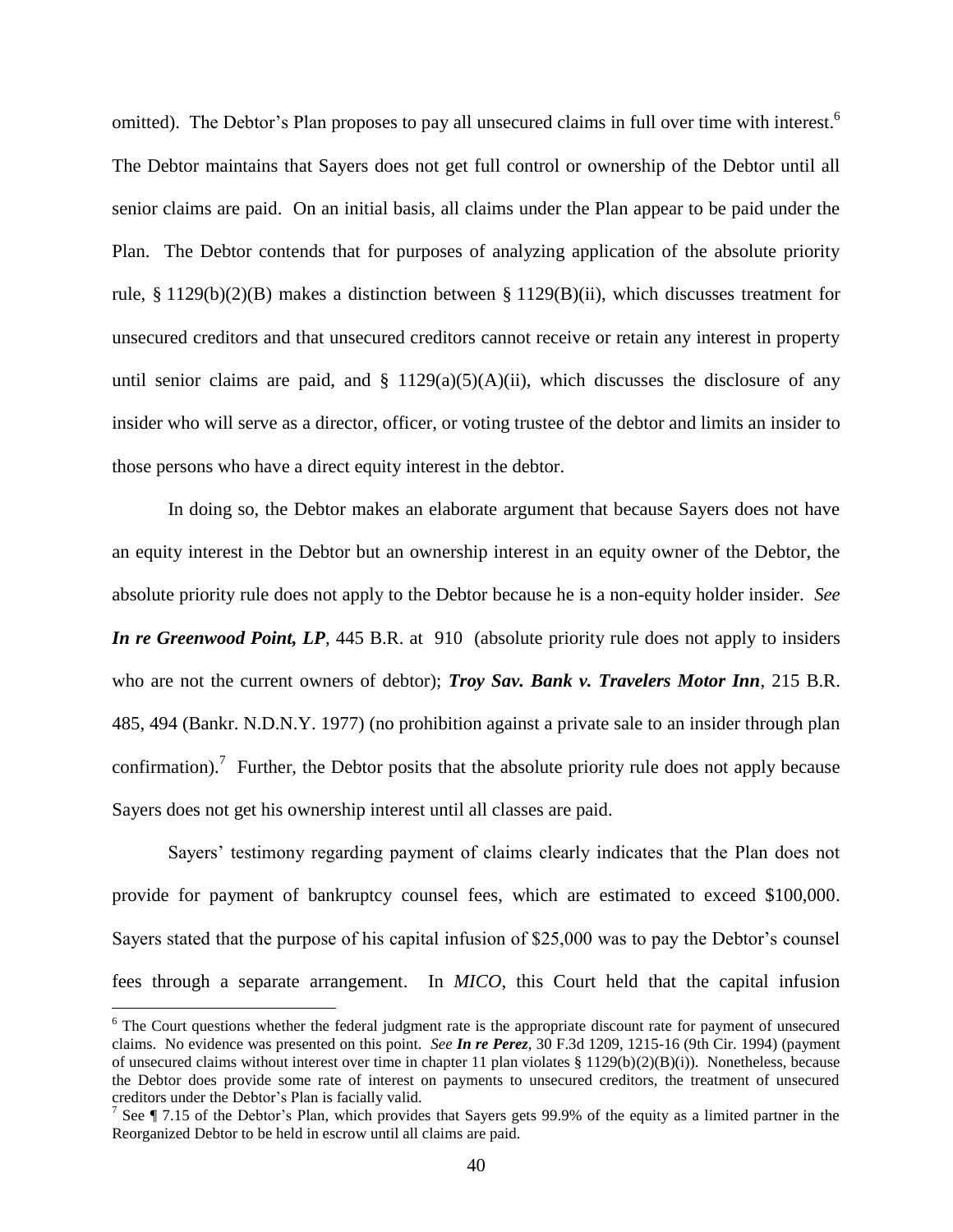exception is still viable under applicable case law. *MICO*, 111 B.R. at 618.That said, the Court must again consider whether the requirements of the capital infusion exception have been met. Both Cloud Cap and Negro have correctly argued that Sayers' immediate control of the Debtor violates the absolute priority rule because control is a retained property interest. *Ahlers*, 485 U.S. at 207-08. Further, they maintain that the Debtor has not met the requirements of the capital infusion exception.

As explained by the Court in *MICO*, 111 B.R. at 620, the new value exception to the absolute priority rule "may only be used in those instances where the capital is *necessary* for the continued operations of the debtor. It is not merely a mechanism for existing equity holders to buy back, at bargain prices, their ownership interest in the reorganized debtor." In *MICO,* the debtor's equity holder proposed to pay unsecured creditors in full on the effective date and pay the undersecured creditor over 12 years. There the court found the proposed "new value" to fund the buy-off of unsecured creditors was merely a mechanism to buy votes to circumvent the confirmation requirements. Here, the proposed equity infusion is so minimal as to evade this district's interpretation of the absolute priority rule. The payment is too small to constitute a necessary capital infusion, it is not substantial, and is not reasonably equivalent to the value received.

The Court also finds and agrees with Cloud Cap and Negro that the Debtor, through Sayers, has not satisfied the capital infusion exception to the absolute priority rule. As a starting point, the *MICO* decision found that it must be necessary to the reorganized debtor. *MICO*, 111 B.R at 619. Further, it must be substantial and essential. *Id.* This Court has found that the capital infusion exception serves "the narrow purpose of affording the Debtor the capital necessary to survive." *In re Greystone III Joint Venture*, 102 B.R. 560, 575 (Bankr. W.D. Tex. 1989). As such, the court should only allow the exception where the reorganizing enterprise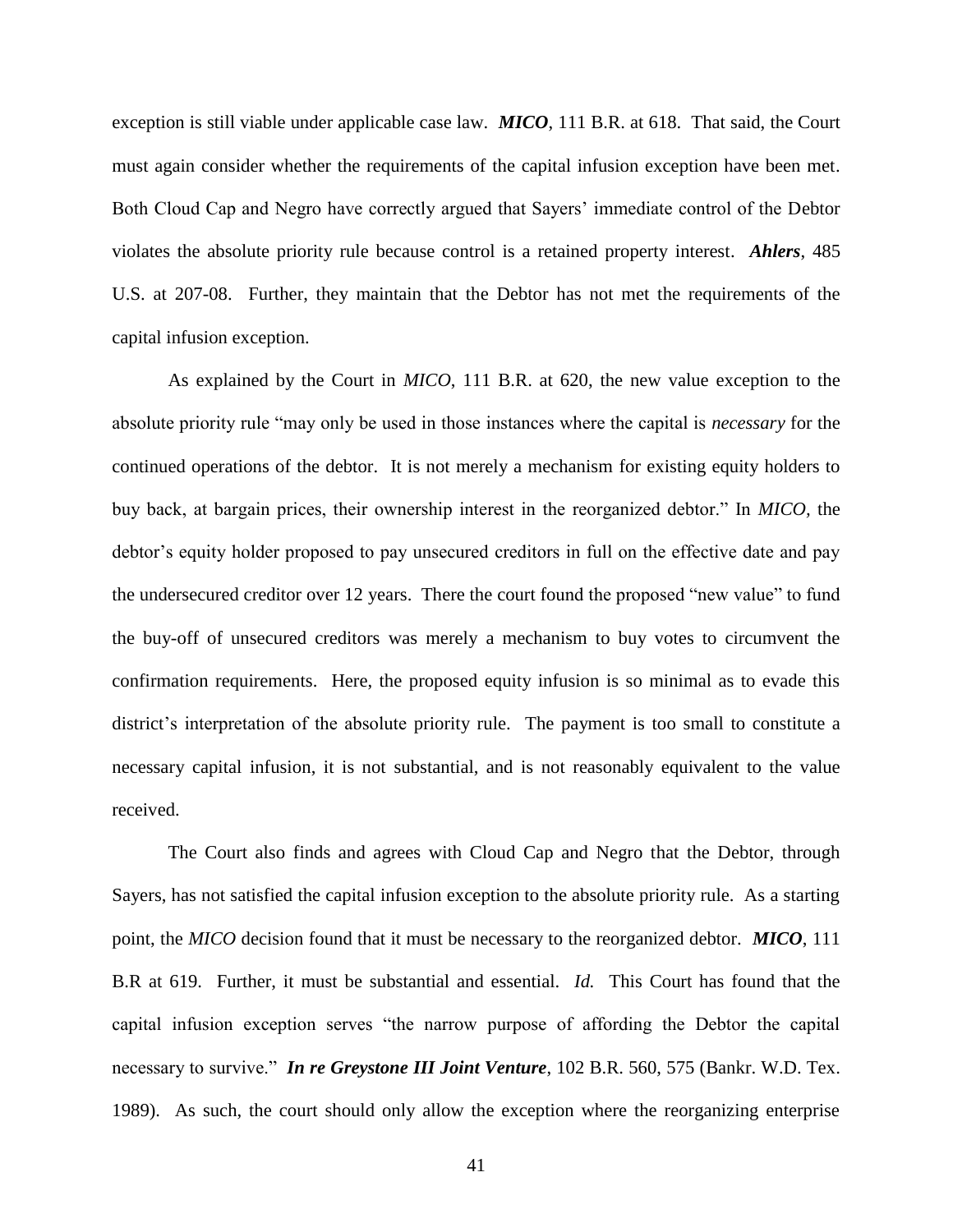needs the capital investment in the first place. *Id.* at 620. Sayers testified that the purpose of the capital infusion was to pay attorney's fees, not fund business operations. In fact, Sayers stated that he believed that with some minor adjustments, the Debtor did not need a capital infusion because the Debtor made sufficient income to fund operations and debt service. As such, the whole point of infusing capital was to pay attorney's fees. Like the *MICO* case, the purpose of the capital infusion is to pay claims, not fund operations. Therefore, the basis for Sayers' infusion fails.<sup>8</sup>

The Court agrees with Cloud Cap that Sayers is both an insider and equity holder of the Debtor. Sayers is the owner of the general partner who controls the Debtor. Should the Debtor's Plan be confirmed, Sayers gets immediate control of the Debtor notwithstanding Milligan's retention of equity. This Court has found that control may be considered a property interest when applying the absolute priority rule. *See In re Introgen Therapeutics*, 429 B.R. 570, 585 (Bankr. W.D. Tex. 2010).

In *Introgen*, the Court had to decide if the right to the seat on a Liquidating Trust Board should also be considered a property interest. The Supreme Court has stated that, even in the context of an insolvent business, "[w]hether the value is 'present or prospective, for dividends or only for purposes of control' a retained equity interest is a property interest" for purposes of the absolute priority rule. *Ahlers*, 485 U.S. at 207-08 (internal citations omitted). The Court continued, stating that "even in a sole proprietorship, where 'going concern' value may be minimal, there may still be some value in the control of the enterprise." *Introgen*, 429 B.R. at 586 (citing *Ahlers*, 485 U.S. at 208).

The Tenth Circuit relied on this in determining that a debtor's retention of control precluded compliance with the absolute priority rule. *Unruh v. Rushville State Bank*, 987 F.2d

 $\overline{a}$ 

<sup>&</sup>lt;sup>8</sup> Sayers' forgiveness of his loans does not alter this analysis.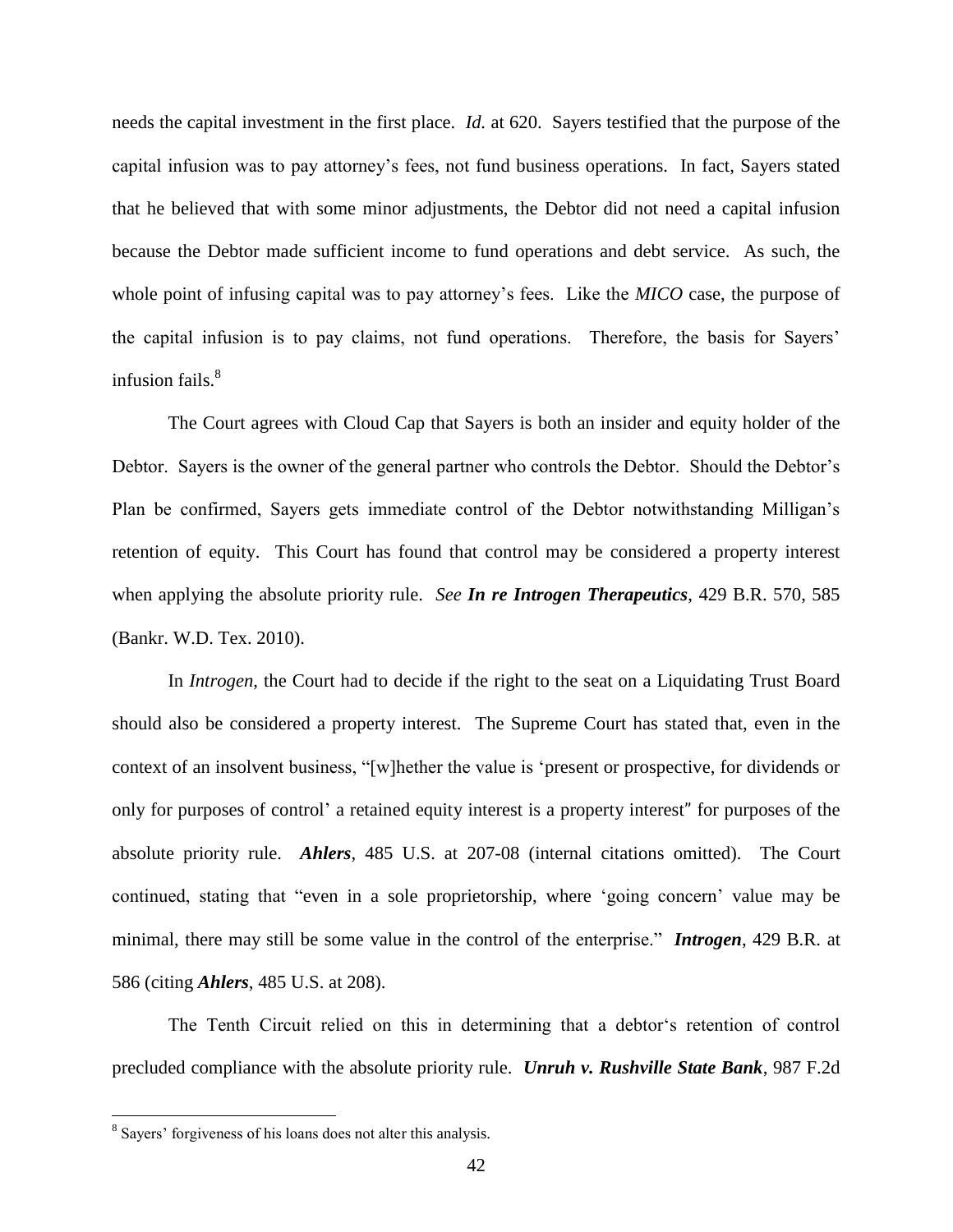1506, 1509 (10th Cir. 1993). Other courts have similarly held that "there is 'value' in the retention by the equity security holder of *control* of the reorganized company." *In re Genesee Cement, Inc.*, 31 B.R. 442, 444 (Bankr. E.D. Mich. 1983) (emphasis in original). Other courts have held that even indirect control may qualify as a prohibited property interest. For example, a court denied confirmation where two debtor shareholders, who were brothers, proposed a plan to transfer the debtor's corporate assets to a new corporation controlled by their parents, concluding that the plan indirectly allowed the debtor's stockholders to retain control of the corporate assets. *In re Perdido Motel Group, Inc.*, 101 B.R. at 291-92.

An Illinois bankruptcy court similarly held, in relying on *Ahlers*, that "the power to control a corporation, through its board of directors, that a majority shareholder has, is a separate property interest, distinct from the value of the shares themselves." *In re 4 C Solutions, Inc.*, 302 B.R. 592, 597-98 (Bankr. C.D. Ill. 2003). In that case, the court refused to confirm a plan that provided stock to a majority shareholder of the debtor's holding company, who had exercised control over the debtor derivatively through his ability to control debtor's board of directors by way of his control of the holding company. *Id.* at 598.

What this line of cases explicitly provides is that control over a company will be considered a property interest for purposes of determining if there is a violation of the absolute priority rule. As such, the Court finds the Debtor's arguments unavailing. Sayers presently and prospectively maintains control of the Debtor. Therefore, his retained interest as proposed in the Plan violates the absolute priority rule.

### (2) The Debtor's Plan Unfairly Discriminates Against Negro.

Cloud Cap also objects to Debtor's Plan because, pursuant to 11 U.S.C. § 1129(b), a dissenting class or creditor must receive value allocated to the class consistent with the treatment afforded other classes with similar legal claims. *MICO*, 111 B.R. at 614. In *MICO*, unsecured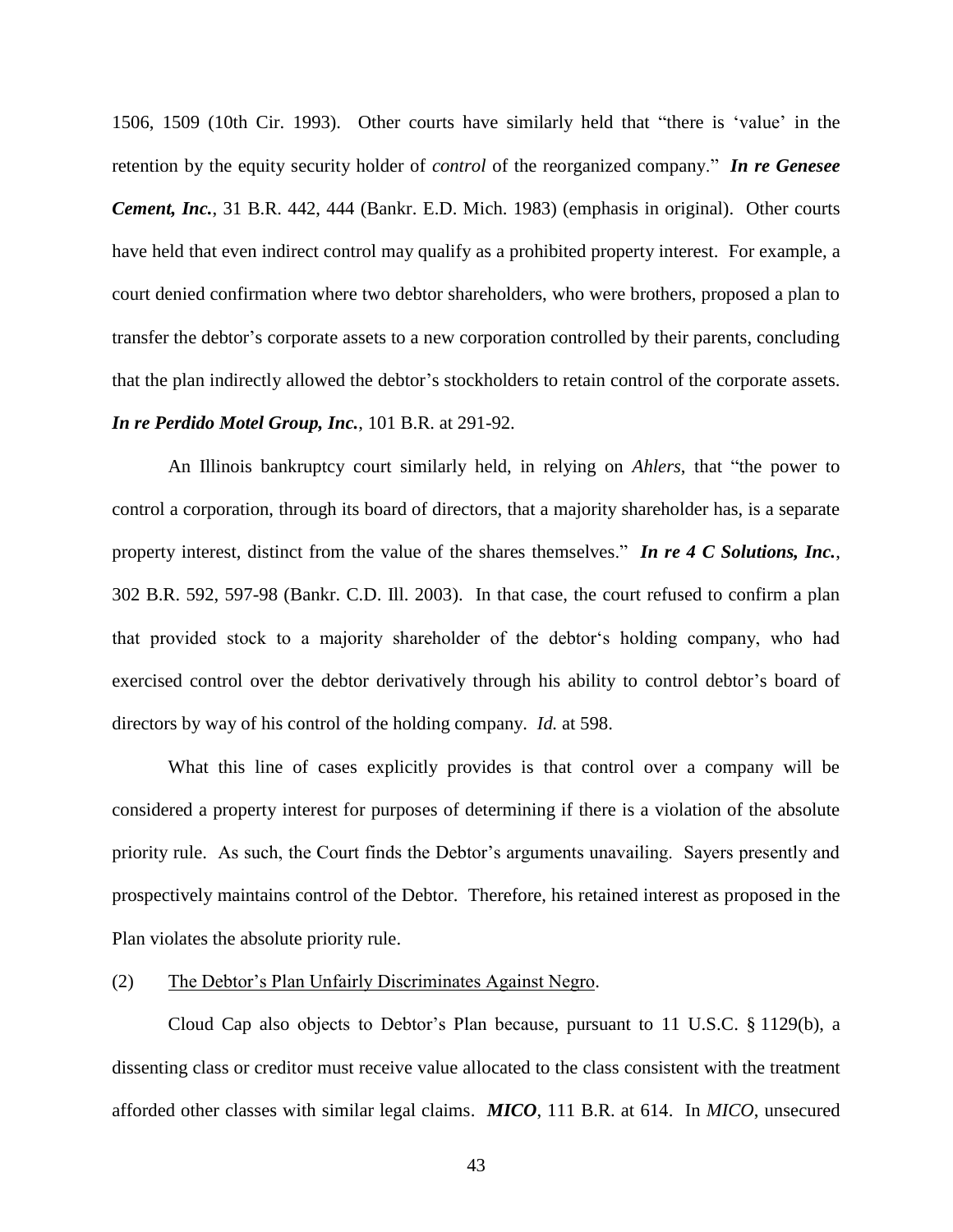creditors were paid in full while the undersecured creditor was amortized over 12 years. Here, Cloud Cap alleges that the Debtor's Plan contains two instances of unfair discrimination. First, the Debtor's Plan proposes to pay the Class 7 claim of West Sixth Holdings, LLC ("WSH") in full with 8% interest. WSH asserts a secured claim against the Debtor's intellectual property and certain equipment. Cloud Cap believes that the collateral securing WSH's claim is worth less than \$40,000, resulting in a \$80,000 deficiency claim. Properly treated, then, the deficiency should be treated similarly to Class 8 of the Debtor's Plan where the constituents receive only 22% interest. As the Court recounted in *MICO*, the more favorable treatment of a similarly situated claim compels denial of confirmation based on unfair discrimination under 11 U.S.C. § 1129(b). "Absent demonstrable evidence by the debtor of the *need* for the preferred payment to one creditor over others who possess similar claims, there appears to be no reason to allow such a provision." **MICO**, 111 B.R. at 615 (emphasis in original). Paying 8% interest on a deficiency claim while unsecured creditors receive less than one half of one percent cannot be justified in this case.

The Court disagrees with Cloud Cap, finding that absent valuation or objection to WSH's claim, it is deemed allowed as filed. Therefore, any argument regarding unfair treatment lacks evidentiary support.

Also, the Debtor's Plan purports to award sole control and equity to Sayers while Negro, a 49% owner, receives nothing, violating both sections 1129(b) and 1123(a)(4). The Debtor further suggests that only Mr. Negro's claims are subject to equitable subordination and reserves the right to reclassify his claims on that basis.<sup>9</sup> As the Fifth Circuit stated, "equitable subordination is remedial, not penal, and in the absence of actual harm, equitable subordination is inappropriate." *In re SI Restructuring*, 532 F.3d 355, 361 (5th Cir. 2008).

 $\overline{a}$ 

<sup>9</sup> This position is tenuous given the high bar set for equitable subordination set by the Fifth Circuit in *In re S.I. Restructuring*, 532 F.3d 355 (5th Cir. 2008).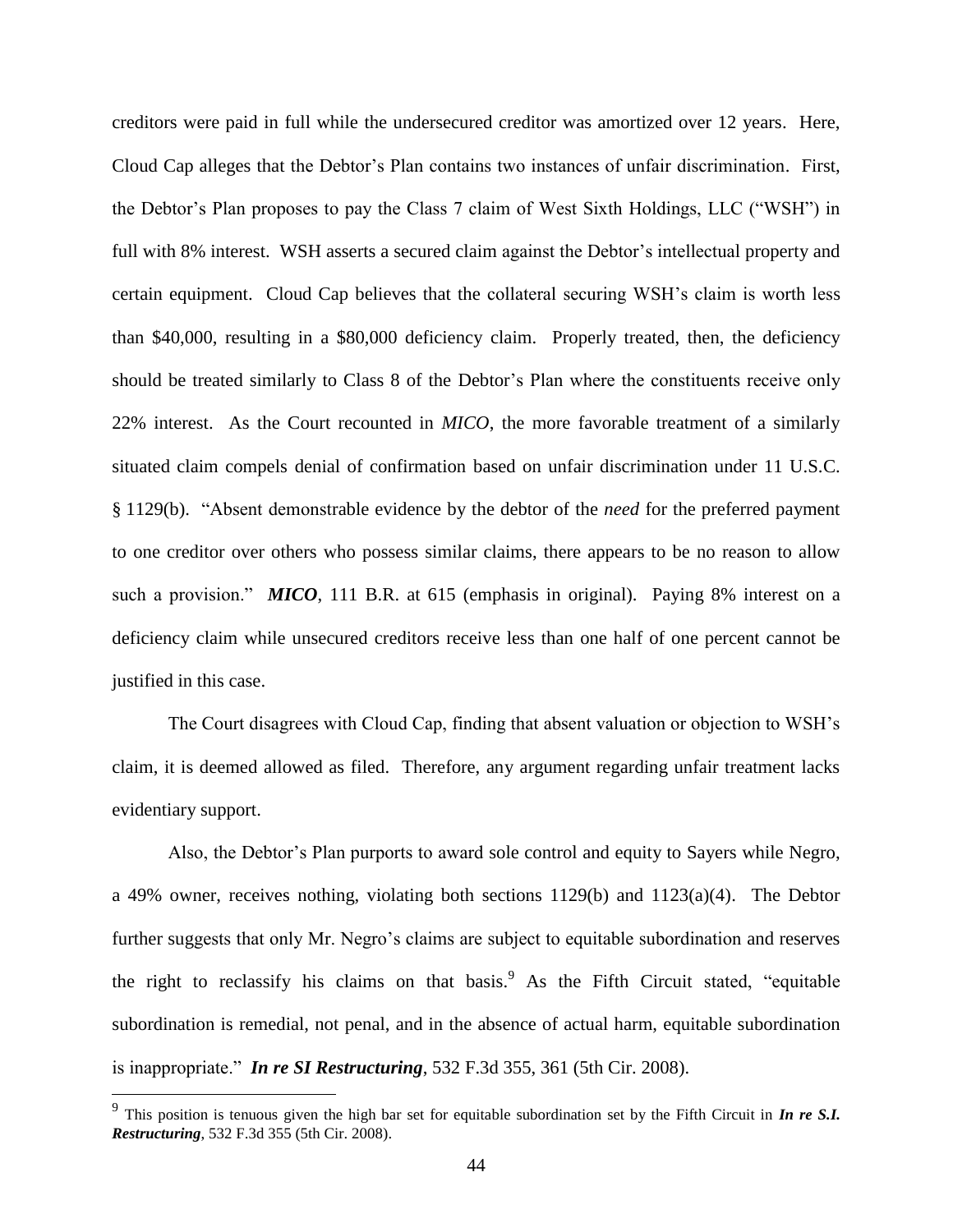Negro argues that a plan may only be confirmed if it does not discriminate unfairly and is fair and equitable. 11 U.S.C. § 1129(b)(1). Under section 1123(a)(4), a plan shall "provide the same treatment for each claim or interest of a particular class, unless the holder of a particular claim or interest agrees to a less favorable treatment of such particular claim or interest." 11 U.S.C. § 1123(a)(4). A dissenting class must not only receive "fair and equitable" treatment, but must also receive treatment that allocates value to the class consistent with the treatment afforded other classes with similar claims. *MICO,* 111 B.R. at 614. In determining whether discrimination of claims are unfair, courts apply a four-part test: (i) whether the discrimination is supported by a reasonable basis; (ii) whether the debtor can confirm and consummate a plan without the discrimination; (iii) whether the discrimination is proposed in good faith; and (iv) the treatment of the classes discriminated against. *Id.* at 614-15.

Negro contends that the Plan unfairly discriminates against Negro's interest and claims. With respect to Negro's interest, the Plan does not provide a similar opportunity for Negro to take part in providing "new value" in an effort to retain equity interest in the Debtor. The Plan exclusively provides this opportunity solely to Sayers. When considering the four-part test articulated above, this amounts to unfair discrimination because there is no reasonable basis for the failure to provide Negro the same opportunity as provided to Sayers to extend new value to retain his equity interest. Moreover, the Debtor can confirm and consummate the Plan without the discrimination by offering Negro the same opportunity and allowing both Negro and Sayers to participate in extending new value and retain an equity interest. Further, the discrimination is not proposed in good faith considering that Sayers retains all equity under the Debtor's Plan, whereas Negro would lose all of his equity. Accordingly, the Court finds that the treatment of Mark Negro's interest is in contrast to that of Sayers, which amounts to prohibited, unfair discrimination.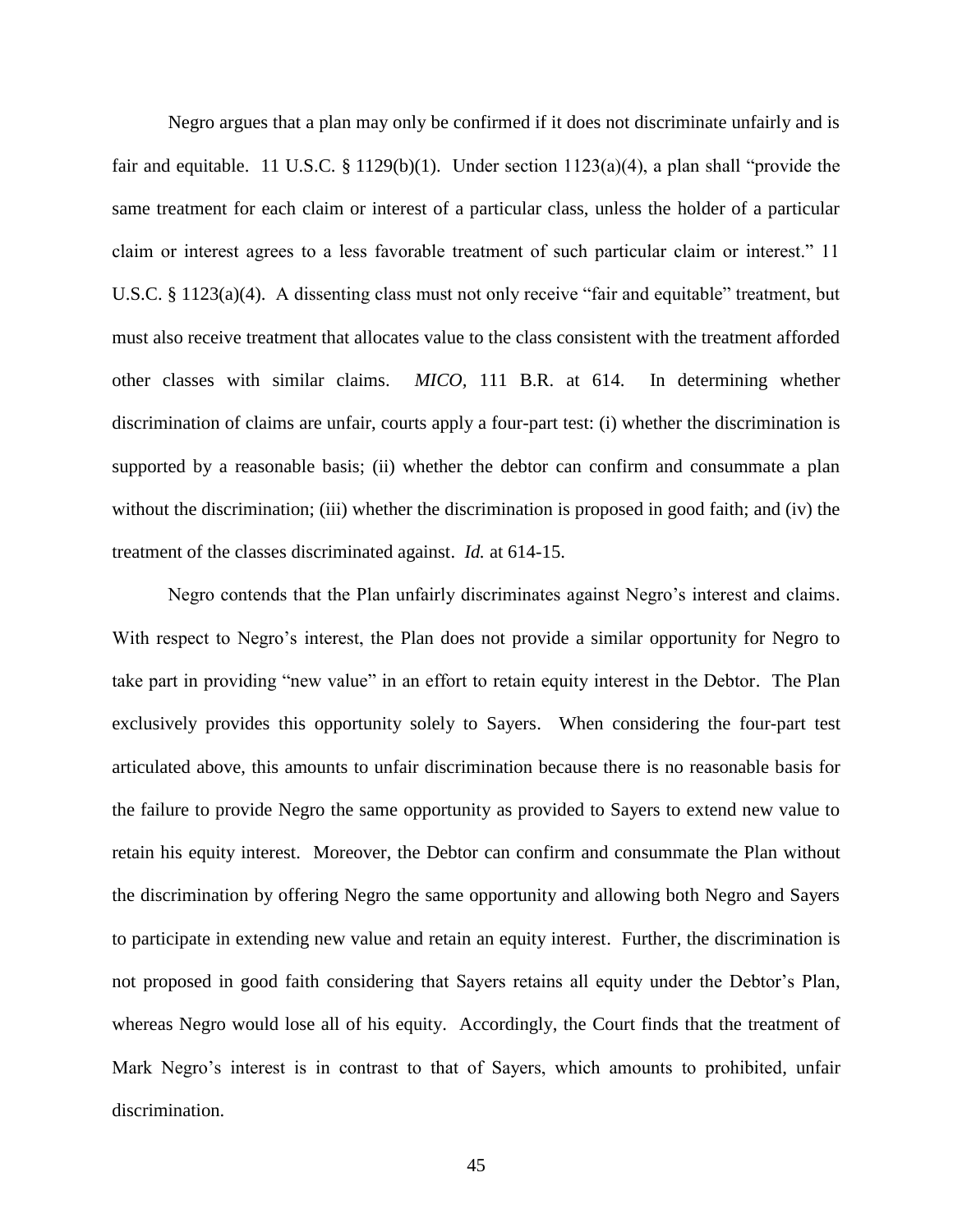Cloud Cap and Negro also argue that the Debtor's Plan violates the Supreme Court's holding in *203 North LaSalle* that they were not allowed to bid or contribute new value. In *203 North LaSalle*, the Supreme Court did not explicitly rule on the viability of the new value exception, but found that if it did exist, equity could not be the only party to bid or provide equity or offer a competing plan. 536 U.S. at 454-55.

Here, Cloud Cap cannot complain about not being able to bid because it did file a competing plan. As already discussed, Negro says he was not offered the chance to bid or infuse capital. Negro did not testify. Sayers stated that he asked Negro to leave Mangia because of mismanagement and accrual of taxes. This Court questions what evidence is required under *203 North LaSalle* to demonstrate what a debtor must do to show it offered equity holders a chance to bid; but what is clear is that the Debtor eliminated Negro's equity interest while preserving Sayers'. In doing so, the Debtor precluded Negro from retaining his interest so he could bid. As such, the Court finds such treatment in violation of *203 North LaSalle*.

### (3) The Debtor's Plan Is Not Feasible.

Both Cloud Cap and Negro argue that the Debtor's Plan is not feasible. The Fifth Circuit has held that a debtor must show by a preponderance of the evidence that a plan is feasible, which means that it is not likely to be followed by liquidation or further financial reorganization. *In re Save Our Springs Alliance*, 632 F.3d 168, 172 (5th Cir. 2011). This Circuit has articulated a six-part test in deciding whether a plan is feasible. *Id.* at 173. The Fifth Circuit has also concluded that the court must consider all six factors. Those six factors are described as follows: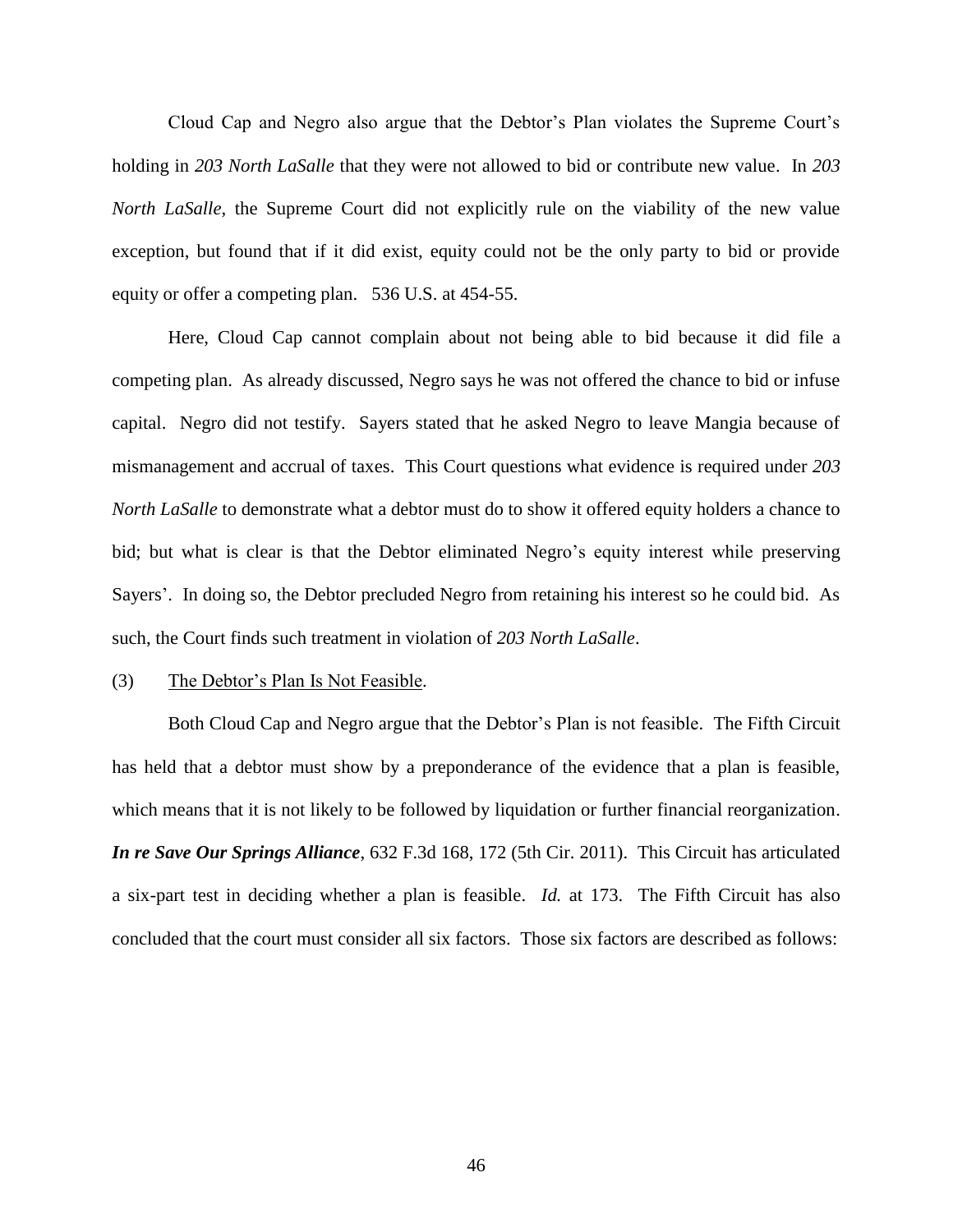- (1) the adequacy of the debtor's capital structure;
- (2) the earning power of the debtor's business;
- (3) economic conditions;
- (4) the ability of debtor's management;
- (5) the probability of the continuation of the same management; and
- (6) any other related matter that may determine the prospects of successful operations to enable performance of the plan.

*Id.* at 173 n.6 (citation omitted).

The Court finds that factors four and five are met because the evidence clearly demonstrated Sayers' willingness to operate the business to retain his equity. Further, factor six is not applicable because there are no additional factors that would support confirmation of the Debtor's Plan other than what was already addressed at the confirmation hearing.

Factors one through three are more problematic for the Debtor. The Court recognizes that the Debtor is not required to guarantee success, but "only a reasonable assurance of commercial viability." *Id.* at 172 (citations omitted). There was little evidence about the Debtor's capital structure, other than Sayers had expended significant funds to keep the Debtor operational. Further, other than the capital infusion of \$25,000, which is earmarked for professional fees, there are no other sources for the Debtor to tap for further capital.

Second, while the Debtor's operations have stabilized, the Debtor's MORs do not demonstrate that the Debtor makes enough income to pay operational costs and fund plan payments. While the Court recognizes that the Debtor will not have to pay the same costs of being in bankruptcy, such as continuing counsel fees, the fact remains that the Debtor now only has one operating restaurant and a license fee arrangement. The Debtor has no allowance for equipment maintenance or property upkeep. Also, the Debtor failed to explain how it could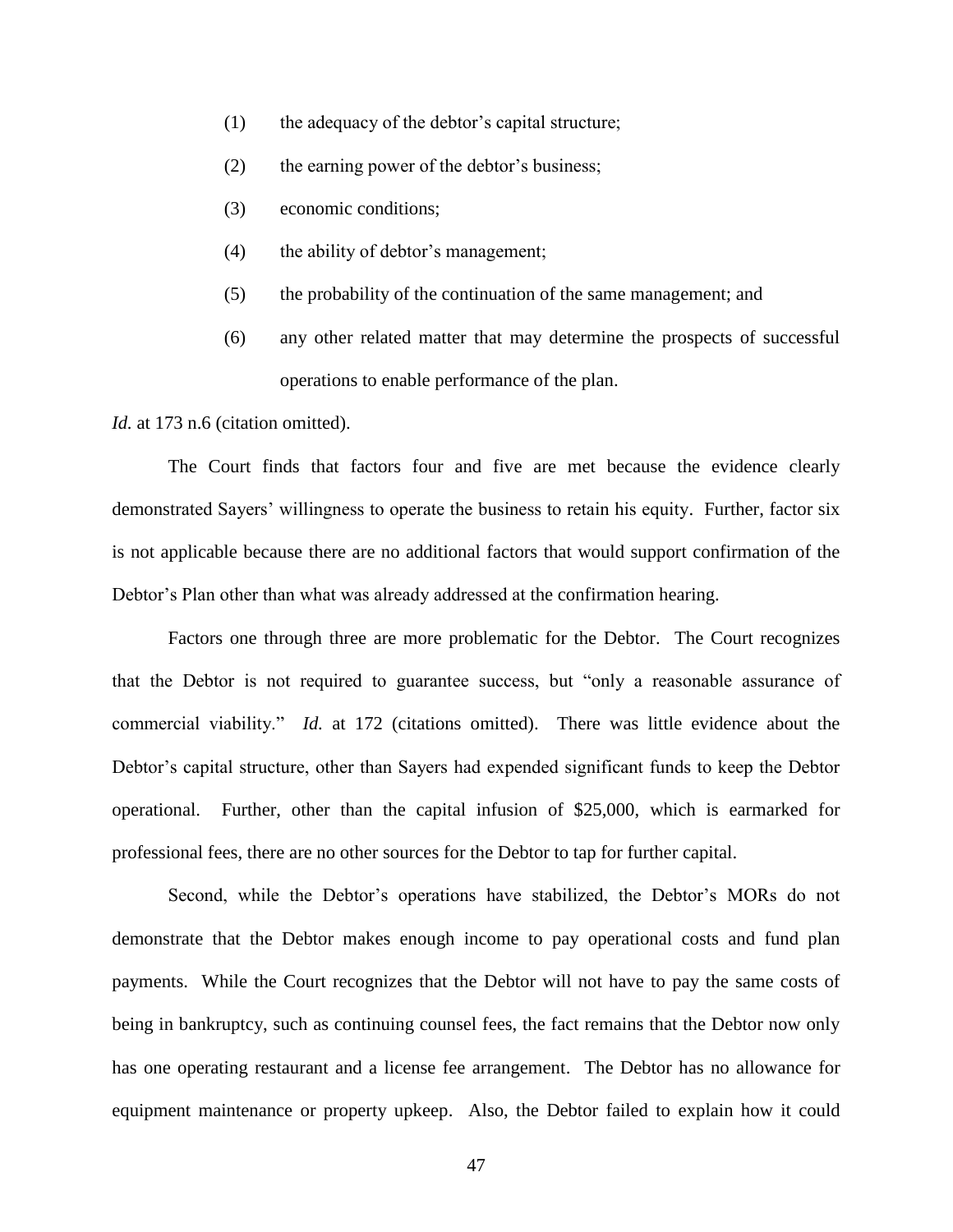absorb escalating food prices and utilities, yet keep its restaurant competitive. In addition, the Debtor did not explain adequately how it will also pay professional fees. The Court questions how much more income the Debtor can generate if historical performance demonstrates that income does not exceed expenses and plan payments with any degree of commercial viability.

As to economic conditions, the Court received a number of letters from patrons of the Debtor. These letters were unsolicited and not introduced directly into the record. Nonetheless, the letters are an indication of Mangia's standing in the community. This support, however, does not override economic conditions in that local establishments are subject to both a local and national economy. As the economy weakens or stalemates, a local business with an already established client base can only be expected to have so much financial support. The Debtor did not show how it could increase revenues much further than it had already, other than vague references to price increases and changes to the menu. As such, the Court finds that the Debtor has not met its burden regarding feasibility.

The majority of objections that Cloud Cap and Negro raised focused on the absolute priority rule, unfair discrimination, and feasibility. Given that the Court has sustained these objections and will deny confirmation of Debtor's Plan, the Court finds it unnecessary to rule on the parties' remaining arguments and what the Court would describe as subsidiary objections.

### Confirmation of Cloud Cap's Plan.

The Debtor's objections to Cloud Cap's Plan are more limited in scope. To begin with, the feasibility of Cloud Cap's liquidating plan have been refuted because Cloud Cap has uncontroverted proof that it has funds available to pay claims. Second, the Court questions how Cloud Cap can propose no payments to the Debtor's bankruptcy counsel fees just because counsel did no work for Cloud Cap. Counsel for Cloud Cap offers no legal authority that allows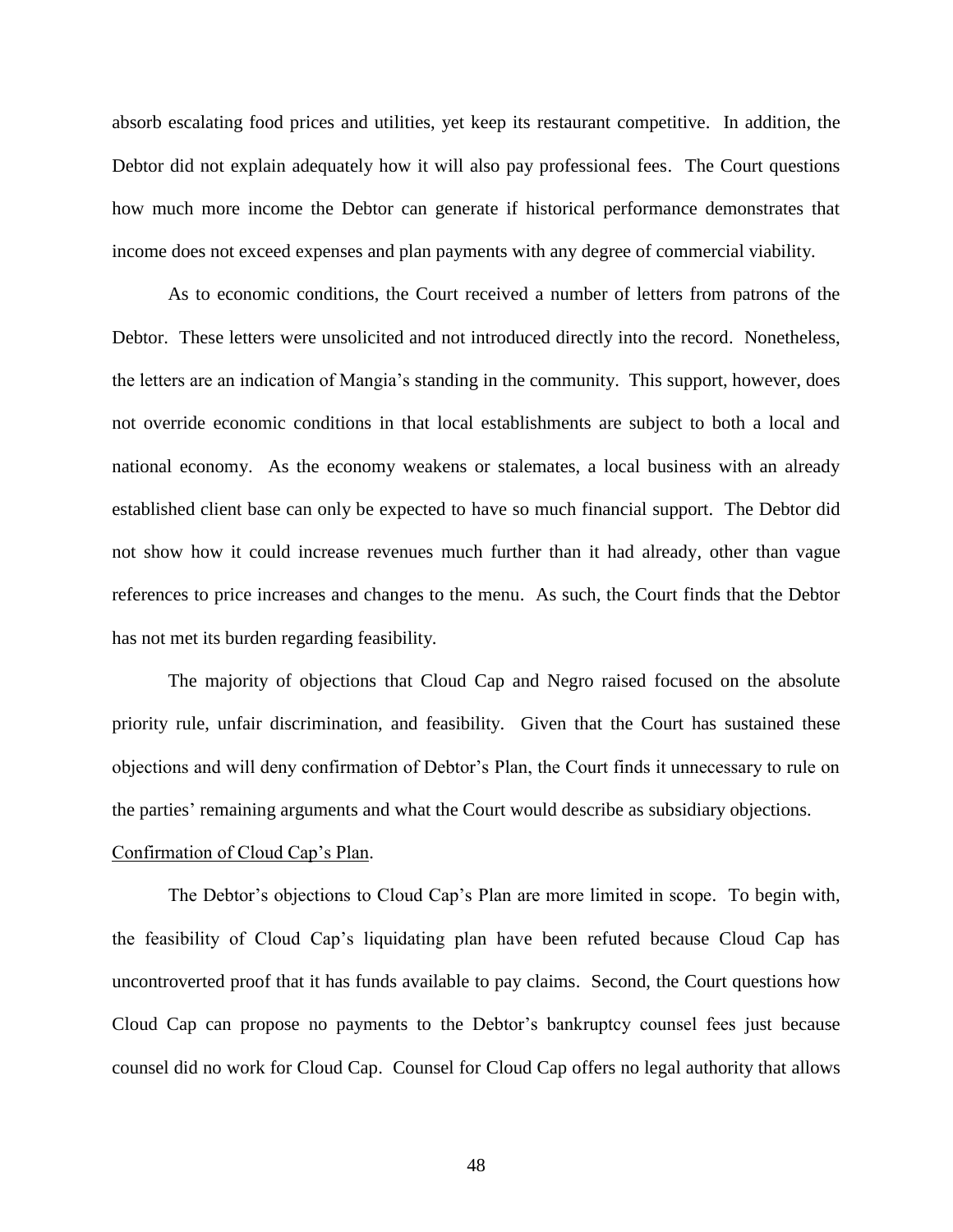Cloud Cap not to pay Debtor's legal fees.<sup>10</sup> As such, because this provision does not comply with 11 U.S.C. § 1129(a)(9)(A), the Court will deny confirmation of Cloud Cap's Plan on this basis.

In addition, the Court finds that the Debtor's objections regarding the convenience claim reserve, contingent reimbursement claims preservation of causes of action, exculpation clauses, default language, and release provisions could all possibly be cured through plan amendment to conform to the Code or applicable case law. Had these objections been the only objections, the Court would have sustained the Debtor's objections and required further amendment. Moreover, the Court believes these types of plan amendments would not require further solicitation.

Two objections do remain that the Court must consider.

# (1) The Acquisition of a Creditor Claim for the Limited Purpose of Proposing a Competing Plan is Bad Faith.

Section 1121(b) grants the debtor the exclusive rights to file a plan for a period of 120 days after the order of relief is entered. Unless the debtor seeks an extension of exclusivity, after the 120-day period expires, any party in interest, including a creditor, may file a plan. 11 U.S.C. § 1121(c). Here, the Debtor failed to extend exclusivity and file a plan. As such, the Debtor was subject to a competing plan being filed. The Debtor suggests in its pleadings that such conduct constitutes bad faith under sections 1126(e) and 1129(a)(3). While both sections deal with "good faith," their application is different.

The Debtor argues that the Court should designate the Cloud Cap vote on its Plan not in good faith because it was obtained for the limited purpose to frustrate confirmation of the Debtor's plan. This Court previously dealt with a creditor's good faith in voting under

 $\overline{a}$ 

 $10$  Notably, although the Debtor objected to this provision, Debtor's counsel – the potential administrative claimant – did not. *See* 11 U.S.C. § 1128(b) ("a party in interest may object to confirmation of a plan"). That said, Debtor's counsel's fees were allowed on an interim basis. Therefore, the Court can find no basis as to how Cloud Cap cannot provide for payment of the Debtor's counsel fees.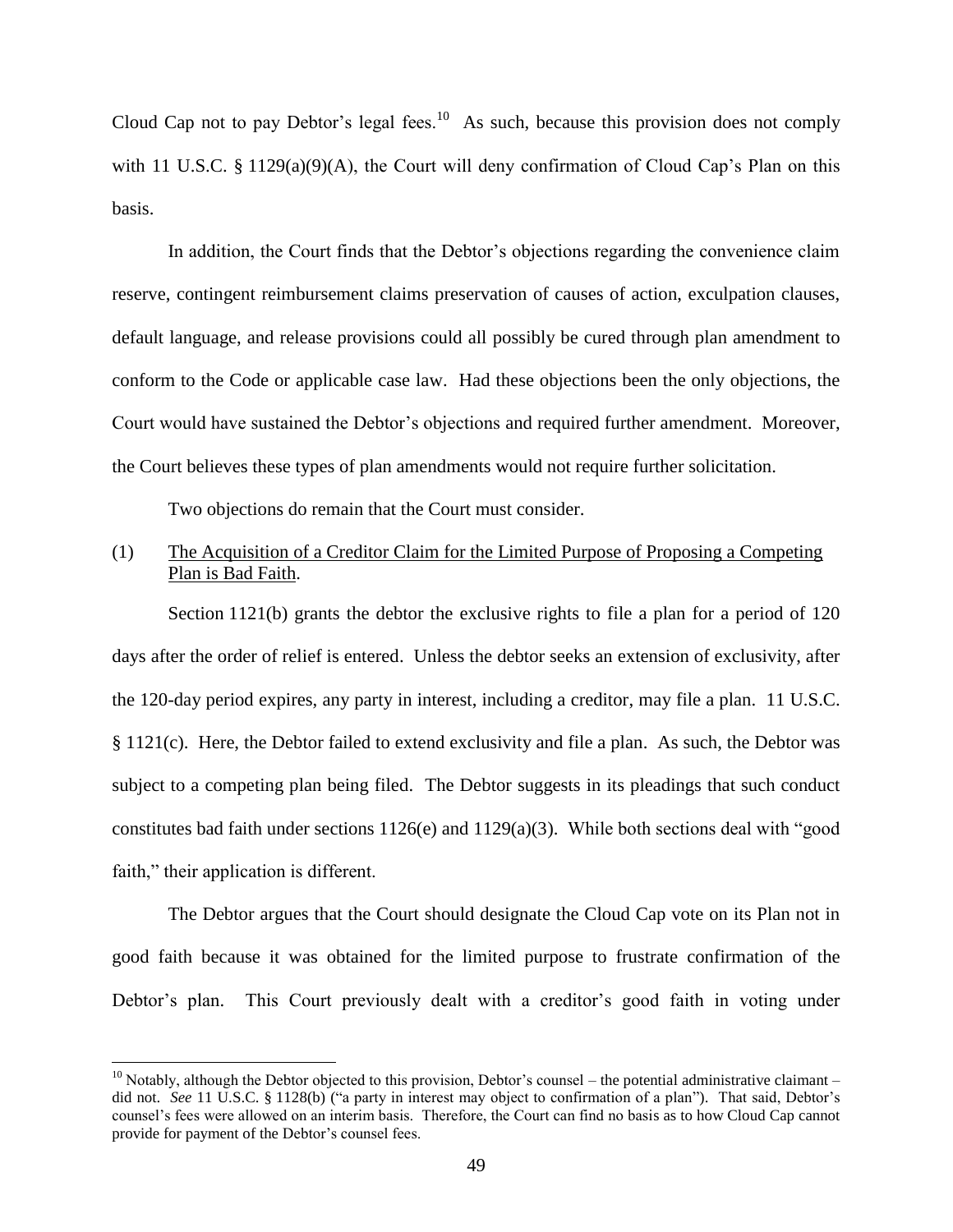Section 1126(e). *See SOS*, 388 B.R. 202. There, the Court examined the various factors to be considered in evaluating whether the creditor voted with an ulterior motive other than preservation of its claim. *Id.* at 232. The Debtor suggests that the only reason that Cloud Cap voted against the Debtor's Plan was to prevent confirmation. Ultimately it does not matter why Cloud Cap voted negatively because the Debtor already has an impaired accepting class and, as noted, creditors preferred the Debtor's Plan to Cloud Cap's. Therefore, this Court need not examine further Cloud Cap's motives under section 1126(e).

The Debtor also argues that by acquiring a claim and proposing a competing plan, Cloud Cap's conduct and intentions constitute bad faith. As already explained, Cloud Cap's acquisition of a claim and negative vote as to Debtor's Plan is of no consequence because the Court has found that the Debtor did have an impaired accepting class under section 1129(a)(10). The Debtor further argues that the purchase of a creditor claim for a *de minimus* amount and proposing a competing plan to acquire the Debtor's assets is also bad faith.

There are several considerations that mitigate against the Debtor's argument. Congress explicitly granted a Chapter 11 debtor the exclusive right to propose a plan and the ability to extend that exclusive right for additional periods of time. 11 U.S.C. § 1121(b) and (d); Fed. R. Bank. P. 3018. Once exclusivity terminates, any party in interest may propose a plan. Section 1121(c). As such, regardless of how Cloud Cap acquired its interest, the Code allows it as a party in interest to propose a plan.

That said, it appears that Debtor is arguing that when it was in negotiations with Cloud Cap, Debtor would not have had those discussions if the Debtor knew that Cloud Cap would secretly purchase a claim to propose a competing plan. As such, the Debtor posits that such conduct was bad faith.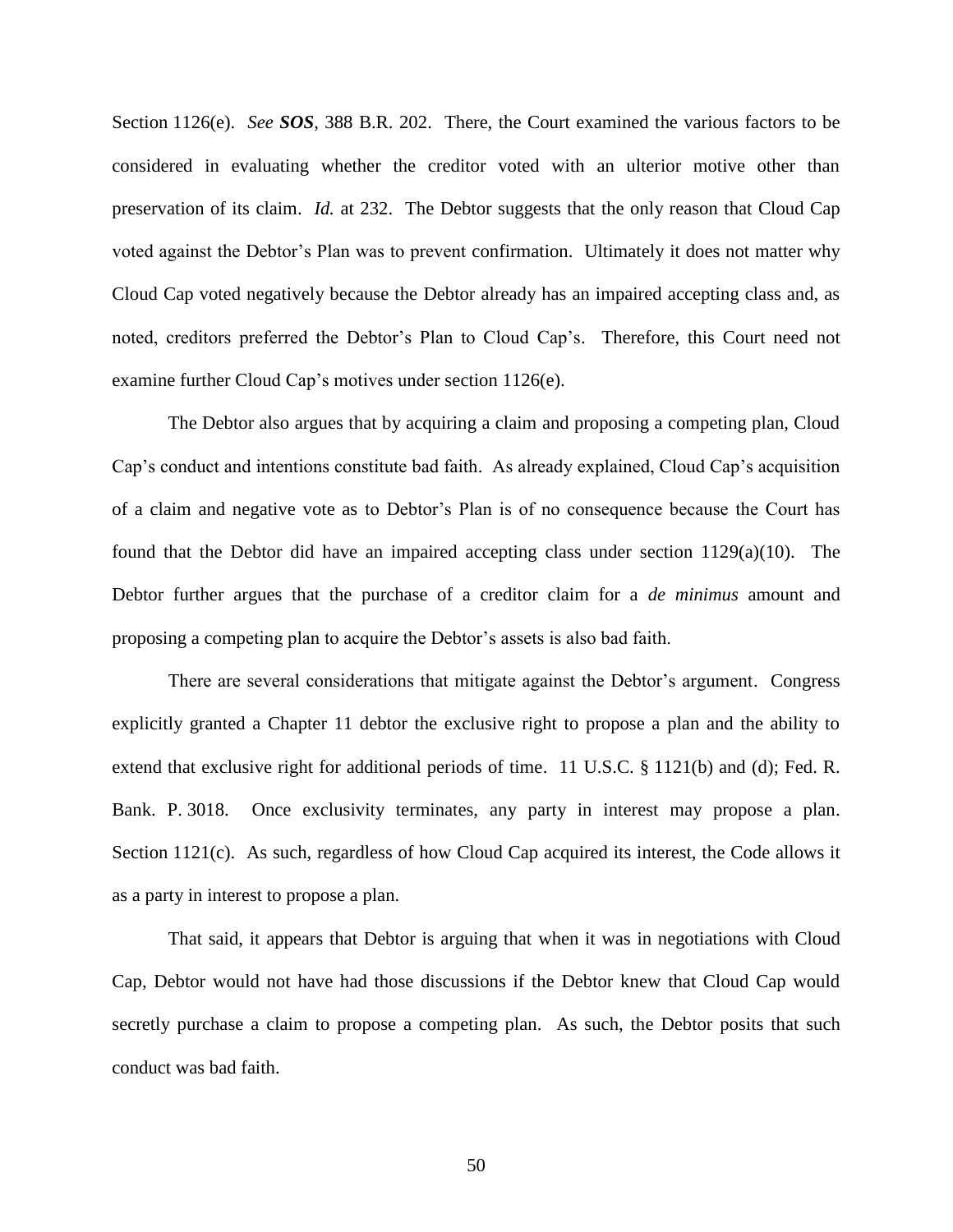Clearly, section 1126(e) does not apply to Cloud Cap filing a competing plan because section 1126(e) only applies to Cloud Cap's vote regarding the Debtor's Plan. As such, the Debtor must rely on section  $1129(a)(3)$  as its basis that Cloud Cap proposing a competing plan violates section 1129(a)(3).

The Eighth Circuit noted that allowing a creditor to propose a liquidating plan after exclusivity has expired is precisely what Congress intended. *See In re Britton Hook Cattle Co.*, 747 F.2d 483, 486 (8th Cir. 1984). *Britton Hook Cattle Co.* dealt with the issue of whether a creditor could file a liquidating plan after the exclusivity period had expired. The Eighth Circuit found the Fifth Circuit's opinion in *In re Jasik*, 727 F.2d 1379 (5th Cir. 1984) persuasive on this subject. The Eighth Circuit found:

The *Jasik* court examined the legislative history of section 1121, which gives the chapter 11 debtor the exclusive right to file a reorganization plan within the first 120 days but which allows other parties in interest to file a plan thereafter if the debtor fails to do so. *Id*. at 1381. Congress drafted section 1121 in response to a problem it saw in the earlier law. Under chapter XI of the Bankruptcy Act of 1898, only the debtor could propose a business reorganization plan. This arrangement gave the debtor "undue bargaining leverage, because by delay he \*\*\* [could] force a settlement out of otherwise unwilling creditors." *Id*. (quoting H.R.Rep. No. 595, 95<sup>th</sup> Cong. & Ad.News 5787, 5963, 6191). As Congress explained, by granting creditors authority to propose a plan if the debtor has failed to do so within the first 120 days, section 1121(c) "serves to eliminate the potential harm and disadvantages to creditors and democratizes the reorganization process." *Id*. at 1382 (quoting *Bankruptcy Act Revision*, Serial No. 27, Part 3, *Hearings on H.R. 31 and H.R. 32 before the Subcomm. on Civil and Constitutional Rights of the Comm. on the Judiciary*, 94th Cong., 2d Sess.  $(1976)$ .

# *Britton Hook Cattle*, 747 F.2d at 485-86.

As such, proposing a plan after exclusivity has expired is not bad faith under section 1129(a)(3).

As to how this Court should evaluate Cloud Cap's Plan under section 1129(a)(3), this Court has explained that: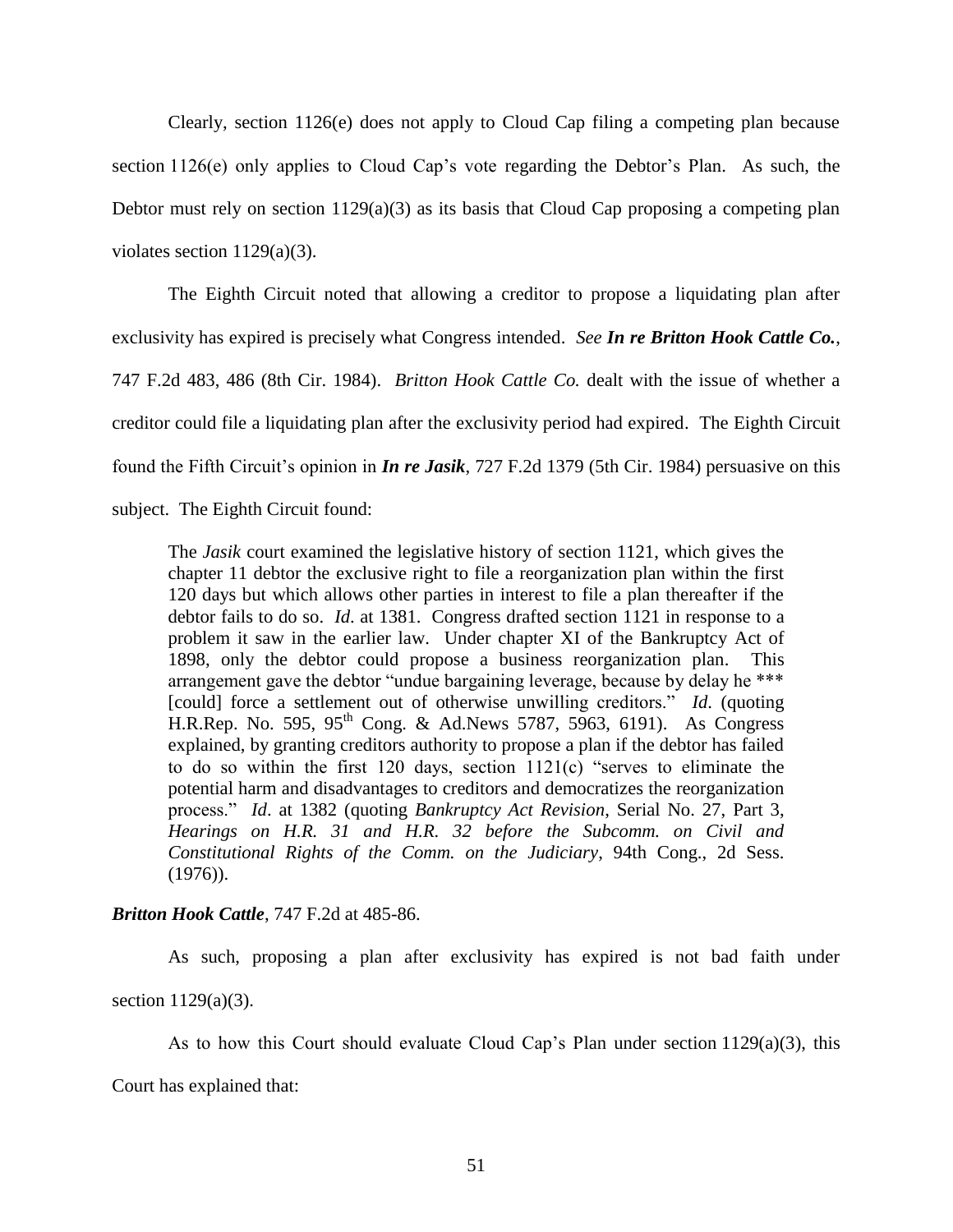The Fifth Circuit Court of Appeals has held that "[w]here the plan is proposed with the legitimate and honest purpose to reorganize and has a reasonable hope of success, the good faith requirement of section 1129(a)(3) is satisfied." *In re Sun Country Dev., Inc.*, 764 F.2d 406, 408 (5th Cir. 1985). "The requirement of good faith must be viewed in light of the totality of the circumstances surrounding establishment of a Chapter 11 plan, keeping in mind the purpose of the Bankruptcy Code is to give debtors a reasonable opportunity to make a fresh start." *In re T-H New Orleans Ltd. P'ship*, 116 F.3d 790, 802 (5th Cir. 1997), *citing Sun Country*, 764 F.2d at 408. Moreover, "[a] plan may not be the one that the creditors would themselves design and may indeed not be confirmed and yet still pass the good faith requirement." *Briscoe Enter.*, 994 F.2d at 1167.

## *SOS*, 388 B.R. at 247.

 $\overline{a}$ 

Cloud Cap's Plan as proposed is feasible. Further, for the most part, it mirrors the Debtor's Plan but for payments to Sayers and the Debtor's bankruptcy counsel. Unsecured creditors get 22% of their allowed claims paid in short proximity of confirmation. The Cloud Cap Plan does not give the Debtor a fresh start. Nevertheless, it does comply with applicable law but for the issue of an impaired accepting class and payment of Debtor's counsel fees. The fact that Cloud Cap acquired a claim and then proposed a plan is not *per se* bad faith. First, as noted in *Jasik*, Congress intended for creditors to file competing plans after exclusivity expired. Second, had the Debtor proposed a confirmable plan, then under section  $1129(c)$ , the Court would have acceded to creditors' preferences and confirmed the Debtor's Plan. Having failed to retain the exclusive right to propose a plan and present a confirmable plan, the Debtor cannot assert that Cloud Cap's Plan fails under section 1129(a)(3) other than to pay Debtor's administrative expense for counsel.<sup>11</sup>

<sup>11</sup> *Cf*. *In re Universe Corp.*, 72 B.R. 95 (Bankr. N.D. Ill. (1987). In *Universe*, the court concluded that a former president of the debtor could not propose a competing plan against the debtor where it was determined that the president's inequitable conduct forced the debtor into bankruptcy. Now as a competitor of the debtor, the former president had proposed a competing plan to force the liquidation of the debtor and wipe out a judgment against him. Those are not the facts of this case. Cloud Cap was created to acquire the Debtor and has no liability against the Debtor.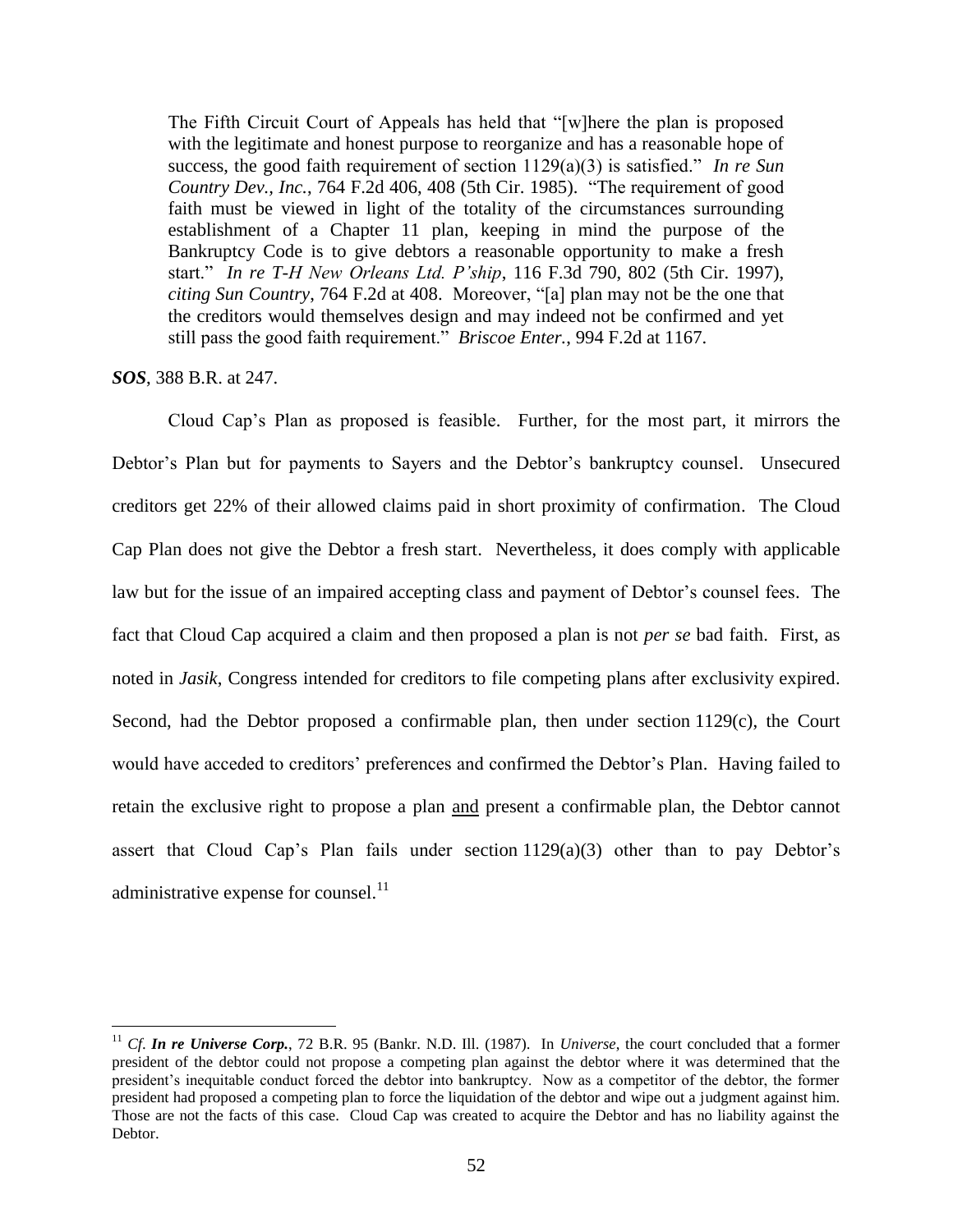### (2) Are Jeff Sayers' Claims Equity or in the Form of Loans to the Debtor?

As noted, Cloud Cap does not have an impaired accepting class under Section 1129(a)(10). Sayers filed three proofs of claim in the Debtor's case: (a) Proof of Claim No. 25 in the amount of \$89,123.74 representing personal loans to the Debtor; (b) Proof of Claim No. 26 in the amount of \$16,268.82 for unpaid wages and health benefits; and (c) Proof of Claim No. 27 in the amount of \$814,235.75 for personal guarantees. (*See* Cloud Cap's Ex. 9.) Sayers' vote regarding Cloud Cap's Class 8 is the only vote implicated in the analysis.

Jeff Sayers cast his claim for unpaid wages and health care benefits in Class 2 in favor of the Debtor. Sayers also cast his claim for \$89,123.74 for loans to the Debtor as a Class 8 vote in favor of the Debtor and rejecting Cloud Cap's Plan. Sayers also voted his \$814,235.75 claim as rejecting Cloud Cap's Class 9 – the contingent reimbursement class and in favor of Debtor's Plan – Class 10 as an insider of the Debtor.

Cloud Cap argues that if Jeff Sayers' Class 8 claim is deemed not to be a loan, but as an equity contribution, then his vote would not count in Class 8 and there would be sufficient amount of debt and numbers of votes for Cloud Cap to have an impaired accepting class.

Upon solicitation, the votes of unsecured creditors in Class 8 in both plans failed to "accept" either plan. However, when eliminating the claim of Sayers from the tally (or both Sayers and Negro), the unsecured creditors voted to accept Cloud Cap's Plan. The tally is as follows:

| <b>TOTAL YES VOTES</b> | \$339,443.39 | 16  |
|------------------------|--------------|-----|
| <b>TOTAL NO VOTES</b>  | \$142,462.42 | 13  |
| Percent Accepting      | 70%          | 55% |

By eliminating the votes of Sayers, the creditors supported the confirmation of Cloud Cap's Plan.

53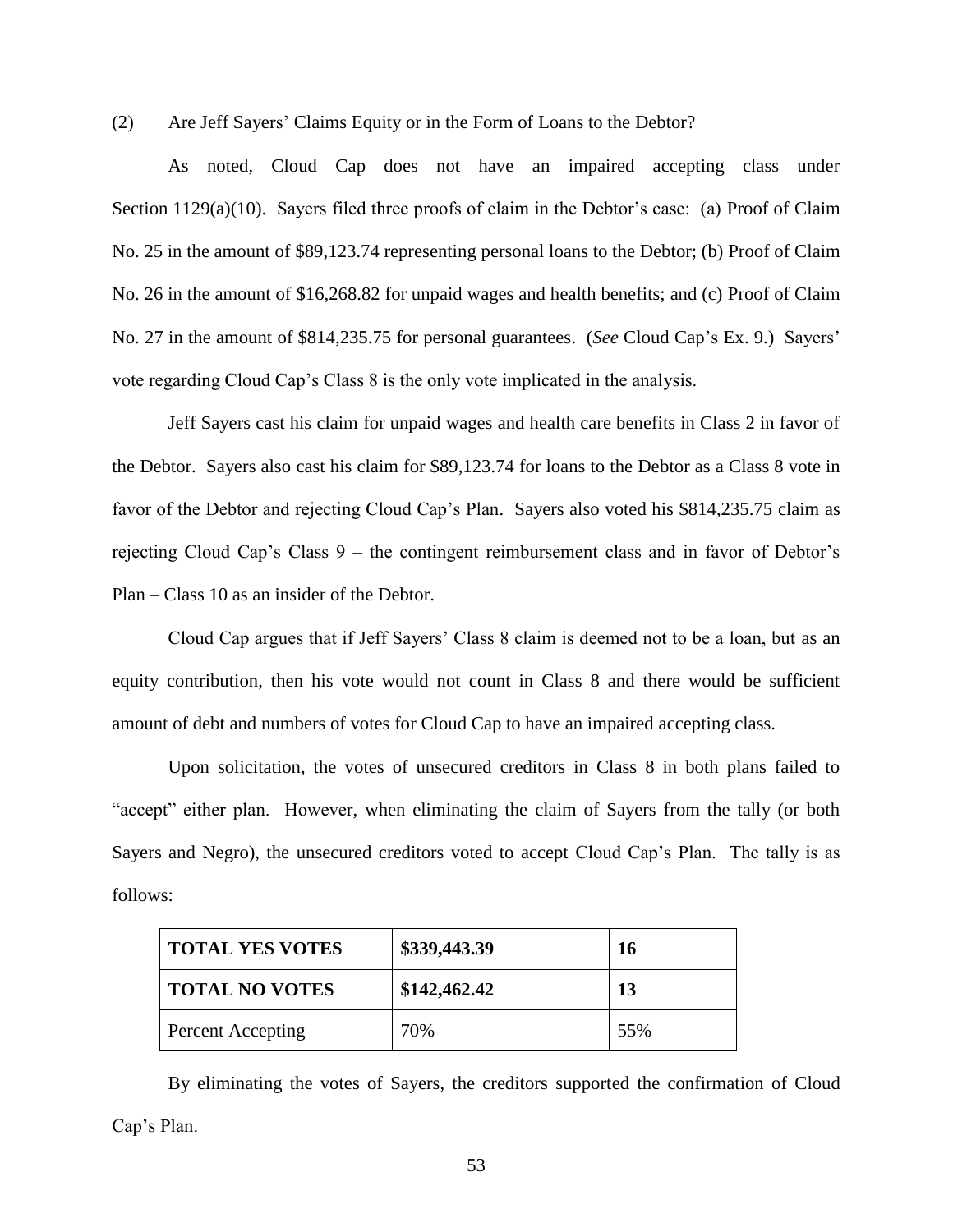Sayers filed Claim No. 25 as a debt claim for personal loans to the Debtor in the amount of \$89,123.74. Cloud Cap argues that Claim No. 25 should be recharacterized as an equity claim pursuant to 11 U.S.C. § 502. When a creditor files a timely claim, the Bankruptcy Code states that "the court, after notice and hearing, shall determine the amount of such claim . . . and shall allow such claim in such amount, except to the extent that (i) such claim is unenforceable under applicable law...." 11 U.S.C.  $\S$  502(b). The Court held a hearing and ruled that it would temporarily allow Sayers' claims but reserve the issue of whether the claims could be recharacterized at confirmation.

Cloud Cap argues that the Proof of Claim filed by Sayers meets most of the criteria identified by the Fifth Circuit in its recent opinion on recharacterization. In *Lothian Oil Inc.*, 650 F.3d 359, the Fifth Circuit upheld Judge King's recharacterization of Grossman's claim as being equity on the basis that bankruptcy courts could recharacterize debt based on state law principles. The Circuit Court cited to *Arch Petroleum v. Sharp*, 958 S.W. 2d 475, 477 n.3 (Tex. App. 1997), which in turn cited *Fin Hay Realty Co v. United States,* 398 F.2d 694 (3d Cir. 1968), as the Texas standard for recharacterization of debt as equity:

(1) the intent of the parties; (2) the identity between creditors and shareholders; (3) the extent of participation in management by the holder of the instrument; (4) the ability of the corporation to obtain funds from outside sources; (5) the 'thinness' of the capital structure in relation to debt; (6) the risk involved; (7) the formal indicia of the arrangement; (8) the relative position of the obliges as to other creditors regarding the payment of interest and principal; (9) the voting power of the holder of the instrument; (10) the provision of a fixed rate of interest; (11) a contingency on the obligation to repay; (12) the source of the interest payments; (13) the presence or absence of a fixed maturity date; (14) a provision for redemption by the corporation; (15) a provision for redemption at the option of the holder; and (16) the timing of the advance with reference to the organization of the corporation.

*Fin Hay Realty Co.*, 398 F.2d at 696. Cloud Cap argues that claim 25 meets most of these criteria. The sole documentation of Sayers' claim consists of book entries on the Debtor's QuickBooks system. There is no note; Sayers is the Debtor's insider; the Debtor was thinly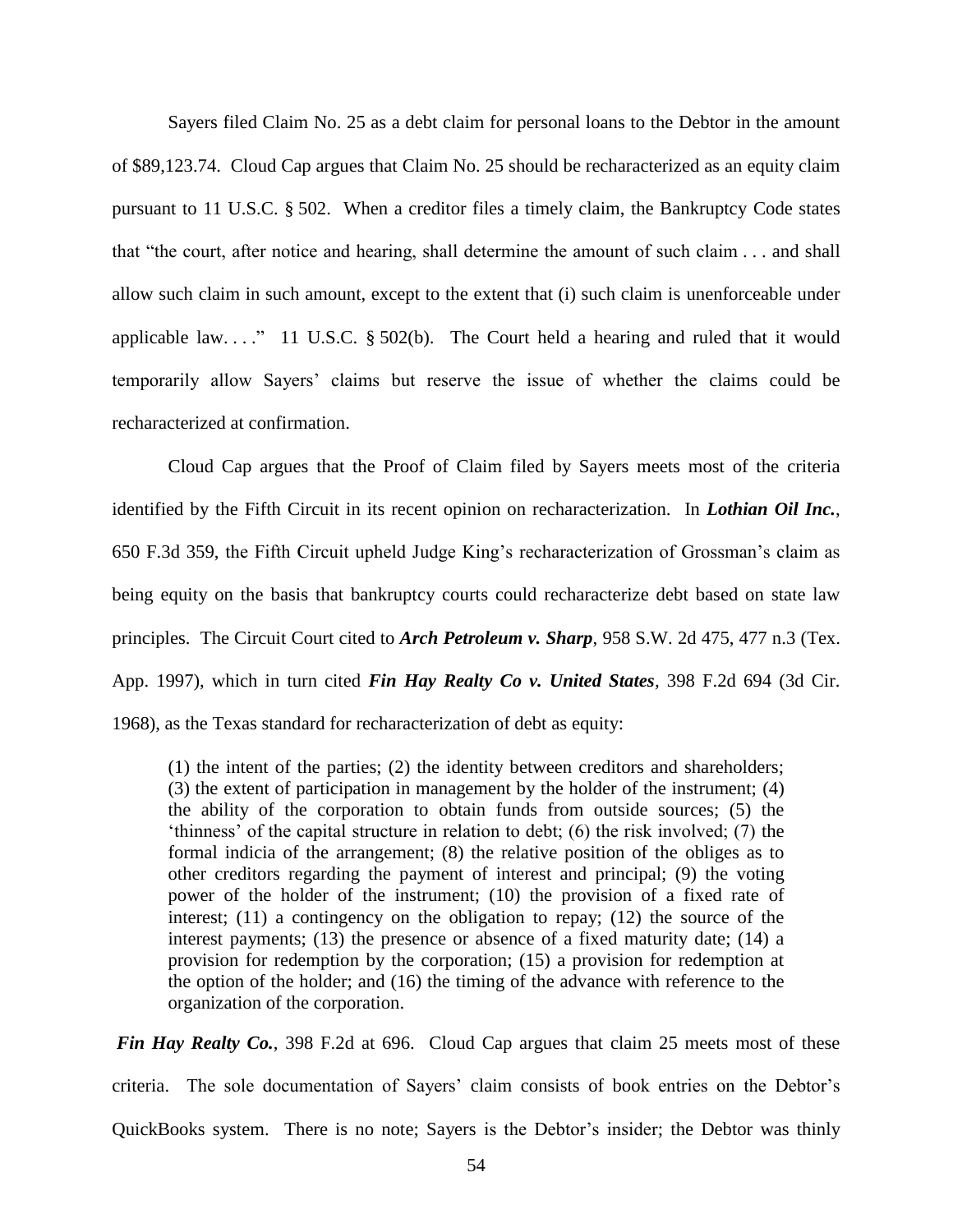capitalized; there was substantial risk of repayment; there are no formal documents, no interest rate, and no fixed maturity date. Cloud Cap argues that Sayers' claim should be treated by this Court the same way it was treated by the Debtor – as equity that would be repaid only after other creditors were paid.

Sayers filed Claim No. 26 as a priority wage claim pursuant to 11 U.S.C. § 507(a)(4) and (a)(5) in the amount of \$16,268.82. The documentation for this claim consists solely of the Debtor's QuickBooks entries and is wholly insufficient to show that payments were made or that Sayers earned but was not paid wages during the 180 days prepetition. Nonetheless, the allowed priority for wage claims is limited to \$11,725, not the \$13,002 claimed by Sayers. The balance of this claim, as allowed, should be included in a general unsecured claim.

The Debtor argues in response that Sayers, being an insider, is not the equivalent of an equity holder. Further, the Debtor asserts that Sayers has sufficiently documented his transactions with the Debtor to demonstrate that he loaned money to the Debtor. The Debtor further asserts that Sayers, although an insider, is not an equity holder because there is no capital account evidencing equity.

The Debtor argues that the *Lothian* decision is not only incorrect, but does apply to the case at bar. The Debtor argues that *Lothian* is inapplicable because in *Lothian* the owner got a royalty interest in well production. *See Lothian*, 650 F.2d at 541. The Debtor suggests that the Fifth Circuit did not follow state law in deciding whether to recharacterize debt as equity. *See id.* at 542-43.

Sayers' arguments regarding the existence of his loans to the Debtor are unavailing. The Court agrees with Cloud Cap that in applying the test in *Lothian*, Sayers has not demonstrated that he had made loans to the Debtor. There is no note; no terms are defined; and there is no maturity date. The only proof of the existence of a loan is a March 10, 2011 balance sheet, and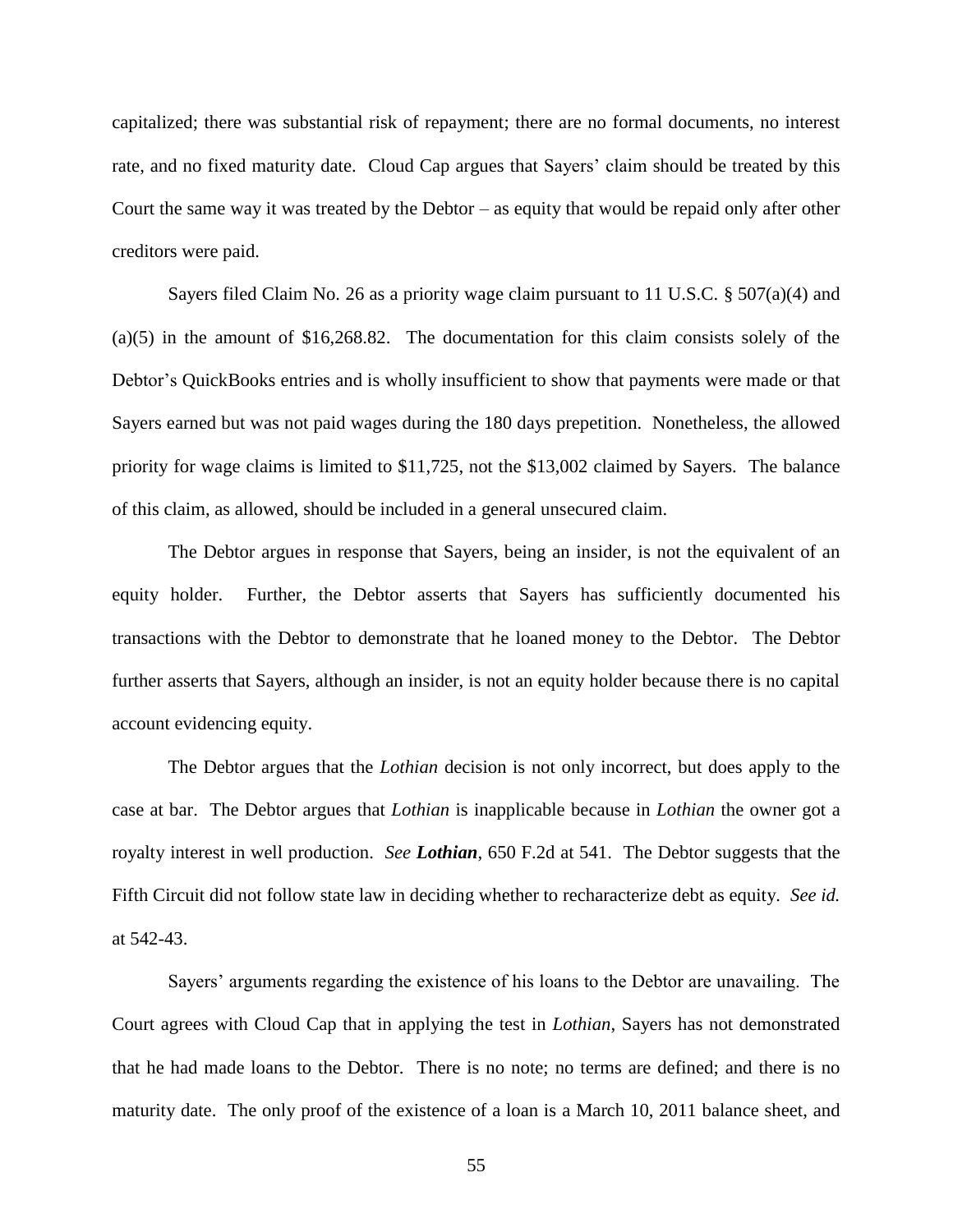transaction by account ledger dated February 25, 2011. Sayers could add little more to the basis for the loans to the Debtor other than that he took out a home equity loan to loan money to the Debtor and that he gave money to the Debtor over time. He also indicated that he purchased products for the Debtor with his personal credit cards. Sayers also testified that he took out a line of credit in the amount of \$23,000 that he is unable to repay. Sayers further stated that he has made capital contributions to the Debtor in cash in years past. He could not explain the difference between capital contributions in the past and the recent loans he made to Mangia.

Michelle Musick testified that there were no capital accounts and only notes payable to Jeff Sayers and Mark Negro. She prepared the QuickBooks entries for Sayers' proofs of claim. She stated she never verified that a note existed for Sayers' and Negro's loans to the Debtor.

The Court agrees with Cloud Cap that Sayers' loans in the amount of \$89,123.74 are not really loans, but equity in the form of capital contributions. The record does not present any evidence of what are generally considered loan terms -- no note, no interest rate, no maturity date, or even when the loans were made. Sayers is an insider and the record presented shows a Debtor with limited capital. Moreover, Sayers' testimony demonstrated that he had little expectation that the loans would be repaid. Accordingly, the Court will classify Sayers' Class 8 vote as equity in Class 9. Based on this adjustment, Cloud Cap now has an impaired accepting class.

#### **CONCLUSION**

The Court finds that confirmation of the Debtor's Plan should be DENIED because the Plan is not feasible under section  $1129(a)(11)$  and that it violates the absolute priority rule, 11 U.S.C. § 1129 $(b)(2)(B)(ii)$ . The Plan also discriminates against Mark Negro as an equity owner of the Debtor.